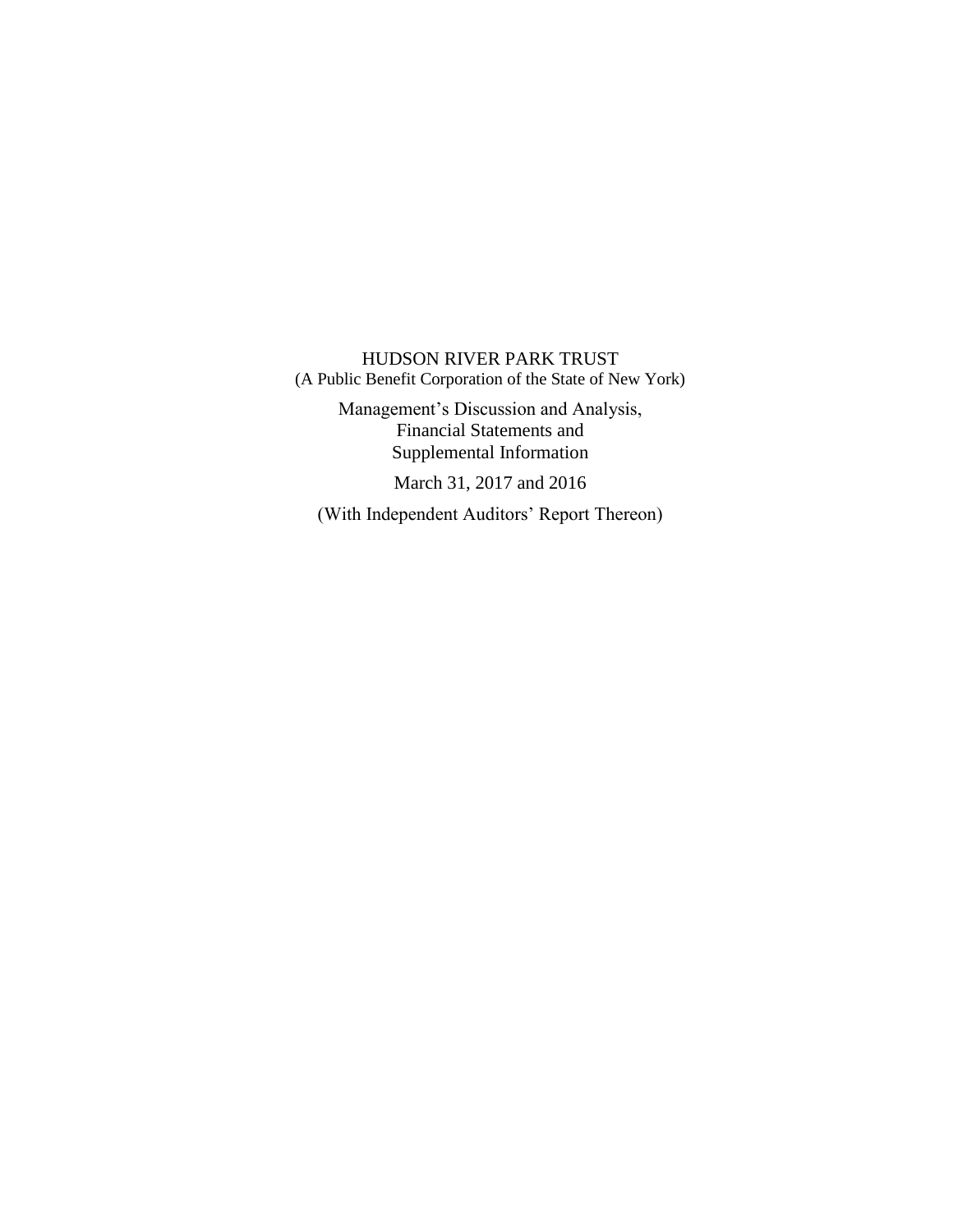# HUDSON RIVER PARK TRUST (A Public Benefit Corporation of the State of New York)

# Table of Contents

|                                                                                                                                                | Page      |
|------------------------------------------------------------------------------------------------------------------------------------------------|-----------|
| Independent Auditors' Report                                                                                                                   | $1 - 3$   |
| Management's Discussion and Analysis                                                                                                           | $4 - 11$  |
| <b>Basic Financial Statements:</b><br><b>Statements of Net Position</b>                                                                        | 12        |
| Statements of Revenue, Expenses and Changes in Net Position                                                                                    | 13        |
| <b>Statements of Cash Flows</b>                                                                                                                | $14 - 15$ |
| <b>Notes to Financial Statements</b>                                                                                                           | $16 - 35$ |
| <b>Required Supplementary Information:</b><br>Schedule of Funding Progress - Other Postemployment Benefits - Last<br><b>Three Fiscal Years</b> | 36        |
| Schedule of Proportionate Share of the Net Pension Liability                                                                                   | 37        |
| <b>Schedule of Employer Pension Contributions</b>                                                                                              | 38        |
| Supplementary Information:<br>Schedule 1 - Combining Statement of Net Position - March 31, 2017                                                | 39        |
| Schedule 2 - Combining Statement of Net Position - March 31, 2016                                                                              | 40        |
| Schedule 3 - Combining Statement of Revenue, Expenses and Changes<br>in Net Position - Year ended March 31, 2017                               | 41        |
| Schedule 4 - Combining Statement of Revenue, Expenses and Changes<br>in Net Position - Year ended March 31, 2016                               | 42        |
| Schedule 5 - Combining Statement of Cash Flows - Year ended March<br>31, 2017                                                                  | $43 - 44$ |
| Schedule 6 - Combining Statement of Cash Flows - Year ended March<br>31, 2016                                                                  | $45 - 46$ |
| Independent Auditors' Report on Internal Control Over Financial<br>Reporting and on Compliance and Other Matters Based on an Audit of          |           |
| Financial Statements Performed in Accordance with Government<br><b>Auditing Standards</b>                                                      | $47 - 48$ |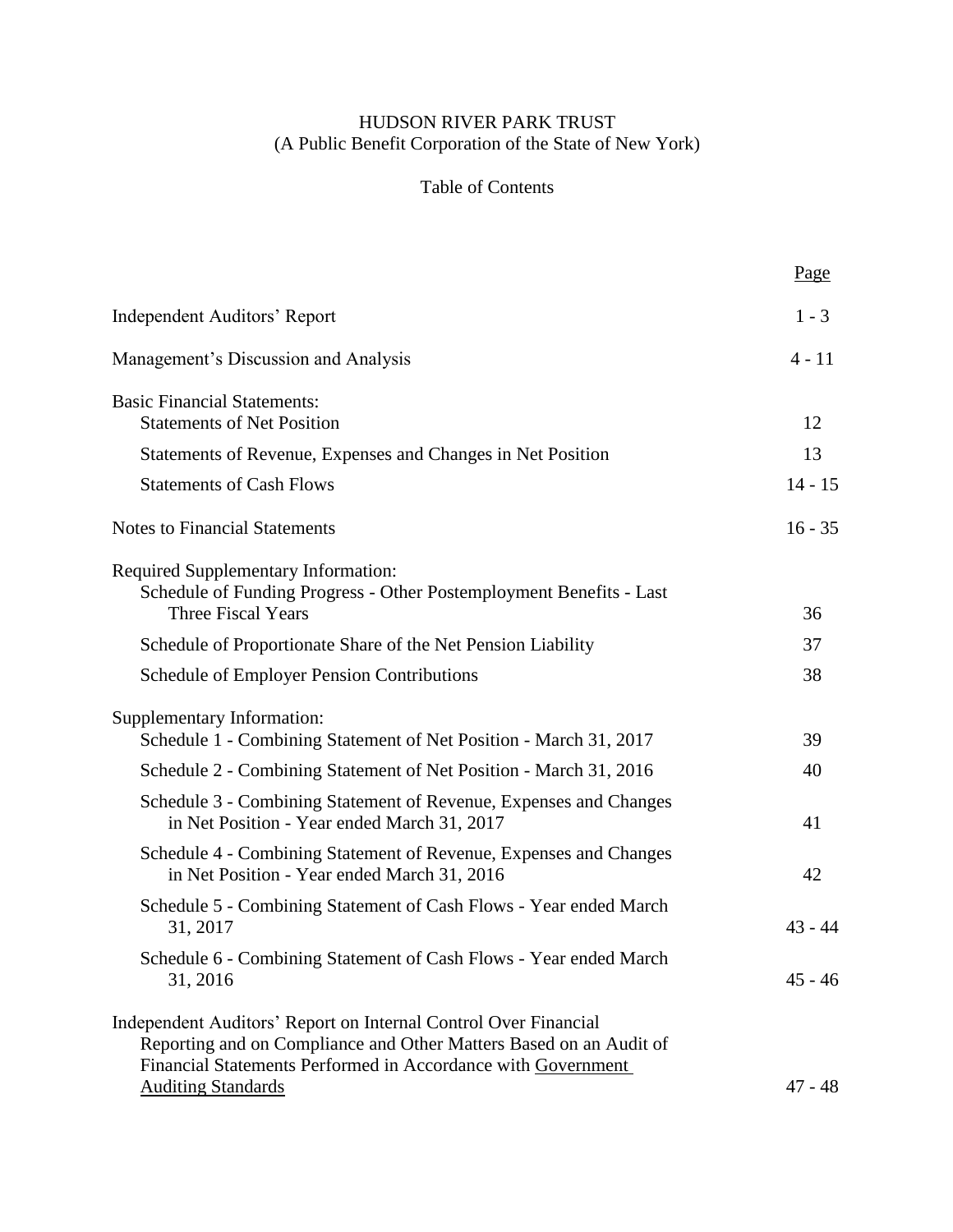# HUDSON RIVER PARK TRUST (A Public Benefit Corporation of the State of New York)

## Table of Contents, Continued

|                                                                                                                                                                   | Page      |
|-------------------------------------------------------------------------------------------------------------------------------------------------------------------|-----------|
| Independent Auditors' Report on Compliance for Each Major Federal<br>Program and on Internal Control Over Compliance Required by the<br><b>Uniform Guidance</b>   | $49 - 50$ |
| Report on Investment Compliance with Section 201.3 of Title Two of<br>the Official Compilation of Codes, Rules and Regulations of the<br><b>State of New York</b> | $51 - 52$ |
| Schedule of Expenditures of Federal Awards                                                                                                                        | 53        |
| Notes to Schedule of Expenditures of Federal Awards                                                                                                               | 54        |
| Schedule of Findings and Questioned Costs                                                                                                                         | 55        |
| <b>Status of Prior Year Audit Findings</b>                                                                                                                        | 56        |
|                                                                                                                                                                   |           |

\* \* \* \* \* \*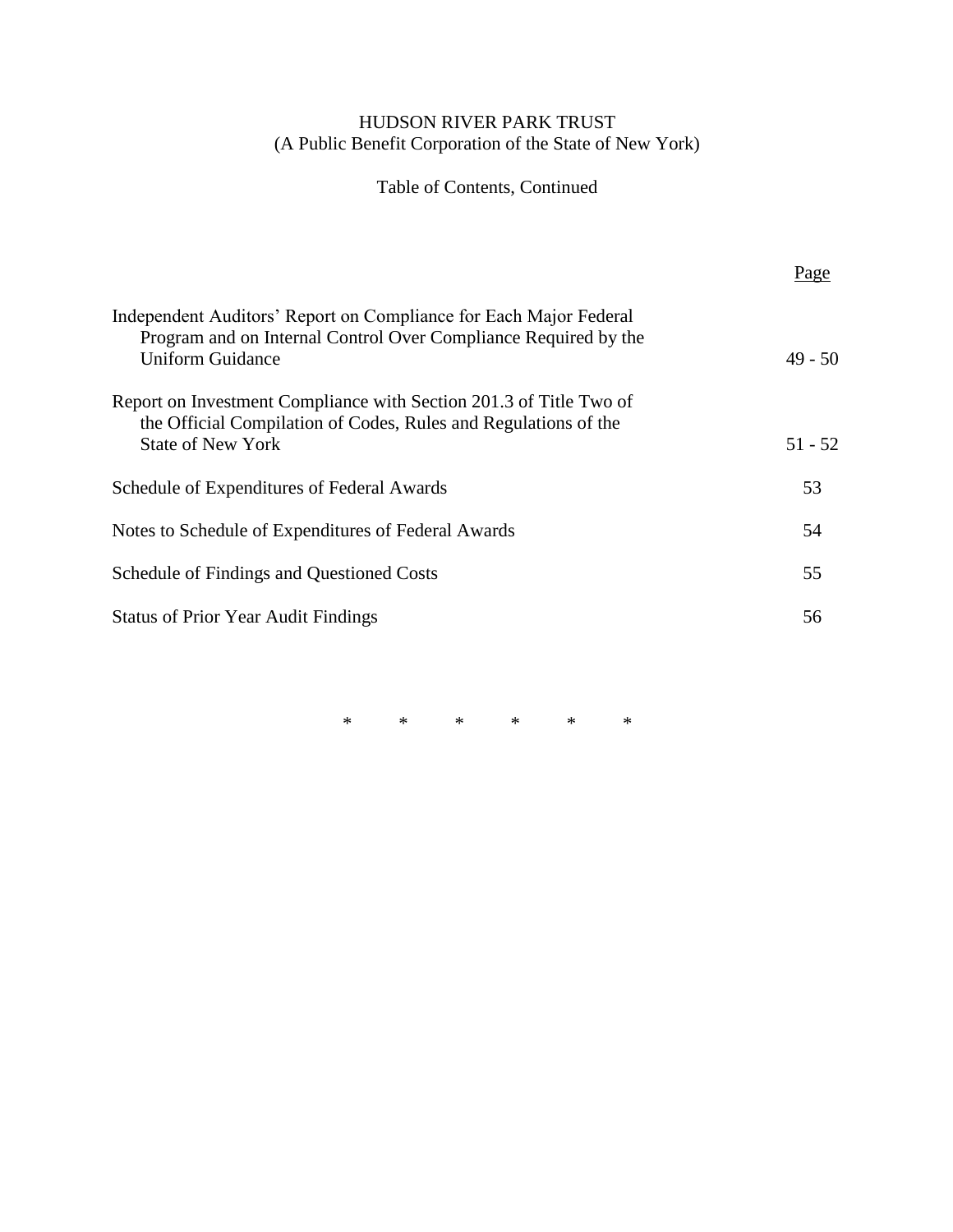

6390 Main Street, Suite 200 Williamsville, NY 14221

## INDEPENDENT AUDITORS' REPORT

P 716.634.0700 TF 800.546.7556 F 716.634.0764

W EFPRgroup.com

The Board of Directors Hudson River Park Trust:

Report on the Financial Statements

We have audited the accompanying basic financial statements of the Hudson River Park Trust (the Trust), a public benefit corporation of the State of New York, as of and for the years ended March 31, 2017 and 2016, and the related notes to financial statements, which collectively comprise the Trust's basic financial statements as listed in the table of contents.

### Management's Responsibility for the Financial Statements

Management is responsible for the preparation and fair presentation of these financial statements in accordance with accounting principles generally accepted in the United States of America; this includes the design, implementation, and maintenance of internal control relevant to the preparation and fair presentation of financial statements that are free from material misstatement, whether due to fraud or error.

#### Auditor's Responsibility

Our responsibility is to express an opinion on these financial statements based on our audits. We conducted our audits in accordance with auditing standards generally accepted in the United States of America and the standards applicable to financial audits contained in Government Auditing Standards*,* issued by the Comptroller General of the United States. Those standards require that we plan and perform the audit to obtain reasonable assurance about whether the financial statements are free from material misstatement.

An audit involves performing procedures to obtain audit evidence about the amounts and disclosures in the financial statements. The procedures selected depend on the auditor's judgment, including the assessment of the risks of material misstatement of the financial statements, whether due to fraud or error. In making those risk assessments, the auditor considers internal control relevant to the Trust's preparation and fair presentation of the financial statements in order to design audit procedures that are appropriate in the circumstances, but not for the purpose of expressing an opinion on the effectiveness of the Trust's internal control. Accordingly, we express no such opinion. An audit also includes evaluating the appropriateness of accounting policies used and the reasonableness of significant accounting estimates made by management, as well as evaluating the overall presentation of the financial statements.

We believe that the audit evidence we have obtained is sufficient and appropriate to provide a basis for our audit opinion.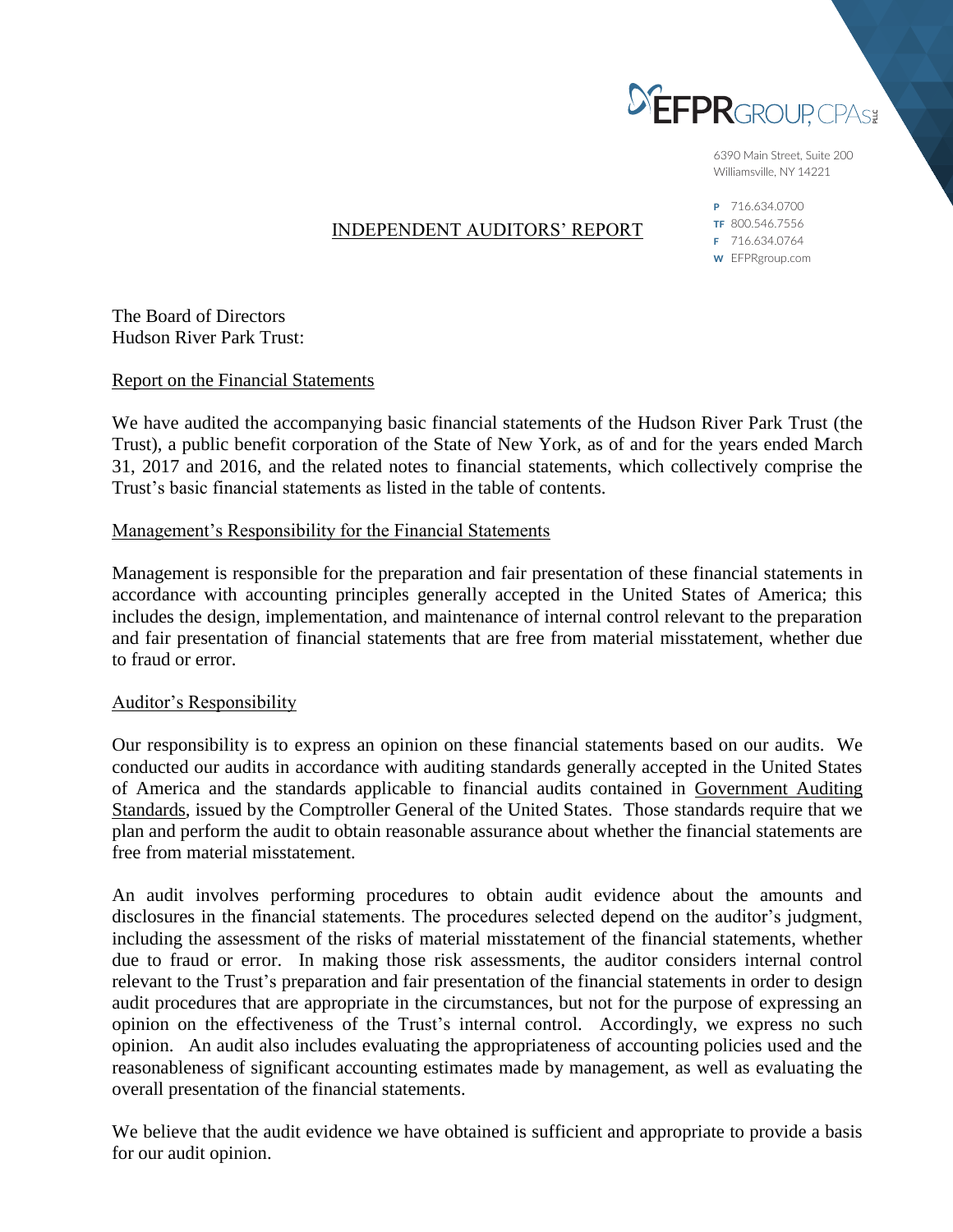### Opinion

In our opinion, the financial statements referred to above present fairly, in all material respects, the respective financial position of the Hudson River Park Trust, as of March 31, 2017 and 2016, and the respective changes in its financial position and cash flows for the years then ended in accordance with accounting principles generally accepted in the United States of America.

### Other Matters

As discussed in note 2(b) to the financial statements, the Trust adopted provisions of Governmental Accounting Standards Board (GASB) Statement No. 72 - "Fair Value Measurement and Application," during the year ended March 31, 2017. Our opinion is not modified with respect to theses matters.

As discussed in note 2(l) to the financial statements, the Trust adopted the provisions of GASB Statement No. 68 - "Accounting and Financial Reporting for Pensions - an Amendment of GASB Statement No. 27" and GASB Statement No. 71 - "Pension Transition for Contributions Made Subsequent to the Measurement Date - an Amendment of GASB Statement No. 68," during the year ended March 31, 2016. Our opinion is not modified with respect to these matters.

### Required Supplementary Information

Accounting principles generally accepted in the United States of America require that the management's discussion and on pages 4 through 11, the Schedule of Funding Progress - Other Postemployment Benefits on page 36 the Schedule of Proportionate Share of the Net Pension Liability on page 37, and the Schedule of Employer Pension Contributions on page 38 be presented to supplement the basic financial statements. Such information, although not a part of the basic financial statements, is required by the Governmental Accounting Standards Board who considers it to be an essential part of financial reporting for placing the basic financial statements in an appropriate operational, economic, or historical context. We have applied certain limited procedures to the required supplementary information in accordance with auditing standards generally accepted in the United States of America, which consisted of inquiries of management about the methods of preparing the information and comparing the information for consistency with management's responses to our inquiries, the basic financial statements, and other knowledge we obtained during our audit of the basic financial statements. We do not express an opinion or provide any assurance on the information because the limited procedures do not provide us with sufficient evidence to express an opinion or provide any assurance.

### Other Information

Our audits were conducted for the purpose of forming an opinion on the financial statements of the Trust's basic financial statements. The supplementary information included in Schedules 1 through 6, is presented for purposes of additional analysis and is not a required part of the basic financial statements. The schedule of expenditures of federal awards on page 53, as required by Title 2 U.S. Code of Federal Regulations (CFR) Part 200, Uniform Administrative Requirements, Cost Principles, and Audit Requirements for Federal Awards (Uniform Guidance), is presented for purposes of additional analysis and is also not a required part of the basic financial statements.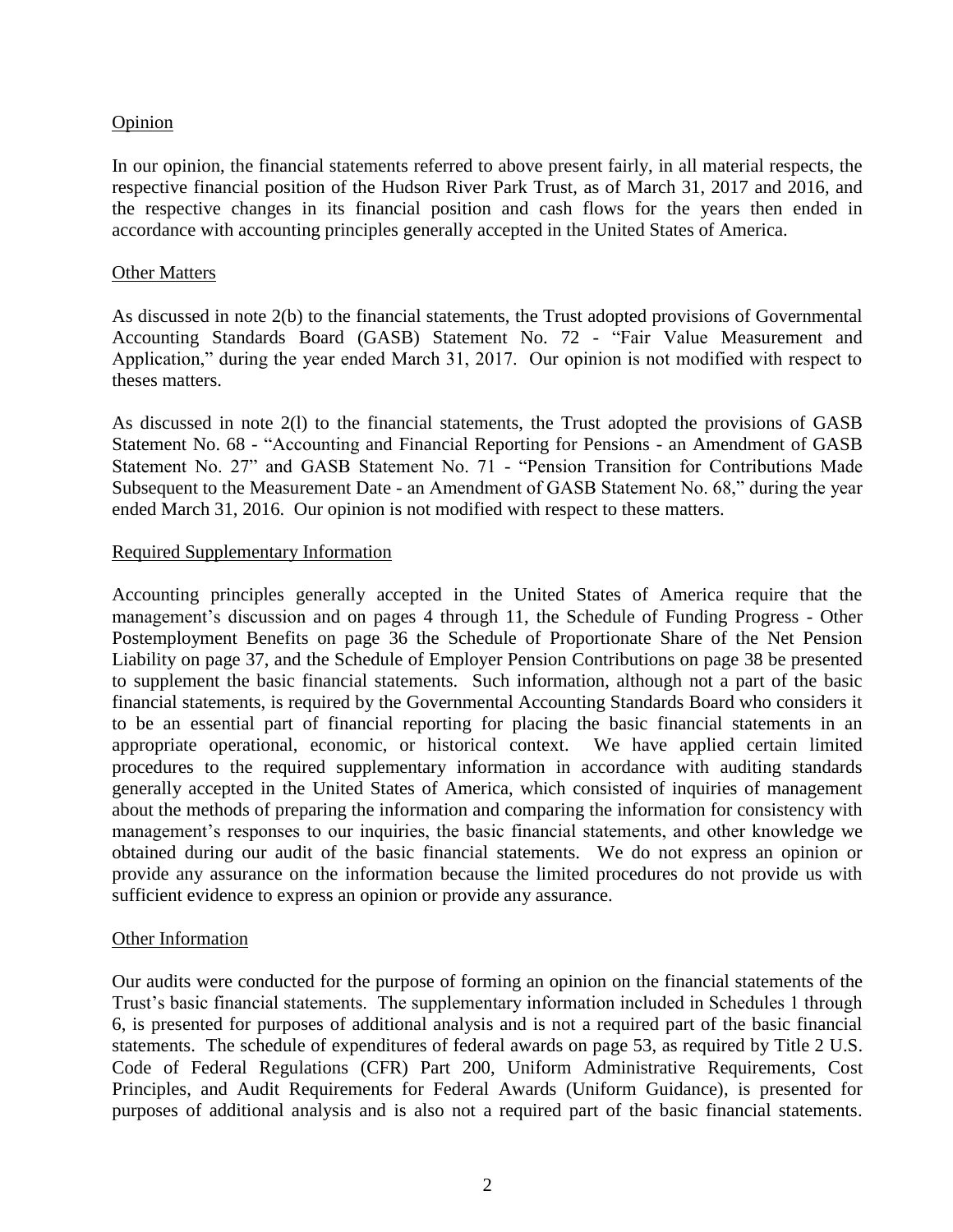Such information is the responsibility of management and was derived from and relates directly to the underlying accounting and other records used to prepare the basic financial statements. Such information has been subjected to the auditing procedures applied in the audit of the basic financial statements and certain additional procedures, including comparing and reconciling such information directly to the underlying accounting and other records used to prepare the basic financial statements or to the basic financial statements themselves, and other additional procedures in accordance with auditing standards generally accepted in the United States of America. In our opinion, the information is fairly stated, in all material respects, in relation to the basic financial statements as a whole.

### Other Reporting Required by Government Auditing Standards

In accordance with Government Auditing Standards, we have also issued our report dated June 29, 2017, on our consideration of the Trust's internal control over financial reporting and on our tests of its compliance with certain provisions of laws, regulations, contracts, and grant agreements and other matters. The purpose of that report is to described the scope of our testing of internal control over financial reporting and compliance and the results of that testing, and not to provide an opinion on internal control over financial reporting or on compliance. That report is an integral part of an audit performed in accordance with Government Auditing Standards in considering the Trust's internal control over financial reporting and compliance.

EFPR Group, CPAS, PLLC

Williamsville, New York June 29, 2017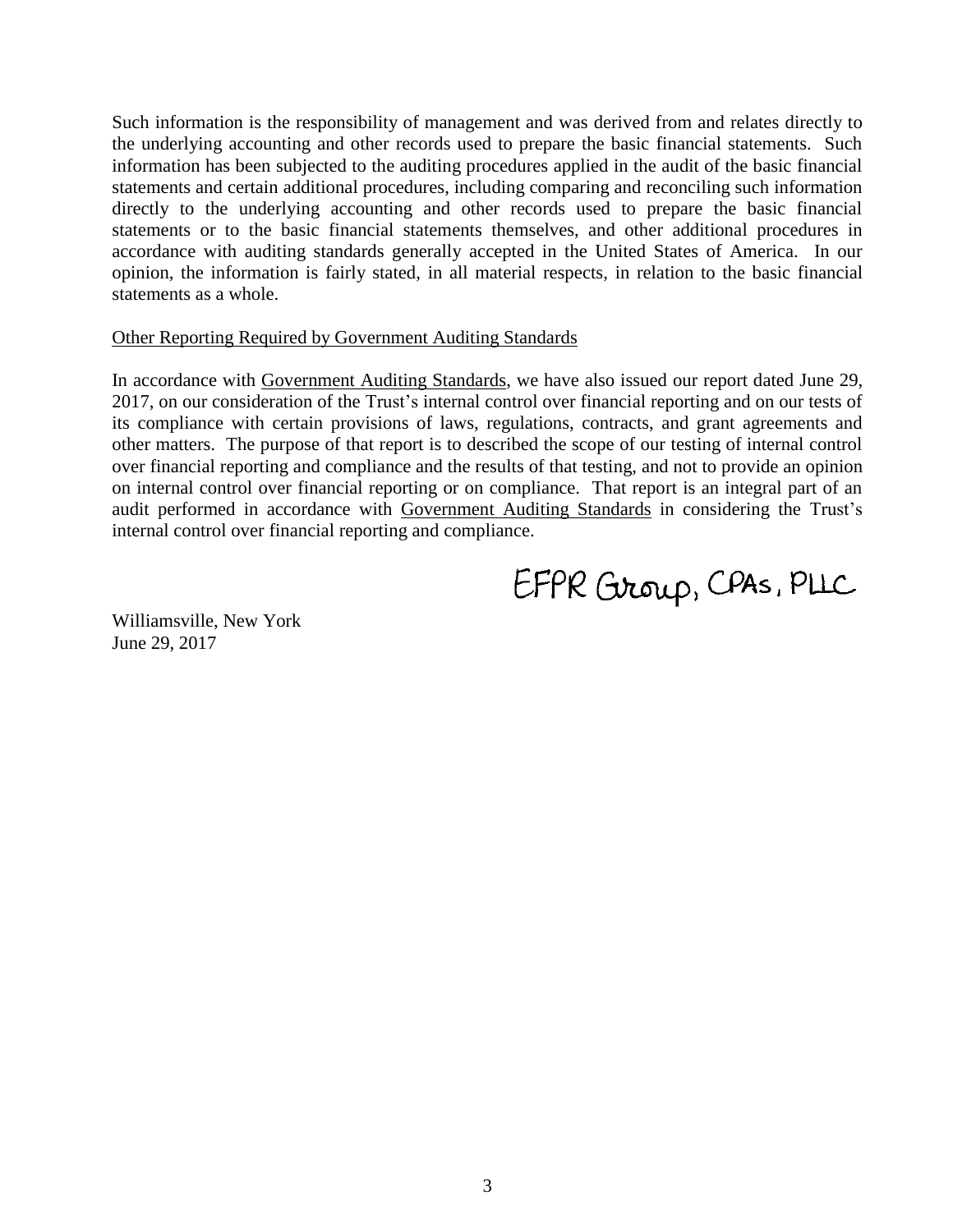The following Management's Discussion and Analysis (MD&A) of the financial statements for Hudson River Park Trust (the Trust) provides an overview of activities and financial performance for the fiscal year beginning on April 1, 2016 and ending March 31, 2017 (fiscal year 2017). We encourage readers to consider the MD&A in conjunction with the basic financial statements and related notes which follow this section to obtain a full understanding of the Trust's financial position and results of operations.

### **Organizational Overview and Primary Funding**

The Trust is a New York State (the State) public benefit corporation created under the Hudson River Park Act (the Act) and regulated as a State authority under the State's Public Authorities Law. The Trust is charged with the planning, construction, operation and maintenance of Hudson River Park (the Park), a waterfront park and estuarine sanctuary running along the Hudson River from West 59<sup>th</sup> Street south to Battery Park City. The mission of the Trust is to encourage, promote and expand public access to the Hudson River, promote water-based recreation, and enhance the natural, cultural, and historic aspects of the river in New York City for residents and visitors to the area. The Trust is governed by a 13 member board of directors with the Governor and Mayor each appointing 5 members and the Manhattan Borough President selecting 3 members.

As of March 31, 2017, approximately \$621.4 million has been expended on new park construction and facilities serving certain not-for-profit and public users within the Park, such as the Intrepid Museum at Pier 86 and the New York City Fire Department Marine Division at Pier 53. Management estimates that approximately 77% of new park construction is now complete or in progress. Capital funds associated with new park construction have been provided by the State and the City of New York (the City) with supplemental monies received from Federal government and private foundation sources. In addition, the Trust has received funding as a beneficiary in connection with certain litigation and administrative settlement agreements. These settlement funds were earmarked for improvements within the Park at Pier 97, the Gansevoort Peninsula and Pier 26. The creation of new public open space at certain locations in the Park, such as Pier 57, is being separately funded from private sources.

The Act states that, to the extent practicable and consistent with the public interest and limitations placed on commercial activity, the costs of the operation and maintenance of the Park should be paid by revenues generated within the Park. The primary sources of operating revenue in fiscal year 2017 were lease rents (including payments in lieu of real estate taxes, or PILOT) and occupancy permit fees for commercial use facilities, parking revenue from the Pier 40 garage and certain user fees. This revenue was supplemented by contributions generated by Friends of Hudson River Park (FoHRP), foundation support, and private contributions. In addition to presenting an overview of activities and financial performance, this MD&A provides an analysis of how the costs of operation and maintenance of the Park, including capital maintenance which is not otherwise treated as an operating expense in the financials, are being supported by internally generated revenue in furtherance of the legislative goal of financial self-sufficiency.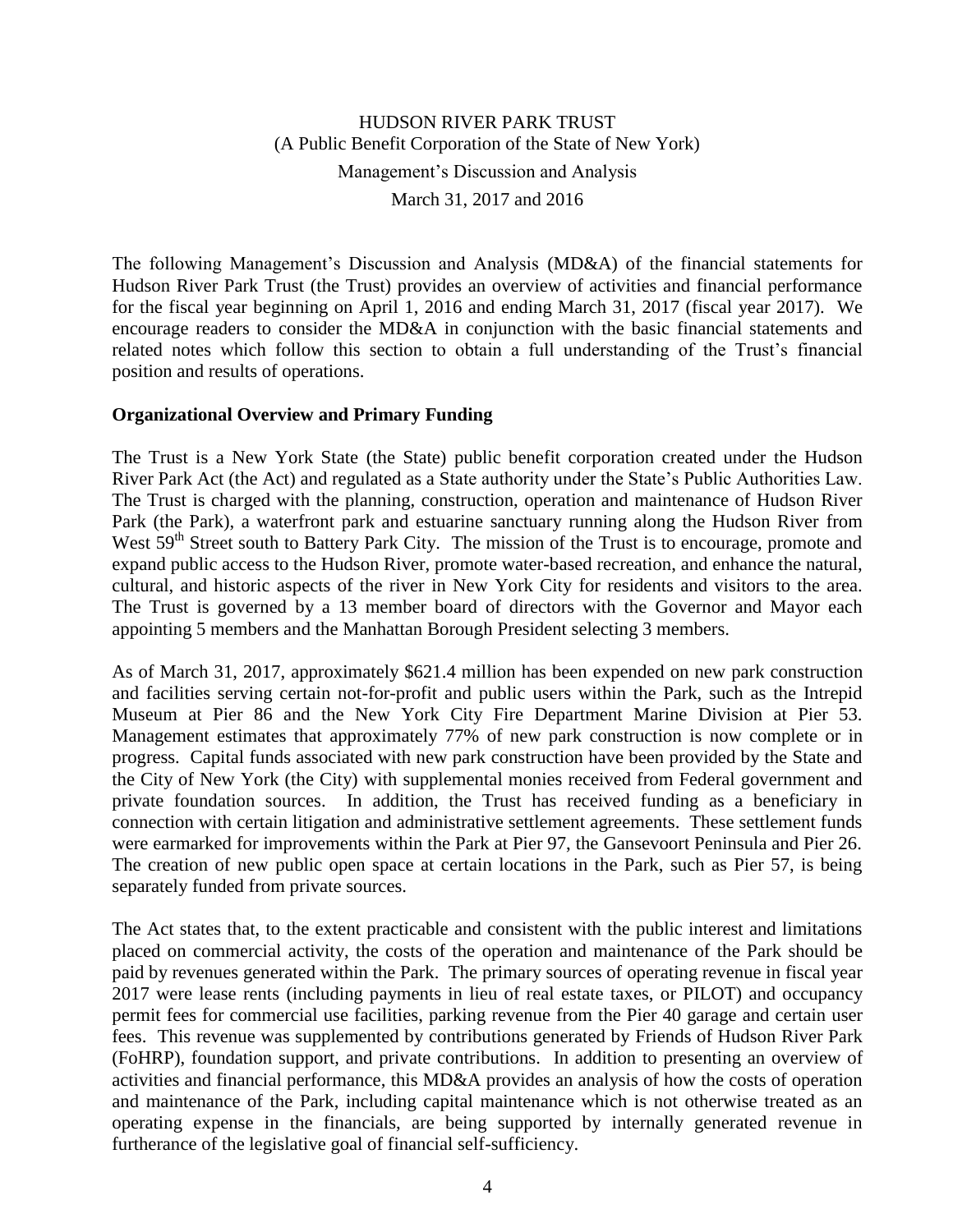### **Overview of Financial Statements**

The basic financial statements consist of three main parts and include information for both fiscal years 2017 and 2016. The three sections are: (1) statements of net position (similar to a balance sheet), (2) statements of revenue, expenses and changes in net position (akin to an income statement) and (3) statements of cash flows.

The statements of net position include all of the Trust's investments in resources (assets) and the payment obligations to vendors and contractors (liabilities). It also provides the basis for evaluating the capital structure of the Trust and assessing liquidity and financial flexibility. All of the Trust's revenue and expenses are accounted for in the statements of revenue, expenses and changes in net position. These statements measure the success of the Trust's operations over the past year and can be used to determine the degree to which the Trust has recovered all of its costs through its operating revenue and other external revenue sources. The final section is the statements of cash flows, which provides information about the Trust's sources and uses of cash during the reporting period. The statements of cash flows report cash receipts, cash payments and net changes in cash resulting from operations, capital financing activities and investing activities and provides answers to such questions as where did cash come from, what was cash used for, and what was the change in cash balance during the reporting periods.

Following the statements are the notes to financial statements, required supplementary information (RSI) - schedule of funding progress - other postemployment benefits - last three fiscal years, schedule of proportionate share of net pension liability, schedule of employer pension contributions, and schedules 1 - 6 which present, both separately and combined, the main parts of the financial statements for: (1) planning, design and construction relating to new park construction and other major capital work and (2) administration, operations and maintenance relating to the daily functions of the Park.

The Trust adheres to the provisions of the Government Accounting Standards Board (GASB) consistent with regulations promulgated by the Office of the New York State Comptroller relating to accounting, reporting and supervision requirements for public authorities. In addition, the Trust has adopted GASB No. 45 - "Accounting and Financial Reporting by Employers for Postemployment Benefits Other Than Pensions (OPEB)." GASB No. 45 establishes standards for the measurement, recognition and display of OPEB expense/expenditures and related liabilities, note disclosures and RSI relating to the Trust's share of retiree and covered spouse health care and death benefits. As detailed in the notes section, this is an unfunded future liability as the Trust contributes only enough money to satisfy current obligations on a pay-as-you go basis.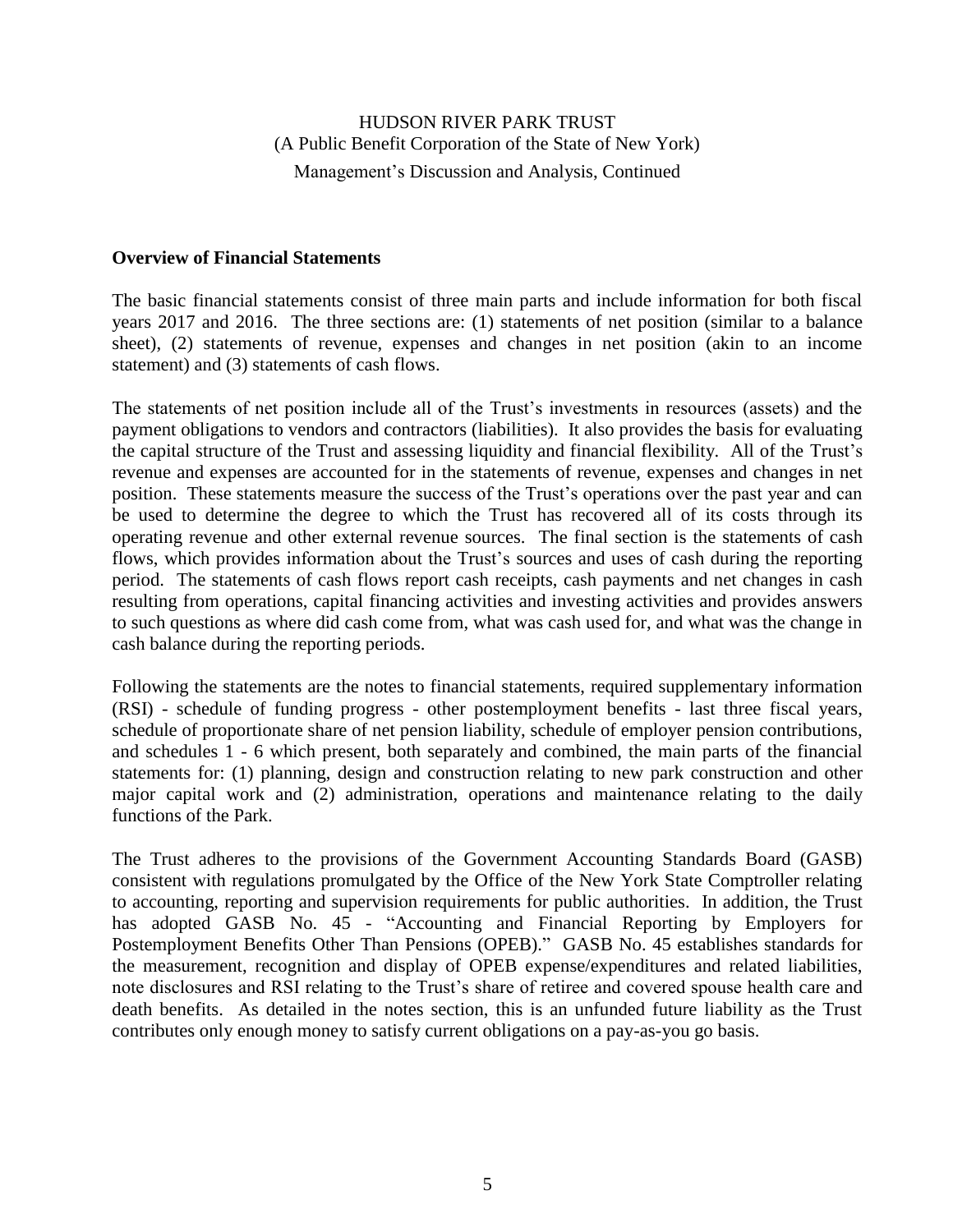During the fiscal year ended March 31, 2016, the Trust implemented GASB No. 68 - "Accounting and Financial Reporting for Pensions - an Amendment of GASB Statement No. 27" and GASB No. 71 - "Pension Transition for Contributions Made Subsequent to the Measurement Date - an Amendment to GASB Statement No. 68." As further detailed in the notes section, the implementation of these Statements has resulted in the reporting of deferred outflows of resources and a liability related to the Trust's participation in the New York State Employees' retirement system.

## **Continued Impact of Storm Recovery**

Financial results for fiscal year 2017 continue to be impacted by the recovery from Hurricane Sandy which struck in late October 2012. Total costs associated with recovery from Hurricane Sandy damages, both incurred and projected, are currently estimated at approximately \$34.2 million. This is approximately \$800,000 more than the amount estimated at the end of fiscal year 2016 as additional storm related damage was revealed during the repair process.

The Trust is eligible for public assistance from the Federal Emergency Management Agency (an Agency within the U.S. Department of Homeland Security) (FEMA) for expenses incurred in connection with Hurricane Sandy. FEMA is expected to pay 90% for eligible costs and the State is expected to pay the remaining 10%. Of the estimated total Sandy repair amount of \$34.2 million, approximately \$30.1 million has been incurred by the Trust, FEMA approval for \$3.8 million of incurred expenses are pending and expected, \$12.3 million of the incurred expenses has been received as reimbursement from FEMA and the State and \$14.0 million of the incurred expenses is included within the Trust's receivables. Final Sandy repairs of approximately \$4.1 million are expected to be undertaken in fiscal year 2018 and will be submitted to FEMA and the State for reimbursement.

Of the Trust's total accounts receivables recorded at March 31, 2017 of \$18.8 million, the amount due from FEMA is \$11.5 million, or 61% of the total, and the amount due from the State for storm recovery is \$2.5 million, or 13% of the total. Combined storm recovery costs from FEMA and the State accounted for approximately 74% of all accounts receivables. While still substantial, accounts receivable due from FEMA and the State registered a decrease in fiscal year 2017 of \$3.9 million as reimbursement payments accelerated.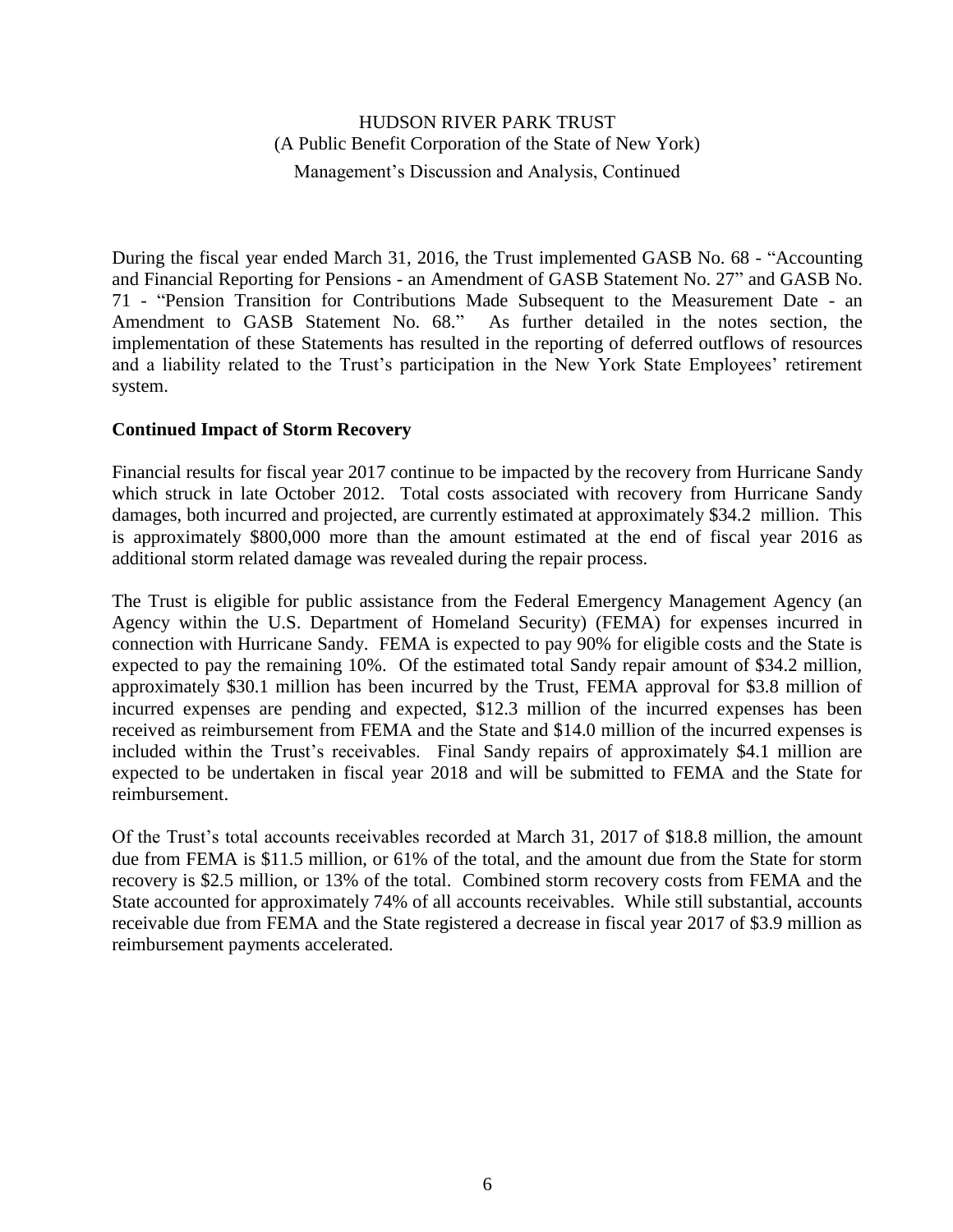### **Statements of Net Position**

The following table summarizes the Trust's assets, liabilities, and net position as of March 31, 2017 and March 31, 2016 under the accrual basis of accounting.

Dollar Percent

|                                      | 2017            | 2016          | ронаг<br>change | <b>Percent</b><br>change |
|--------------------------------------|-----------------|---------------|-----------------|--------------------------|
| Total assets                         | \$628,077,219   | 622, 646, 222 | 5,430,997       | 1%                       |
| Total deferred outflows of resources | $\$\,3,225,277$ | 837,531       | 2,387,746       | 285%                     |
| <b>Total liabilities</b>             | \$18,514,879    | 19,659,971    | (1,145,092)     | (6%)                     |
| Total deferred inflows of resources  | 6,087,056       | 8,735,884     | (2,648,828)     | $(30\%)$                 |
| Total net position                   | 606,700,561     | 595,087,898   | 11,612,663      | 2%                       |

Overall, the Trust's net position representing assets less liabilities adjusted for deferred inflows and outflows of resources increased by \$11,612,663, or 2%, to \$606,700,561 in fiscal year 2017 compared to the prior fiscal year. Deferred outflows represent a use of net position that applies to a future period. The Trust's primary deferred outflow relates to pension accounting. Deferred inflows represent future increases in net position that applies to future periods. The Trust's primary deferred inflow is for Pier 57 prepaid rent. The Trust also has a smaller deferred inflow in relation to pension accounting.

The Trust's total assets, net of depreciation, increased by 1% to \$628,077,219 in fiscal year 2017. The combined growth in cash and equivalents, construction in progress and property and equipment exceed the cumulative decrease in accounts receivable and prepaid expenses by \$5,430,997. Separately, a pension deferred outflow of \$3,225,277, which was recorded as part of the implementation of GASB Statement No. 68, increased by \$2,387,746 from \$837,531 in the prior fiscal year.

The Trust's total liabilities at March 31, 2017 were \$18,514,879, a decrease of \$1,145,092 or 6% compared to the prior fiscal year. This was primarily attributable to a decrease in accounts payable. Total deferred inflows of resources from prepaid rental income and pensions decreased in fiscal year 2017 by \$2,648,828, or 30%, compared to the previous fiscal year. The decrease is primarily attributable to 50% recognition in the fiscal year of construction period rent for Pier 57 recorded initially as a two year prepayment at lease execution on March 31, 2016.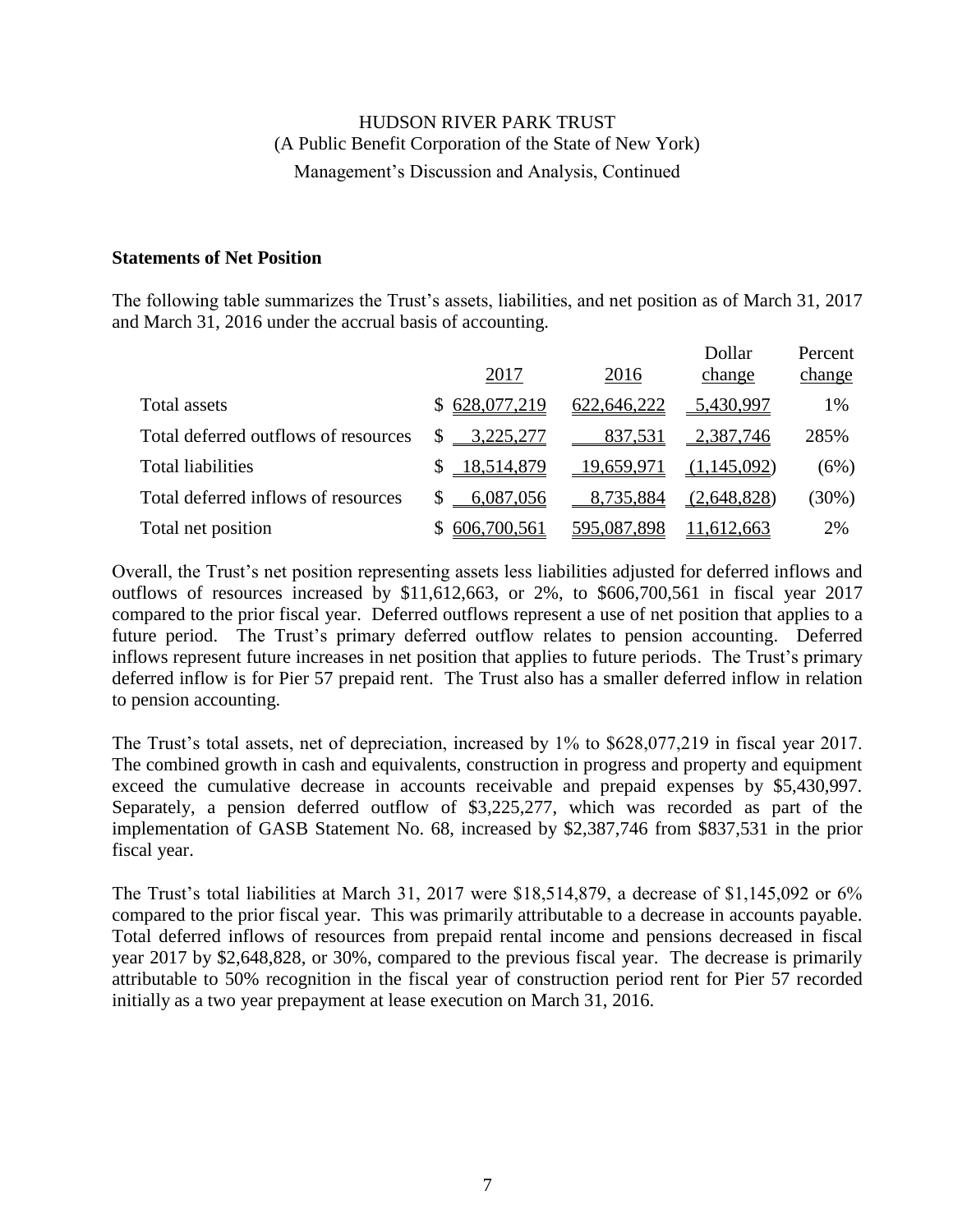#### **Statements of Revenue, Expenses and Changes in Net Position**

The table below summarizes the Trust's revenue, expenses and changes in net position for the fiscal year ended March 31, 2017:

|                        | 2017       | 2016              | Dollar<br>change | Percent<br>change |
|------------------------|------------|-------------------|------------------|-------------------|
| Operating revenue      | 42,838,696 | 54,091,630        | (11, 252, 934)   | (21%)             |
| Operating expenses     | 31,382,955 | <u>31,304,020</u> | 78,935           | 1%                |
| Non-operating revenue  | 156,922    | 120.561           | 36,361           | 30%               |
| Change in net position | 11,612,663 | 22,908,171        | ,295,508)        | (49%)             |

Operating revenue includes both internally generated revenue from the Park and externally provided funds from FEMA and other private and governmental sources as reimbursements, appropriation revenue from the State and City applied to new park construction and capital maintenance, and contributions and foundation grants. Total operating revenue was \$42,838,696 in fiscal year 2017 compared to \$54,091,630 in fiscal year 2016, a net decrease of \$11,252,934 or 21%. While operating revenue from internally generated revenue increased by \$2,679,319 and contribution revenue from FoHRP and other sources increased by \$3,310,638, reimbursement revenue from FEMA and appropriation revenue for construction decreased \$15,319,191 and revenue from the Gansevoort settlement declined by \$1,923,700 and is now fully exhausted. Non-operating revenue of \$156,922 increased slightly from \$120,561, reflecting a small increase in interest income.

Total operating expenses in fiscal year 2017 were \$31,382,955 compared to \$31,304,020 in the prior fiscal year, an increase of \$78,935 or less than 1%. As discussed further below, excluding depreciation, amortization and storm recovery costs, total ordinary operating expenses were \$20,218,299 in fiscal year 2017 compared \$18,813,858 in fiscal year 2016, an increase of \$1,404,441 or 7%.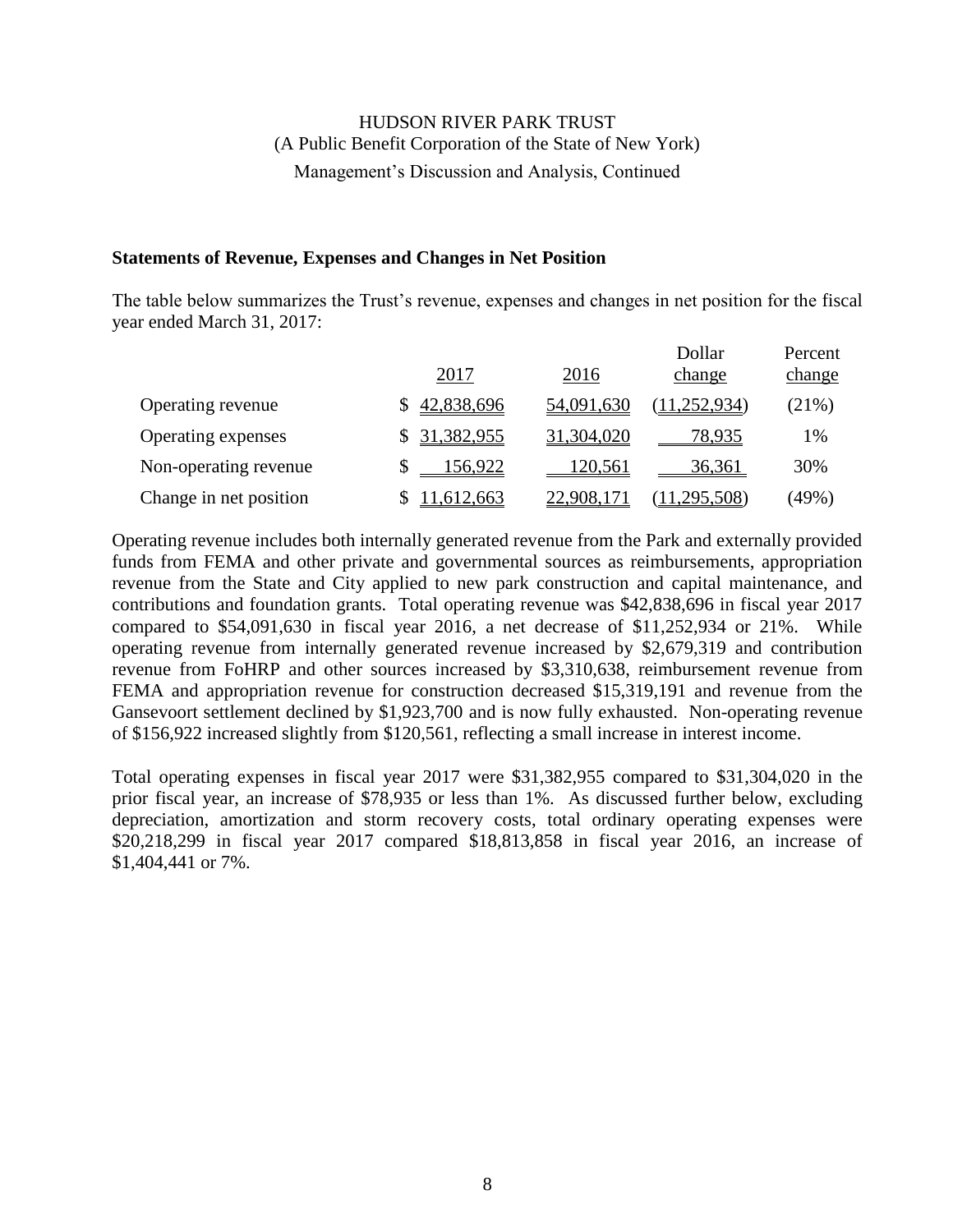### **Internally-Generated Revenue, Ordinary Operating Expenses and Capital Maintenance Costs**

The table below summarizes the Trust's internally generated operating revenue, ordinary operating expenses, operating income from within the Park, capital maintenance costs and deficit/surplus from operations for the fiscal year ended March 31, 2017. OPEB related employee compensation costs are included in the table, but depreciation, amortization and storm recovery expenses are not. Ordinary operating expenses and capital maintenance costs are net of associated reimbursement revenue.

|                                                            | 2017         | 2016        |
|------------------------------------------------------------|--------------|-------------|
| Operating revenue - revenue generated from within the Park | \$28,691,857 | 26,012,538  |
| Ordinary operating expenses:                               |              |             |
| Employee compensation and benefits                         | 7,568,800    | 7,401,434   |
| <b>OPEB</b> and pension obligations                        | 2,323,581    | 1,019,344   |
| Park programs and ordinary maintenance                     | 7,473,407    | 7,785,991   |
| General and administrative                                 | 2,852,511    | 2,607,089   |
| Total ordinary operating expenses                          | 20,218,299   | 18,813,858  |
| Operating income from within the Park                      | 8,473,558    | 7,198,680   |
| Capital maintenance costs                                  | (2,631,202)  | (2,887,096) |
| Deficit after capital maintenance                          | \$ 5,842,356 | 4,311,584   |

Operating revenues generated by the Trust from sources within the Park totaled \$28,691,857 in fiscal year 2017 compared to \$26,012,538 in fiscal year 2016, an increase of \$2,679,319 or 10%. Revenue generated internally from within the Park included \$18,843,820 of income from leases (including rent, percentage rent and PILOT) and fees from occupancy permits, \$7,217,908 from parking charges net of taxes and \$2,630,129 of user fees and other revenue. Revenue from all of these categories increased with the exception of parking, which registered a small \$60,480 decrease.

Ordinary operating expenses in fiscal year 2017 totaled \$20,218,299, an increase of \$1,404,441 or 7% from the prior fiscal year. Employee compensation of \$9,892,381 increased by \$1,471,603, or 17%. However approximately 48% of this increase, or \$705,606, is attributable to an increase in OPEB liability, and an additional 41%, or \$598,631, resulted from an increase in future retirement contributions recorded in connection with the implementation of GASB Statement No. 68. As indicated above, OPEB is an unfunded future liability and the net pension liability is included as deferred outflows on the Trust's financial statements. For both OPEB and pension costs, the Trust contributes only enough money to satisfy current obligations on a pay-as-you go basis for these liabilities.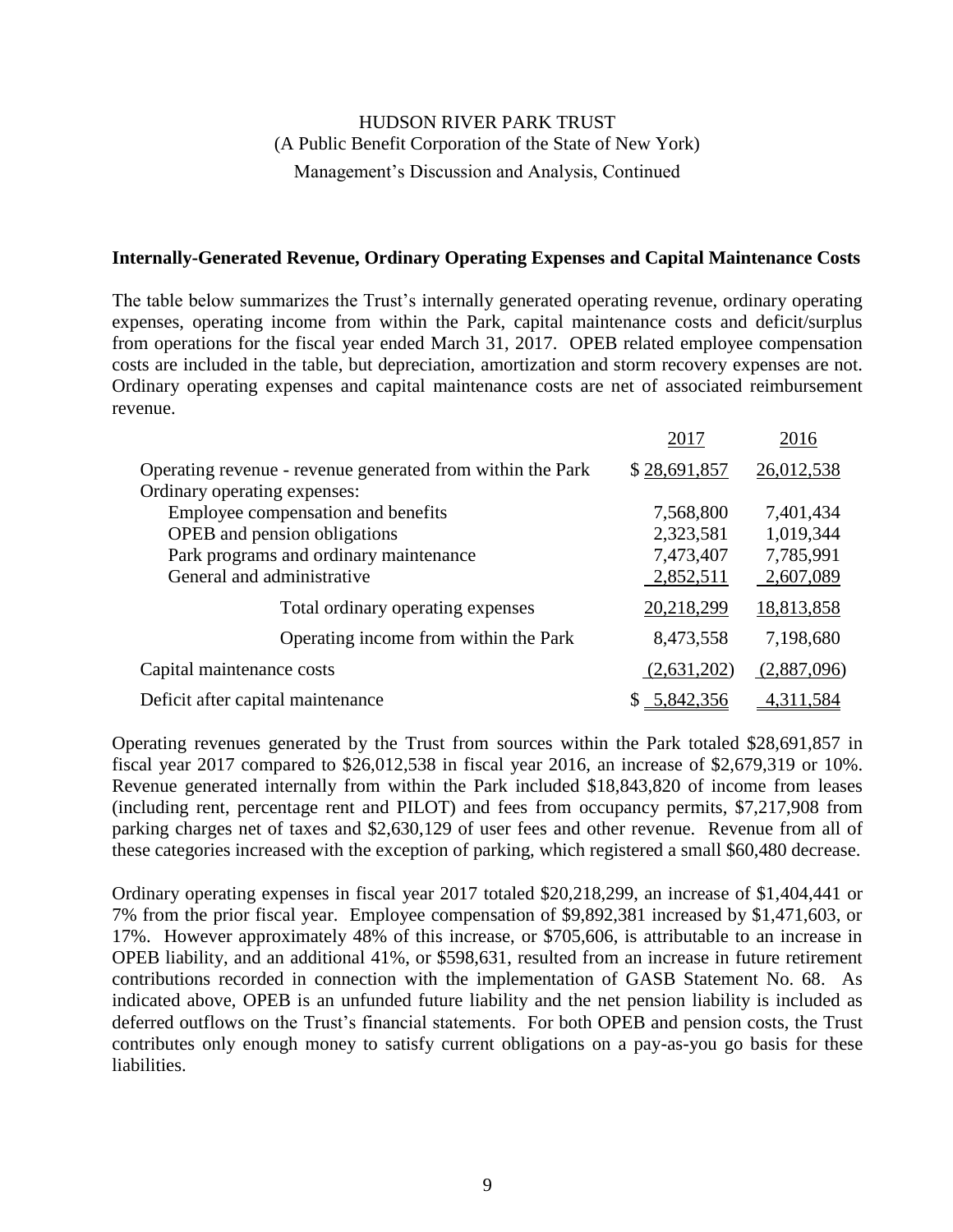Also within ordinary operation expenses, general and administrative cost increased by \$245,422, and park programs and ordinary maintenance expenses decreased by \$312,584 compared to the prior fiscal year. This decrease in park programs and ordinary maintenance expenses was primarily attributable to a reduction in the utilization of private producers for public events in the park.

Prior to consideration of capital maintenance, operating income from within the Park was \$8,473,558 in fiscal year 2017, an increase of \$1,274,878 from the prior fiscal year.

Capital maintenance is a major repair or replacement of a deteriorated existing capital asset, such as a building roof, pier pile, bulkhead, floating dock or playground surface which, upon completion, has a useful life in excess of 5 years. The Trust is responsible for annual capital maintenance costs for both newly constructed park improvements and older existing assets transferred from City and State when the Park was established in 1999. These older existing assets include, among other categories, marine bulkheads and related structures, underground pipes and utilities, and the Pier 40 piles, pier deck and building structure. Capital maintenance is recorded on the financial statements as either a "construction in progress" asset or an improvement (but not an operating expense). In this section of the MD&A, the Trust elects to use the annual outlay for capital maintenance, net of reimbursement revenue in connection with particular projects, rather than book depreciation when determining the annual operating deficit/surplus. Management believes that this approach helps elucidate the extent to which the legislative goal of financial self-sufficiency is being achieved within the reporting fiscal year. This single year approach does not address whether trending operating expenses and future capital maintenance obligations can be met from existing resources and future operating revenue, whether the Trust is currently under-investing in capital maintenance, whether reimbursement revenue can be expected in the future, or whether financial self-sufficiency is achievable in the long-term. These matters are the subject of on-going analysis and planning by staff of the Trust.

Capital maintenance costs, net of reimbursements, declined from \$2,887,096 in fiscal year 2016 to \$2,631,202 in fiscal year 2017. The primary cause of the decrease was delay in securing required permits for scheduled work. The annual operating surplus after capital maintenance, net of reimbursements, for fiscal year 2017 is \$5,842,356. This represents an increase of \$1,530,772 from fiscal year 2016 when there was an operating surplus after capital maintenance net of reimbursements of \$4,311,584.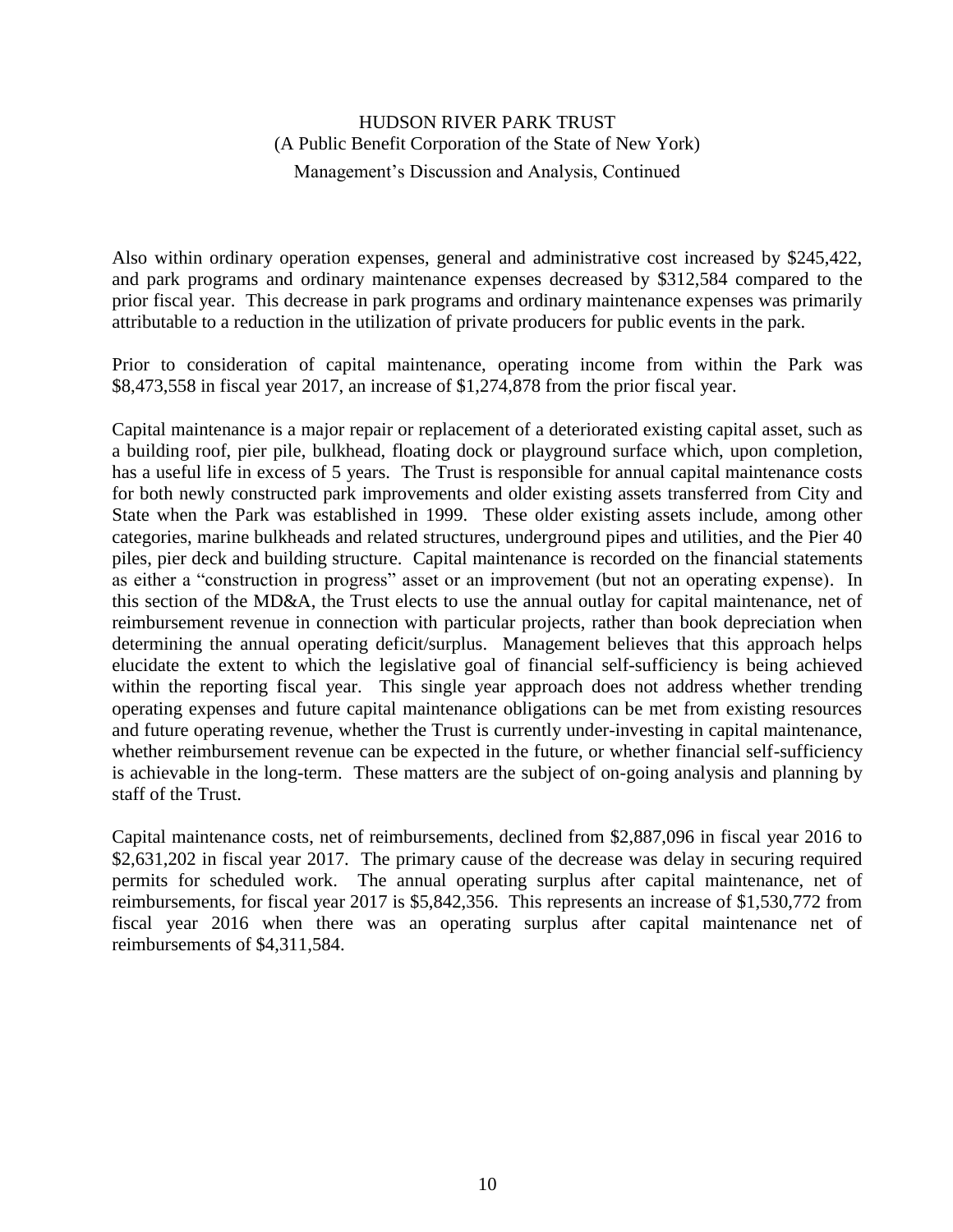## **Cash Flows**

As shown on the Statements of Cash Flows, in 2017 the Trust had cash provided by operating activities of \$28,325,575 and investing activities (interest income) of \$156,922, and expended \$17,750,170 for capital financing activities for new Park construction and equipment. Consequently, restricted and unrestricted cash and cash equivalents increased by \$10,732,327 from \$54,807,381 in fiscal year 2016 to \$65,539,708 in fiscal year 2017.

### **Significant Funding Related Event Subsequent**

Under a 2013 amendment to the Act, the Trust became legislatively authorized to transfer available development rights to eligible receiving sites located one block east of West Street to the extent permitted under applicable provisions of the New York City Zoning Resolution and subject to certain other public review and approval requirements. On December 14, 2016, the Trust entered into a Purchase and Sale Agreement with the owner of a property located directly across West Street for the sale of 200,000 square feet of development rights associated with Pier 40 for \$100 million. This sale closed on April 28, 2017. All funds received by the Trust from the development rights transfer are restricted and must be applied to the capital maintenance repair of infrastructure at Pier 40. The future capital maintenance cost for repairs to the Pier 40 piles and pier deck is currently estimated at \$104.6 million.

### **Contacting the Trust's Financial Management**

This MD&A is intended to provide a general overview of the Trust's finances. Questions concerning any of the information provided herein, or requests for additional information, should be addressed to the Chief Financial Officer, Hudson River Park Trust, Pier 40, 2nd Floor, 353 West Street, New York, New York 10014.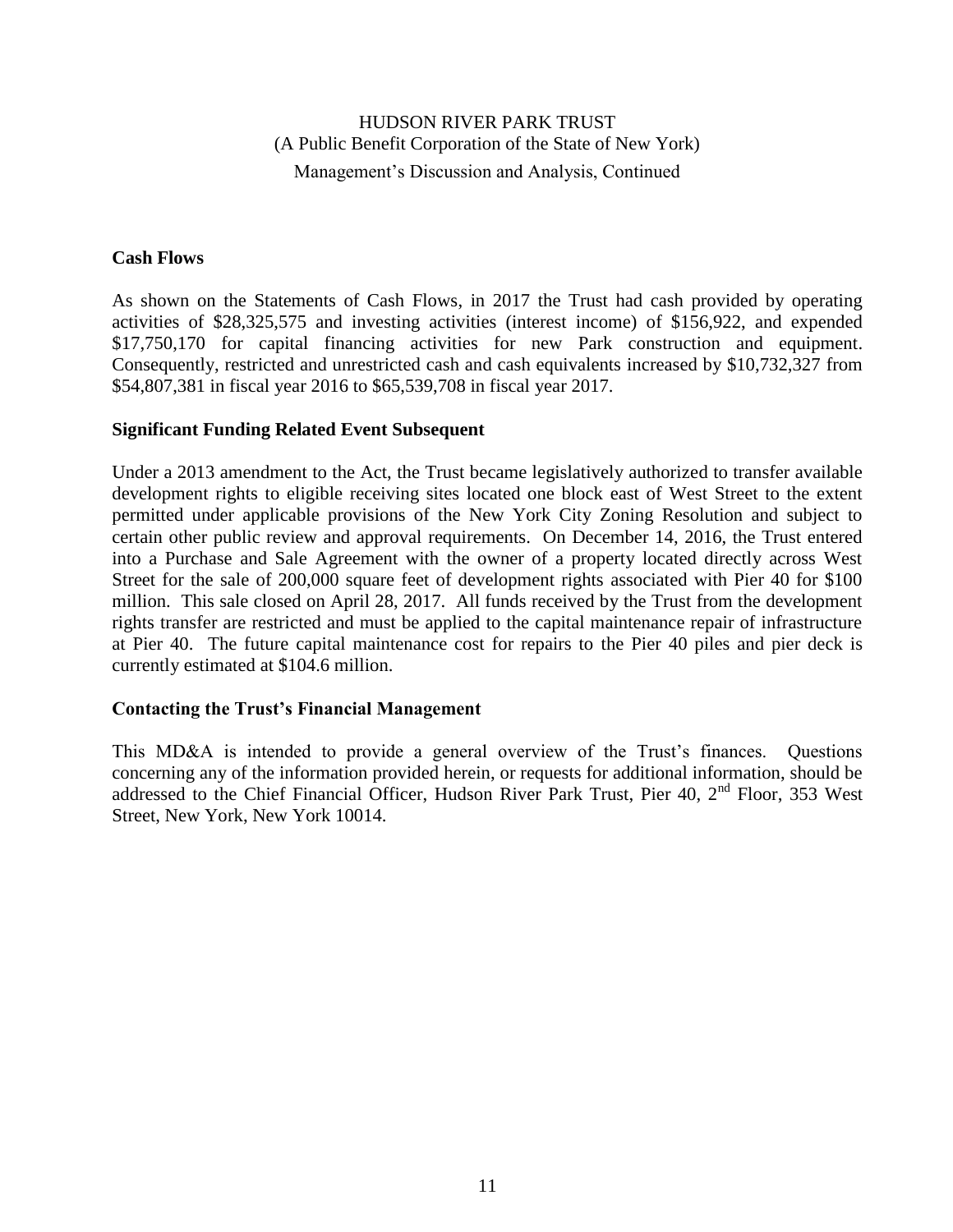## HUDSON RIVER PARK TRUST Statements of Net Position March 31, 2017 and 2016 (A Public Benefit Corporation of the State of New York)

|                                                   | 2017              | 2016        |
|---------------------------------------------------|-------------------|-------------|
| Assets:                                           |                   |             |
| Cash and equivalents                              | \$<br>65,539,708  | 54,807,381  |
| Accounts receivable                               | 18,755,320        | 28,687,164  |
| Prepaid expenses                                  | 129,083           | 244,074     |
| Construction in progress                          | 119,724,951       | 106,514,358 |
| Property and equipment, net                       | 423,928,157       | 432,393,245 |
| <b>Total assets</b>                               | 628,077,219       | 622,646,222 |
| Deferred outflows of resources - pensions - ERS   | 3,225,277         | 837,531     |
| Liabilities:                                      |                   |             |
| Accounts payable                                  | 2,243,039         | 6,092,765   |
| Accrued expenses                                  | 4,605,447         | 6,205,304   |
| Net pension liability - proportionate share - ERS | 3,029,206         | 629,872     |
| Other postemployment benefits obligation          | 8,637,187         | 6,732,030   |
| <b>Total liabilities</b>                          | 18,514,879        | 19,659,971  |
| Deferred inflows of resources:                    |                   |             |
| Pensions - ERS                                    | 575,959           | 169,123     |
| Lease rents                                       | 5,511,097         | 8,566,761   |
| Total deferred inflows of resources               | 6,087,056         | 8,735,884   |
| Commitments and contingencies (notes 6 and 9)     |                   |             |
| Net position:                                     |                   |             |
| Net investment in capital assets                  | 543,653,108       | 538,907,603 |
| Restricted for capital expenditures               | 33,948,278        | 30,878,715  |
| Unrestricted                                      | 29,099,175        | 25,301,580  |
| Total net position                                | \$<br>606,700,561 | 595,087,898 |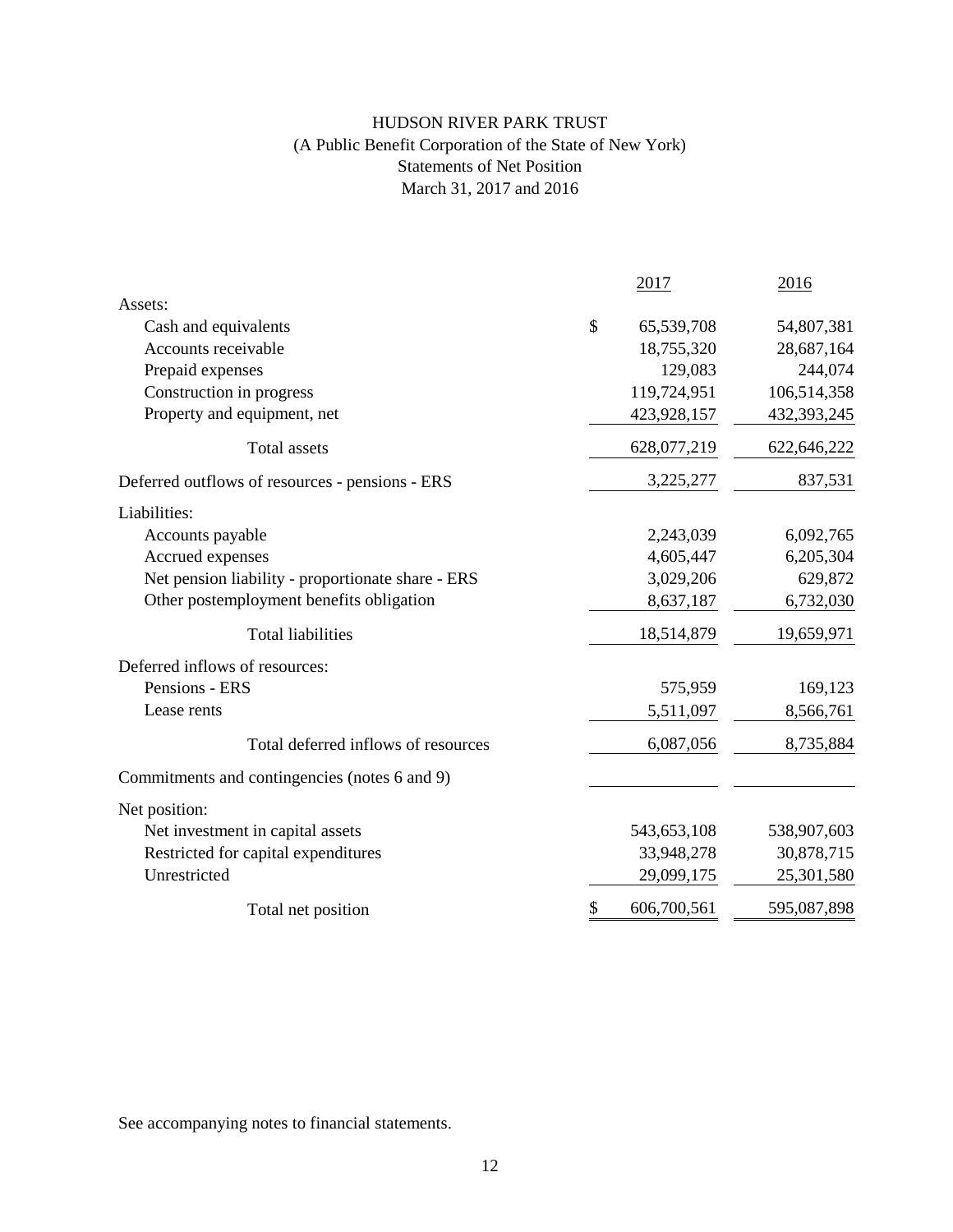#### HUDSON RIVER PARK TRUST

## (A Public Benefit Corporation of the State of New York) Statements of Revenue, Expenses and Changes in Net Position Years ended March 31, 2017 and 2016

|                                                         | 2017            | 2016        |
|---------------------------------------------------------|-----------------|-------------|
| Operating revenue:                                      |                 |             |
| Appropriations revenue                                  | \$<br>2,916,783 | 3,802,707   |
| Reimbursement                                           | 6,850,914       | 21,284,181  |
| Lease revenue                                           | 18,843,820      | 14,786,763  |
| Parking revenue                                         | 7,217,908       | 7,278,388   |
| Settlements and grants                                  | 50,500          | 1,974,200   |
| Fees and other revenue                                  | 2,630,129       | 3,947,387   |
| Contributions                                           | 4,328,642       | 1,018,004   |
| Total operating revenue                                 | 42,838,696      | 54,091,630  |
| Operating expenses:                                     |                 |             |
| Employee compensation and benefits                      | 9,892,381       | 8,420,778   |
| Park programs and maintenance                           | 8,377,959       | 9,029,989   |
| General and administrative                              | 2,645,676       | 3,352,787   |
| Depreciation and amortization                           | 10,466,939      | 10,500,466  |
| Total operating expenses                                | 31,382,955      | 31,304,020  |
| Operating income                                        | 11,455,741      | 22,787,610  |
| Non-operating revenue - earnings on investments         | 156,922         | 120,561     |
| Change in net position                                  | 11,612,663      | 22,908,171  |
| Net position at beginning of year, as previously stated | 595,087,898     | 572,321,398 |
| Change in accounting principle                          |                 | (141, 671)  |
| Net position at end of year, as restated                | 606,700,561     | 595,087,898 |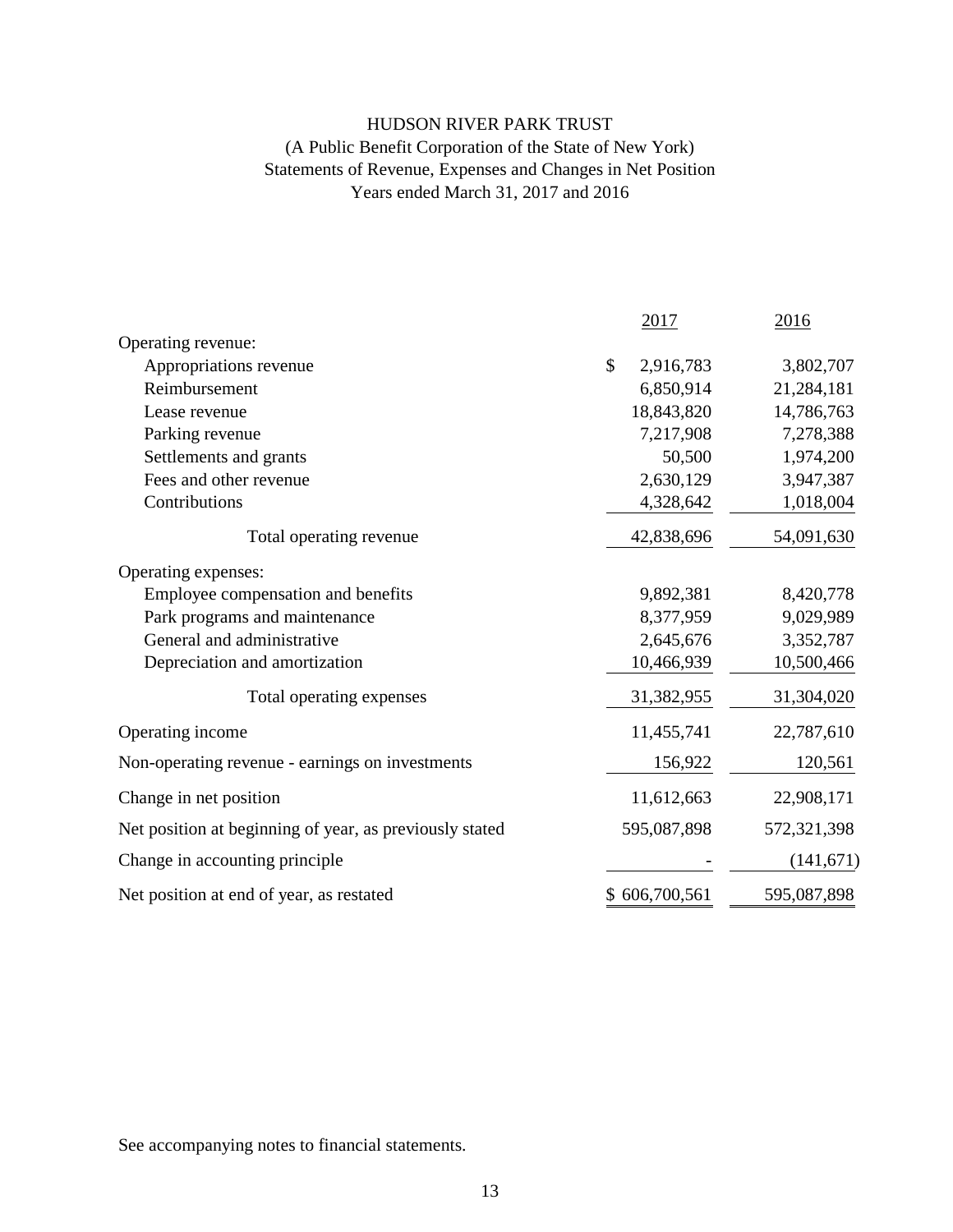# (A Public Benefit Corporation of the State of New York) Years ended March 31, 2017 and 2016 HUDSON RIVER PARK TRUST Statements of Cash Flows

|                                                                | 2017                       | 2016           |
|----------------------------------------------------------------|----------------------------|----------------|
| Cash flows from operating activities:                          |                            |                |
| Cash receipts from:                                            |                            |                |
| Appropriations revenue                                         | $\mathcal{S}$<br>2,655,780 | 9,125,933      |
| Reimbursement                                                  | 17,119,430                 | 7,186,107      |
| Lease revenue                                                  | 15,712,487                 | 21,140,854     |
| Parking revenue                                                | 7,217,908                  | 7,278,388      |
| Settlements and grants                                         | 50,500                     | 819,724        |
| Fees and other revenue                                         | 2,630,129                  | 3,947,387      |
| Contributions                                                  | 4,328,642                  | 1,274,459      |
| Cash payments to:                                              |                            |                |
| Personnel service                                              | (5,368,494)                | (4,989,137)    |
| Fringe benefits                                                | (2,131,815)                | (2,365,877)    |
| Vendors                                                        | (13,888,992)               | (10, 494, 700) |
| Net cash provided by operating activities                      | 28,325,575                 | 32,923,138     |
| Cash flows from capital financing activities:                  |                            |                |
| Expenditures for construction in progress                      | (15,748,319)               | (25,953,963)   |
| Other additions to property and equipment                      | (2,001,851)                | (200,099)      |
| Net cash used in capital financing activities                  | (17,750,170)               | (26, 154, 062) |
| Cash flows from investing activities - earnings on investments | 156,922                    | 120,561        |
| Net increase in cash and equivalents                           | 10,732,327                 | 6,889,637      |
| Cash and equivalents at beginning of year                      | 54,807,381                 | 47,917,744     |
| Cash and equivalents at end of year                            | \$ 65,539,708              | 54,807,381     |
|                                                                |                            | (Continued)    |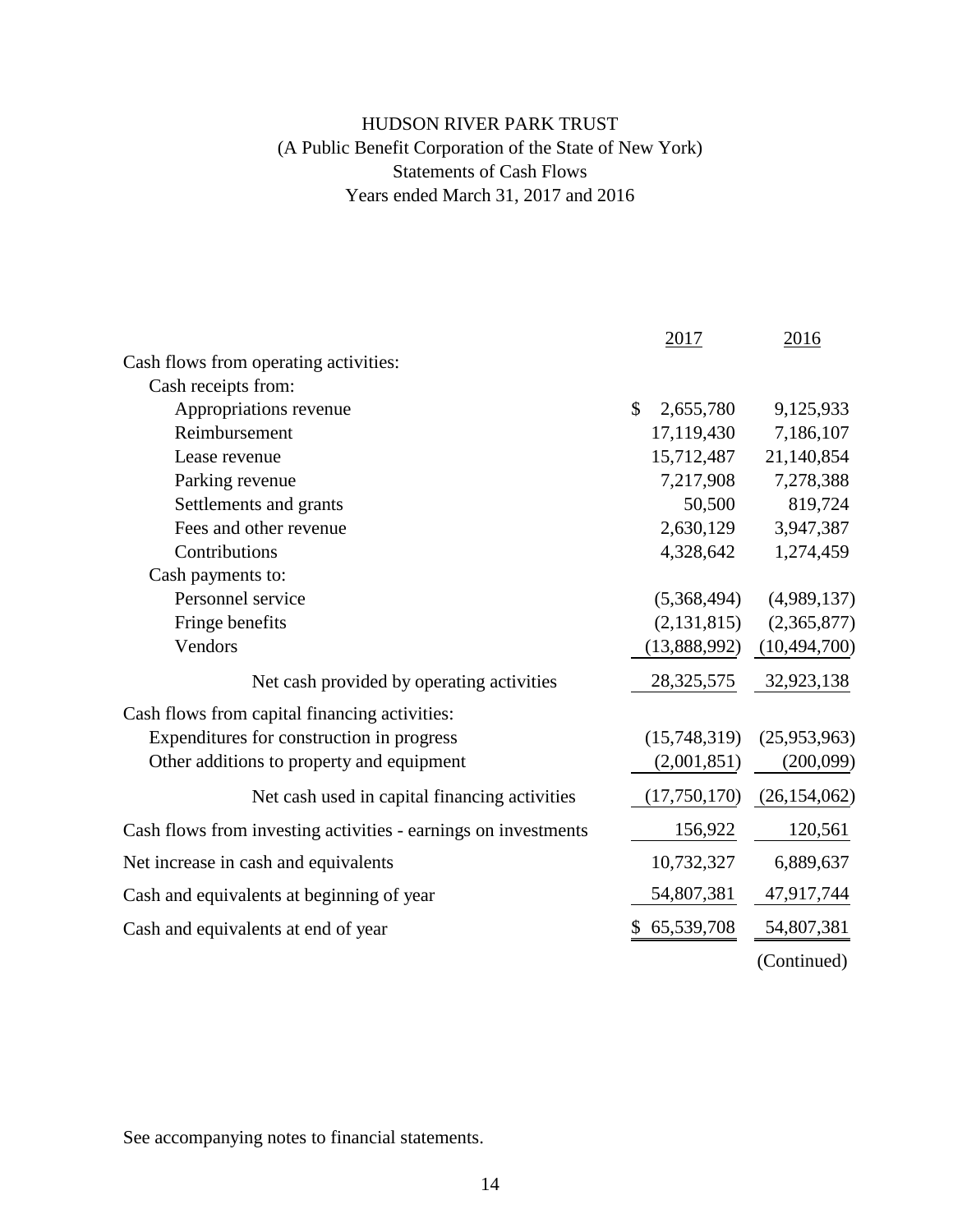# HUDSON RIVER PARK TRUST (A Public Benefit Corporation of the State of New York) Statements of Cash Flows, Continued

| Reconciliation of operating income to net cash provided        |             |
|----------------------------------------------------------------|-------------|
| by operating activities:                                       |             |
| Operating income<br>\$11,455,741                               | 22,787,610  |
| Adjustments to reconcile operating income to                   |             |
| net cash provided by operating activities:                     |             |
| 10,466,939<br>Depreciation and amortization                    | 10,500,466  |
| Cumulative effect of change in accounting principle            | (141,671)   |
| Changes in:                                                    |             |
| 9,931,844<br>Accounts receivable                               | (9,186,607) |
| 114,991<br>Prepaid expenses                                    | (168, 384)  |
| (2,387,746)<br>Deferred outflows of resources - pensions - ERS | (837, 531)  |
| (3,542,184)<br>Accounts payable                                | 1,672,851   |
| 630,327<br>Accrued expenses                                    | 430,029     |
| 2,399,334<br>Net pension liability - proportionate share - ERS | 629,872     |
| 1,905,157<br>Other postemployment benefits obligation          | 1,199,551   |
| 406,836<br>Deferred inflows of resources - pensions - ERS      | 169,123     |
| Deferred inflows of resources - lease rents<br>(3,055,664)     | 5,867,829   |
| 28, 325, 575<br>S<br>Net cash provided by operating activities | 32,923,138  |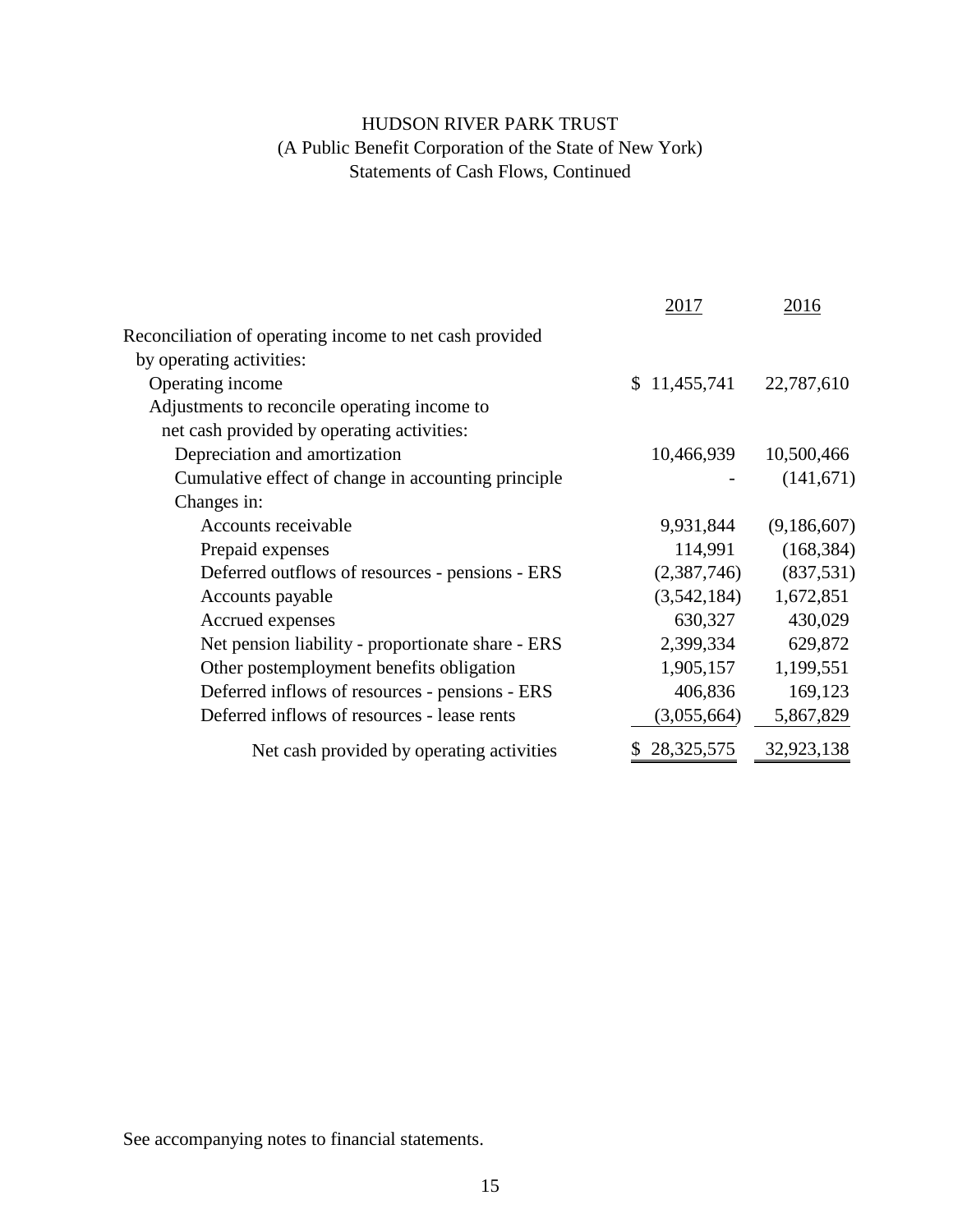### (1) Organization

- Hudson River Park Trust (the Trust) is a public benefit corporation authorized under the Hudson River Park Act (the Act) approved by the Senate and the Assembly of the State of New York (the State). The Act also created the Hudson River Park (the Park). The Park is an area, generally, from the northern boundary of Battery Park City to the northern boundary of 59<sup>th</sup> Street in New York City (the City) between the United States pier-head line and West Street, Eleventh Avenue, or Twelfth Avenue, whichever is more westerly. As a public benefit corporation, the Trust is exempt from any and all Federal, State and City income and franchise taxes and sales taxes.
- The Trust has authority over the planning, construction, operation, and maintenance of the Park. It replaces such authority formerly granted to the New York State Department of Transportation, the New York State Urban Development Corporation, and the Hudson River Park Conservancy. In doing so, the Trust succeeded its predecessors in all contracts, leases, licenses, and other obligations related to the Park, excluding debt and financial obligations to other public benefit corporations or governmental entities.
- The Trust is a joint venture of the City and the State. Under the Act, the State and City, with respect to its real property in the Park, granted the Trust a possessory interest in such real property for a term not to exceed 99 years. Title to any real property within the Park currently held by the State or the City remains with those entities.
- The Trust's Board is comprised of 13 members. The Governor and the Mayor each appoint five members and the Manhattan Borough President appoints three members. The Trust came into existence upon the appointment of eight of its 13 member board. The first eight appointments occurred on March 4, 1999. Accordingly, the by-laws of the Trust established the fiscal year as April  $1<sup>st</sup>$  through March  $31<sup>st</sup>$ .
- To finance the construction of the Park, the State and the City have together pledged approximately \$382 million to the Trust. Funding provided by the U.S. Department of Housing and Urban Development (HUD) has amounted to approximately \$103.3 million, including \$30.7 million for the replacement of Pier 86 leased to the Intrepid Museum and \$72.6 million passed through the Lower Manhattan Development Corporation for capital construction in the 9/11 community development catchment area. As of March 31, 2017, the amount which has not been drawn down from the City and State combined is approximately \$49.9 million. In addition, the Trust will receive revenues from leases and interest on short-term investments. Furthermore, the Trust has authority to accept contributions for its purpose and to accept appropriations and grants from Federal, State and local governments.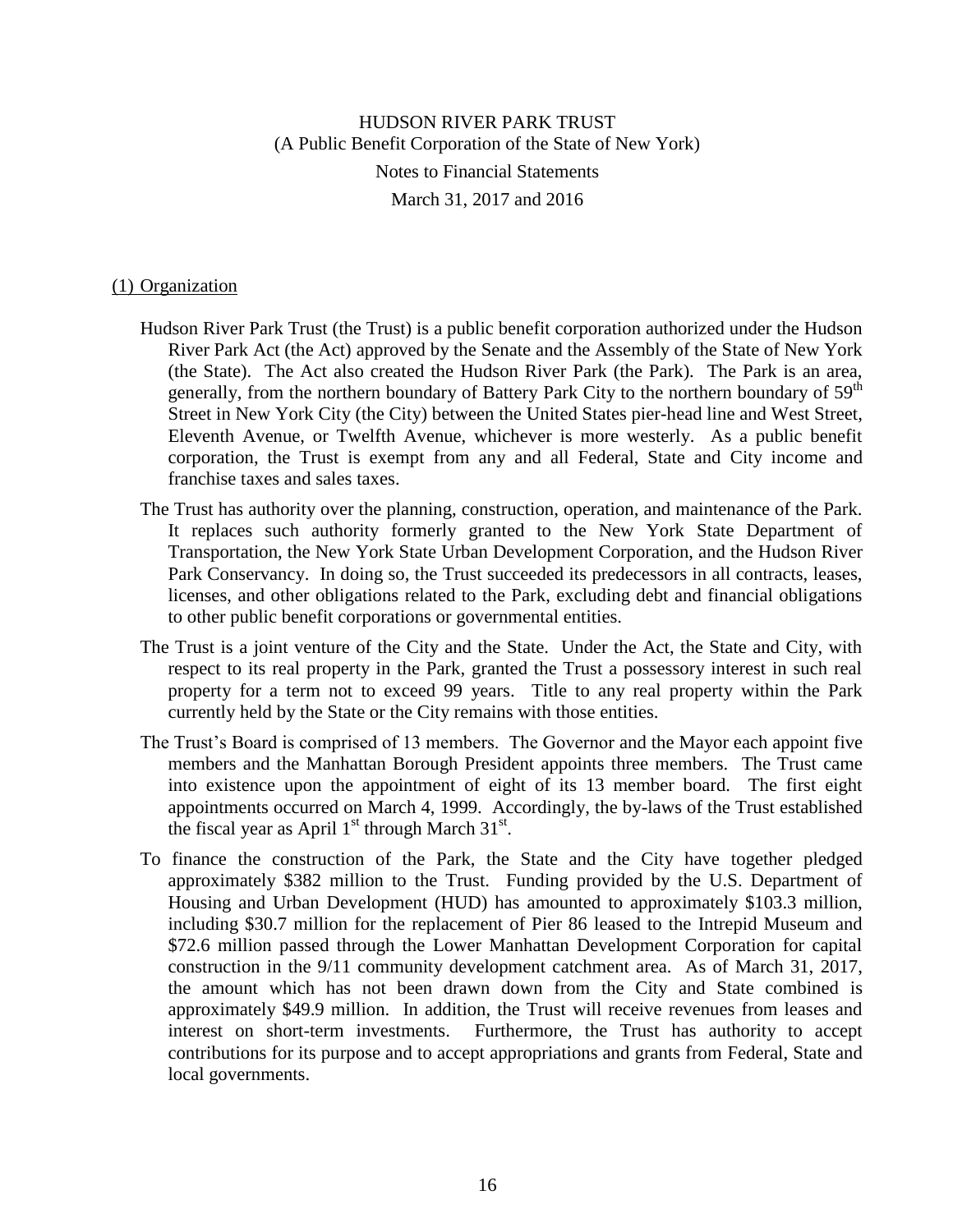## (2) Summary of Significant Accounting Policies

### (a) Basis of Accounting

The financial statements of the Trust have been prepared on the accrual basis of accounting in accordance with accounting principles generally accepted in the United States of America as applied to government units, as modified by the State and the City regarding the definition of capital expenditures. De minimis costs associated with salaries of employees of the Trust directly or indirectly involved with managing or accounting for construction activities are expensed as incurred. Such costs would be capitalizable, as construction in progress, under accounting principles generally accepted in the United States of America.

The accompanying financial statements have been prepared in conformity with generally accepted accounting principles as applied to governmental accounting and financial reporting principles. The more significant accounting policies are described below.

### (b) Adoption of New Accounting Standards

- During the fiscal year ended March 31, 2017, the Trust adopted GASB Statement No. 72 "Fair Value Measurement and Application." This Statement provides a fair value hierarchy that prioritizes the inputs to valuation techniques used to measure fair value. The hierarchy gives the highest priority to unadjusted quoted prices in active markets for identical assets or liabilities (Level 1) and the lowest prior to unobservable inputs (Level 3). The three levels of the fair value hierarchy under generally accepted accounting principles are as follows:
	- Level 1 Valuations are based on quoted prices in active markets for identical assets or liabilities that the component units have the ability to access.
	- Level 2 Valuations are based on quoted prices in markets that are not active or for which all significant inputs are observable directly, or indirectly.
	- Level 3 Valuations are based on inputs that are observable and significant to the overall fair value measurement.

### (c) Net Position

The Trust's resources are classified into the following net position categories:

- Net investment in capital assets Capital assets, net of accumulated depreciation from outstanding principal balances of debt, if any, attributable to the acquisition, construction, or improvement of those assets.
- Restricted for capital expenditures Net position whose use is subject to externally imposed stipulations that can be fulfilled by the actions of the Trust or the passage of time.
- Unrestricted All other net position, including net position designated by actions, if any, or the Trust's Board of Directors.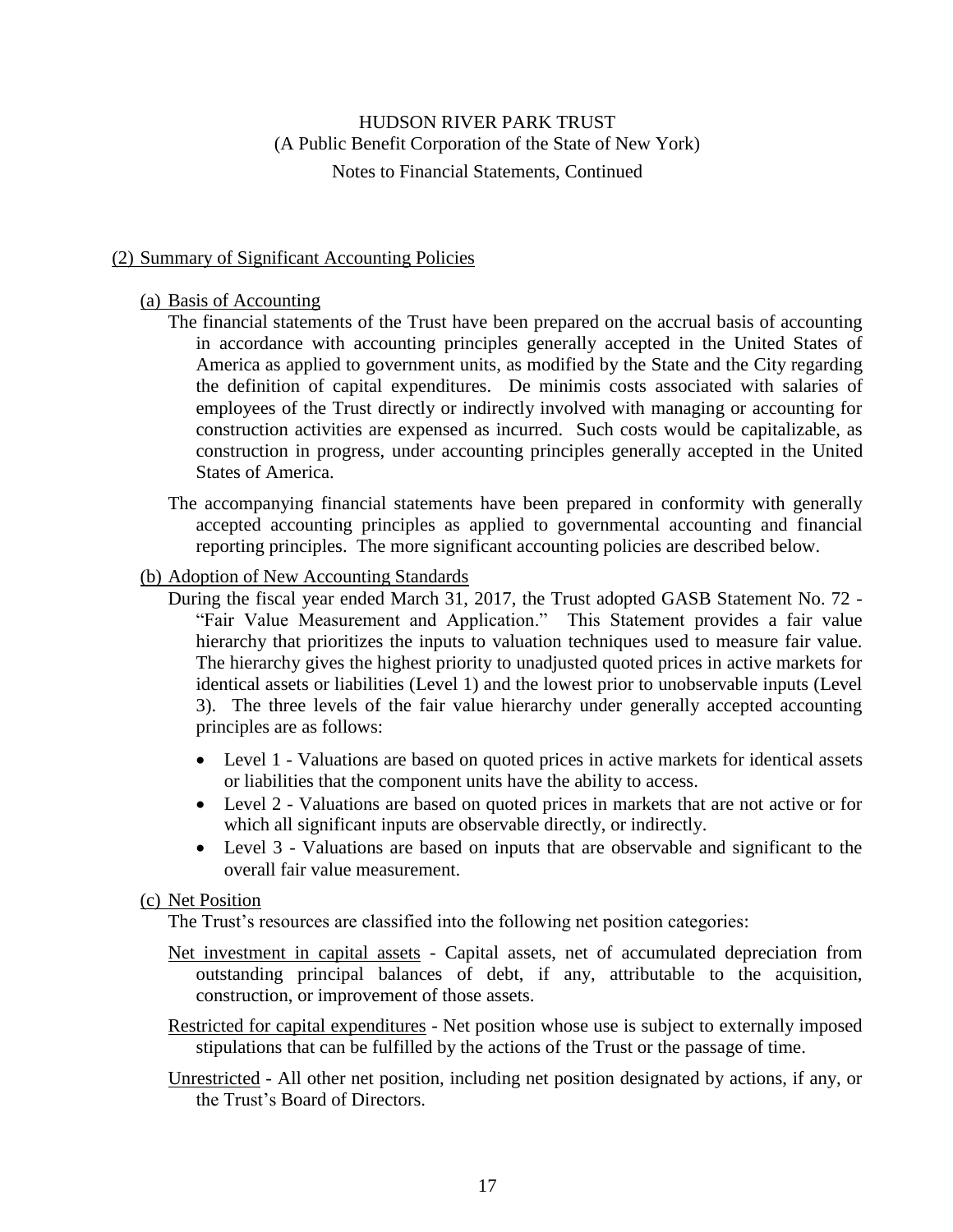### (2) Summary of Significant Accounting Policies, Continued

#### (d) Estimates

The preparation of financial statements in accordance with accounting principles generally accepted in the United States of America requires management to make estimates and assumptions that affect certain reported amounts and disclosures. Accordingly, actual results could differ from those estimates.

#### (e) Cash and Equivalents

- For purposes of the statement of cash flows, cash and equivalents includes money market accounts and any highly liquid debt instruments purchased with a maturity of three months or less.
- At March 31, 2017, the Trust's financial institution cash account balances amounted certificates of deposits. Deposits are recorded at cost plus accrued interest and categorized as either:
	- (a) Insured or collateralized with securities held by the entity or by its agent in the entity's name, or
	- (b) Collateralized with securities held with by the pledging financial institution's trust department or agency in the entity's name, or
	- (c) Uncollateralized.
- Deposits in bank accounts and investments in the Trust's name in financial institutions are covered by federal depository insurance and other collateral which has been assigned to funds over the FDIC coverage at March 31, 2017. Total financial institution (bank) balances at March 31, 2017 amounted to \$67,384,216. Total deposits are categorized as follows:



Cash and equivalents at March 31, 2017 and 2016 consists of interest bearing and noninterest bearing checking accounts.

(f) Accounts Receivable

Accounts receivable are comprised of amounts due on leases and reimbursable construction costs from the Federal, State and City governments.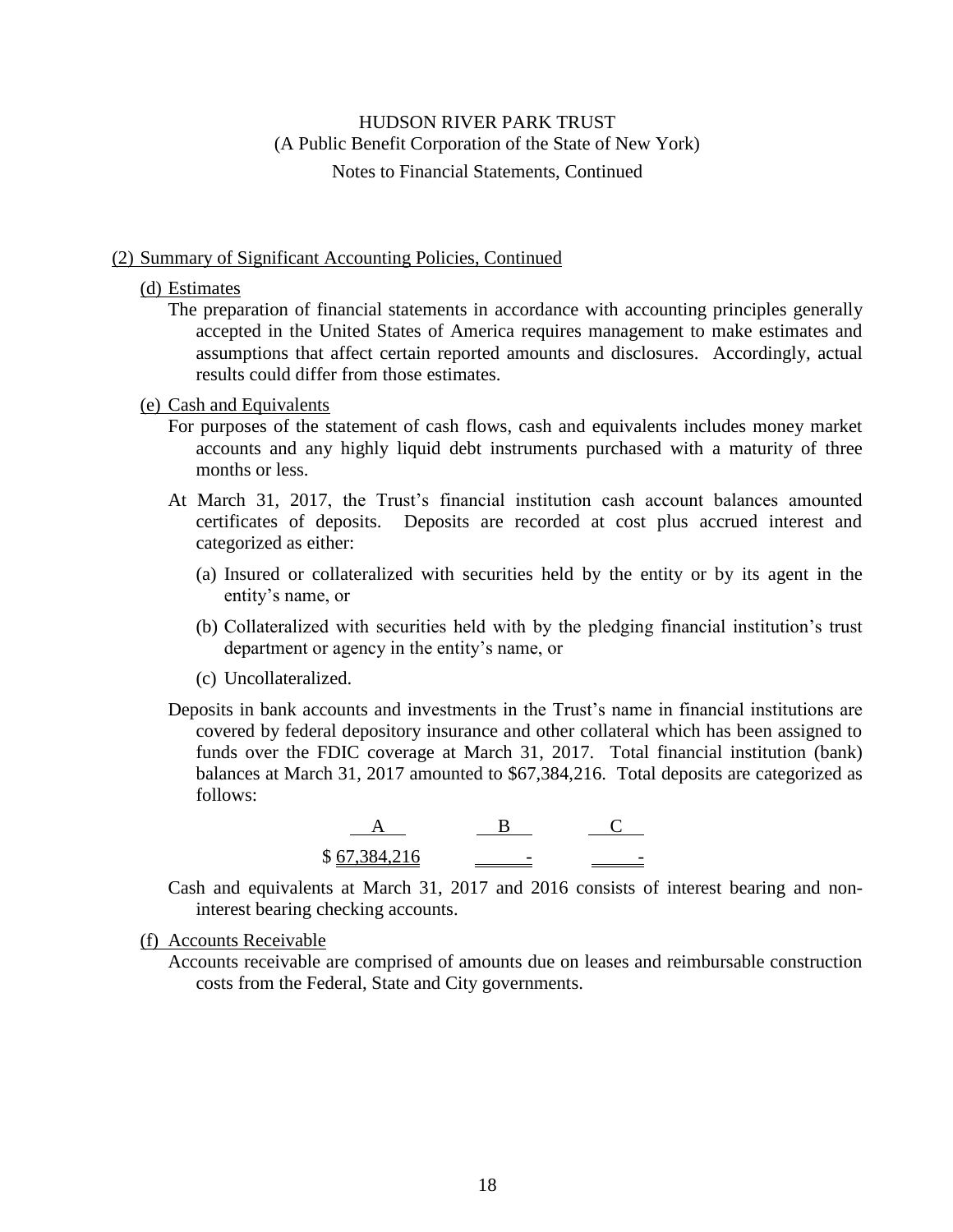### (2) Summary of Significant Accounting Policies, Continued

## (g) Construction in Progress

Construction in progress includes all costs and expenditures incurred for suppliers and contractors associated with the planning, development, and construction of the Park as authorized by the Act. These expenditures include the costs of environmental studies necessary for obtaining permits, design and engineering costs, and legal costs related to the construction of the Park. These will become property and equipment and subject to depreciation expense upon completion.

## (h) Property and Equipment

Property and equipment are recorded at cost or at fair market value in the case of donated equipment. Depreciation is provided for in amounts sufficient to relate the cost of depreciable assets to operations over their estimated service lives using the straight-line method. Improvements are capitalized, while expenditures for maintenance and repairs are charged to expense as incurred. Upon disposal of depreciable property, the appropriate property accounts are reduced by the related costs and accumulated depreciation. The resulting gains and losses are reflected in the statement of activities.

### (i) Other Postemployment Benefits Obligation

In accordance with GASB Statement No. 45, the Trust recognizes in its financial statements, the financial impact of postemployment benefits principally employer funded healthcare costs.

## (j) Deferred Inflows of Resources - Lease Rents

- Deferred inflows of resources consist of lease agreements with Texas Eastern Transmission L.P. (Texas Eastern) and Super Pier 57 LLC (Pier 57 LLC). The lease agreement with Texas Eastern is for possessory interest in Trust property located along Route 9A in the Borough of Manhattan. The lease allows Texas Eastern to construct, operate, and maintain a natural gas pipeline within a right of way along the Gansevoort Peninsula and land located under water within the Hudson River, between the Southwest corner of the Peninsula to the U.S. Pierhead line as part of the New Jersey - New York expansion project. Texas Eastern has paid the Trust \$2,775,000 for a period of 30 years. For each of the years ended March 31, 2017 and 2016, the Trust recognized revenue from this lease of \$92,500.
- The lease agreement with Pier 57 LLC is for a property located at West Street at West  $15<sup>th</sup>$ Street in the Borough of Manhattan. The lease allows Pier 57 LLC to construct, maintain, repair, and operate commercial use and public space within the Park at a location known as Pier 57. Pier 57 LLC has paid the Trust \$5,956,394 for a period of two years as construction during the construction phase of the project. Revenue is to be recognized in the amount of \$2,978,197 per year for each of the years ended March 31, 2017 and 2016.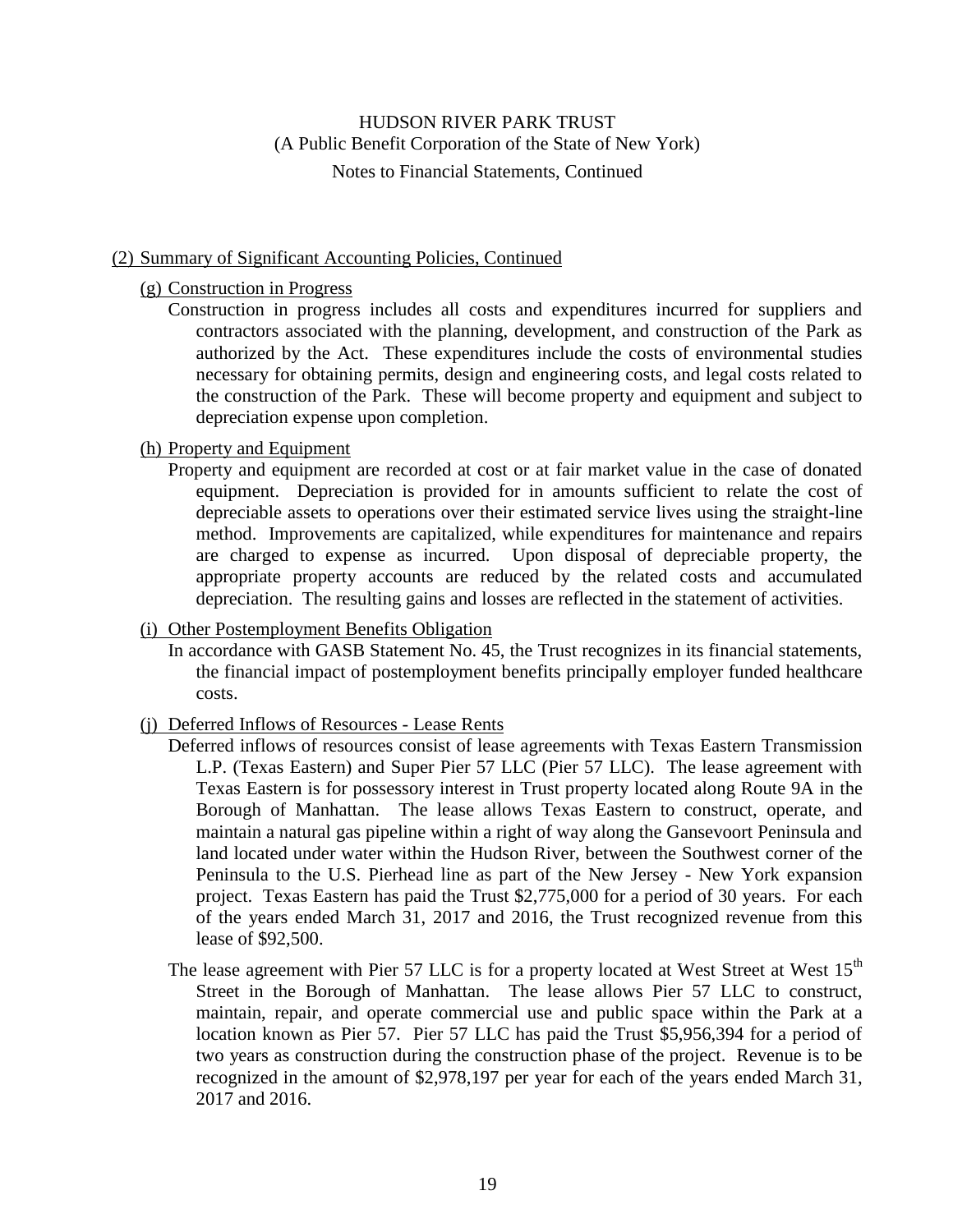### (2) Summary of Significant Accounting Policies, Continued

- (j) Deferred Inflows of Resources Lease Rents, Continued
	- Also included in deferred outflows of resources are prepaid tenant rents amounting to \$204,983. The future revenue recognition for lease rents and occupancy permit fees are as follows:

| 2018       | \$3,070,697 |
|------------|-------------|
| 2019       | 92,500      |
| 2020       | 92,500      |
| 2021       | 92,500      |
| 2022       | 92,500      |
| Thereafter | 2,070,400   |
|            | \$5,511,097 |

### (k) Deferred Outflows and Inflows of Resources - Pensions

- In the Statement of Net Position, in addition to assets, the Trust will sometimes report a separate section of deferred outflows of resources. This separate financial statement element, deferred outflows of resources, represents a consumption of net position that applies to a future period and so will not be recognized as an outflow of resources (expense/expenditure) until then. The Trust has two items that qualify for reporting in this category. The first item is related to pensions reported in the Statement of Net Position. This represents the effect of the net change in the Trust's proportion of the collective net pension asset or liability and difference during the measurement period between the Trust's contributions and its proportion share of total contributions to the pension systems not included in pension expense. The second item is the Trust contributions to the pension system (ERS System) subsequent to the measurement date.
- In addition to liabilities, the statement of net position will sometimes report a separate section for deferred inflows of resources. This separate financial statement element, represents an acquisition of net position that applies to a future period(s) and so will not be recognized as an inflow of resources (revenue) until that time. The Trust has one item that qualifies for reporting in this category. This item is related to pensions and represents changes in the Trust's proportion of the collective net pension liability (ERS System) and difference during the measurement periods between the Trust's contributions and its proportion share of total contributions to the pension system not included in pension expense.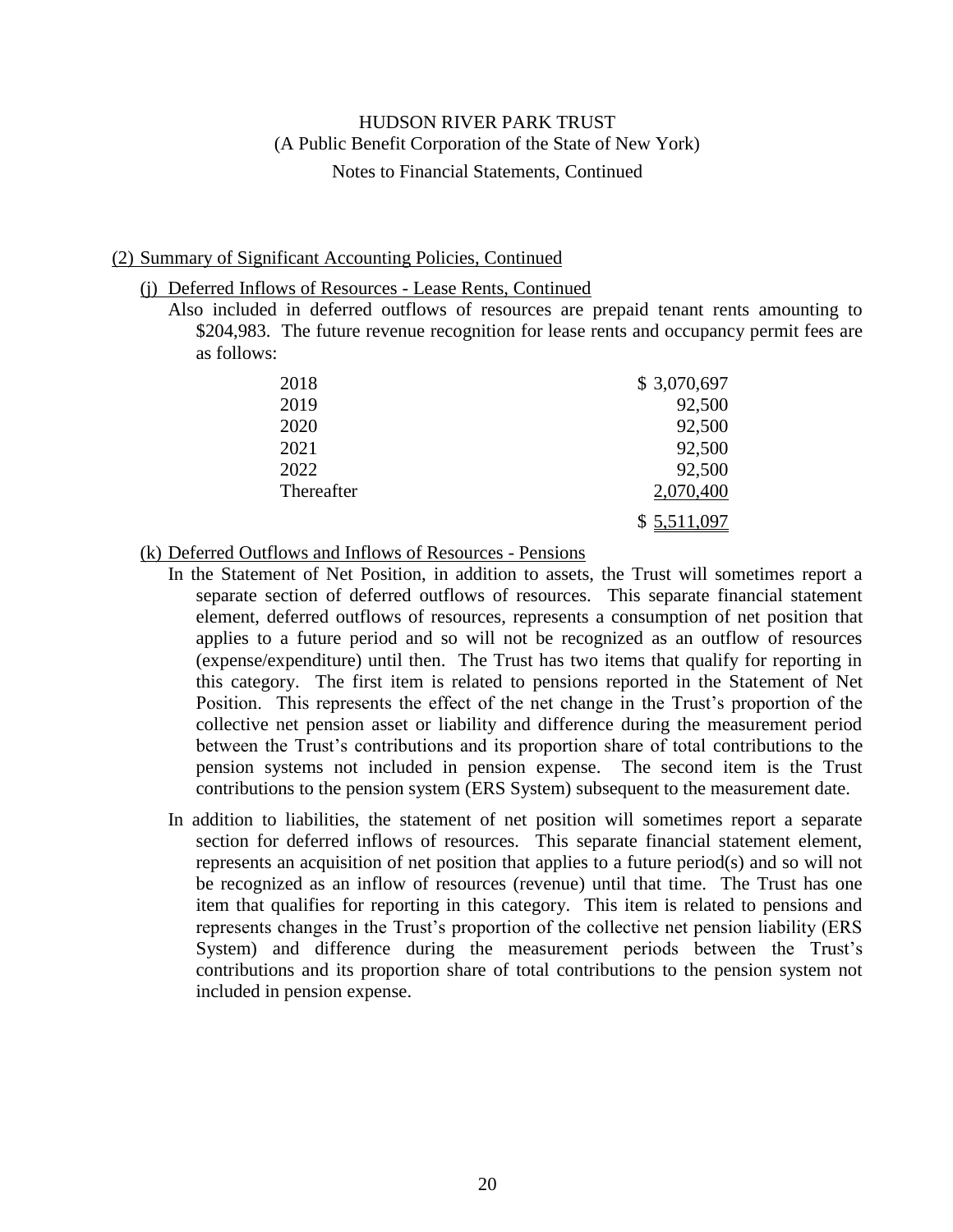### (2) Summary of Significant Accounting Policies, Continued

### (l) Accounting and Financial Reporting for Pensions

During the fiscal year ended March 31, 2016, the Trust adopted the provisions of GASB Statement No. 68 - "Accounting and Financial Reporting for Pensions - an Amendment to GASB Statement No. 27" and GASB Statement No. 71 - "Pension Transitions for Contributions Made Subsequent to the Measurement Date - an Amendment to GASB Statement No. 68." The primary objective of the Statements is to improve accounting and financial reporting by state and local governments for pensions. The implementation of the Statements requires the Trust to report as an asset and/or liability its proportionate share of the collective pension asset and/or liability in the New York State Employees' Retirement System. The implementation of the Statements also requires the Trust to report a deferred outflow and/or inflow for the effect of the net change in the Trust's proportionate share of the collective net pension asset and/or liability and difference during the measurement period between the Trust's contributions and its proportionate share of total contributions to the pension systems not included in pension expense. Also included as deferred outflows are the Trust contributions to the pension systems subsequent to the March 31, 2016 and 2015 measurement dates. See notes 8 and 11 for the financial statement impact of implementation on the financial statements.

### (m) Revenue Recognition

Appropriations revenues are recognized upon requisition by the Trust for identified capital commitments approved by the State and City. Such revenue is restricted to specific capital expenditures authorized by the Act. Lease revenues are recognized as rentals become due over the life of the lease. Rental payments received in advance are deferred until earned. Escalations based upon consumer price indices are recognized prospectively over the remainder of the lease. All leases between the Trust and the tenants of the property are operating leases. Lease revenues and other revenues may be used for Trust operations, as well as for capital expenditures. Reimbursement revenue consist of amounts received as the result of State and Federal awards. Contributions are amounts receivable for donor restricted purposes or unrestricted purposes.

#### (n) Subsequent Events

The Trust has evaluated subsequent events through the date of the report which is the date the financial statements were available to be issued.

#### (o) Income Taxes

The Trust is a Public Benefit Corporation of the State of New York. As such income earned in the exercise of its essential governmental function is exempt from State and Federal income taxes.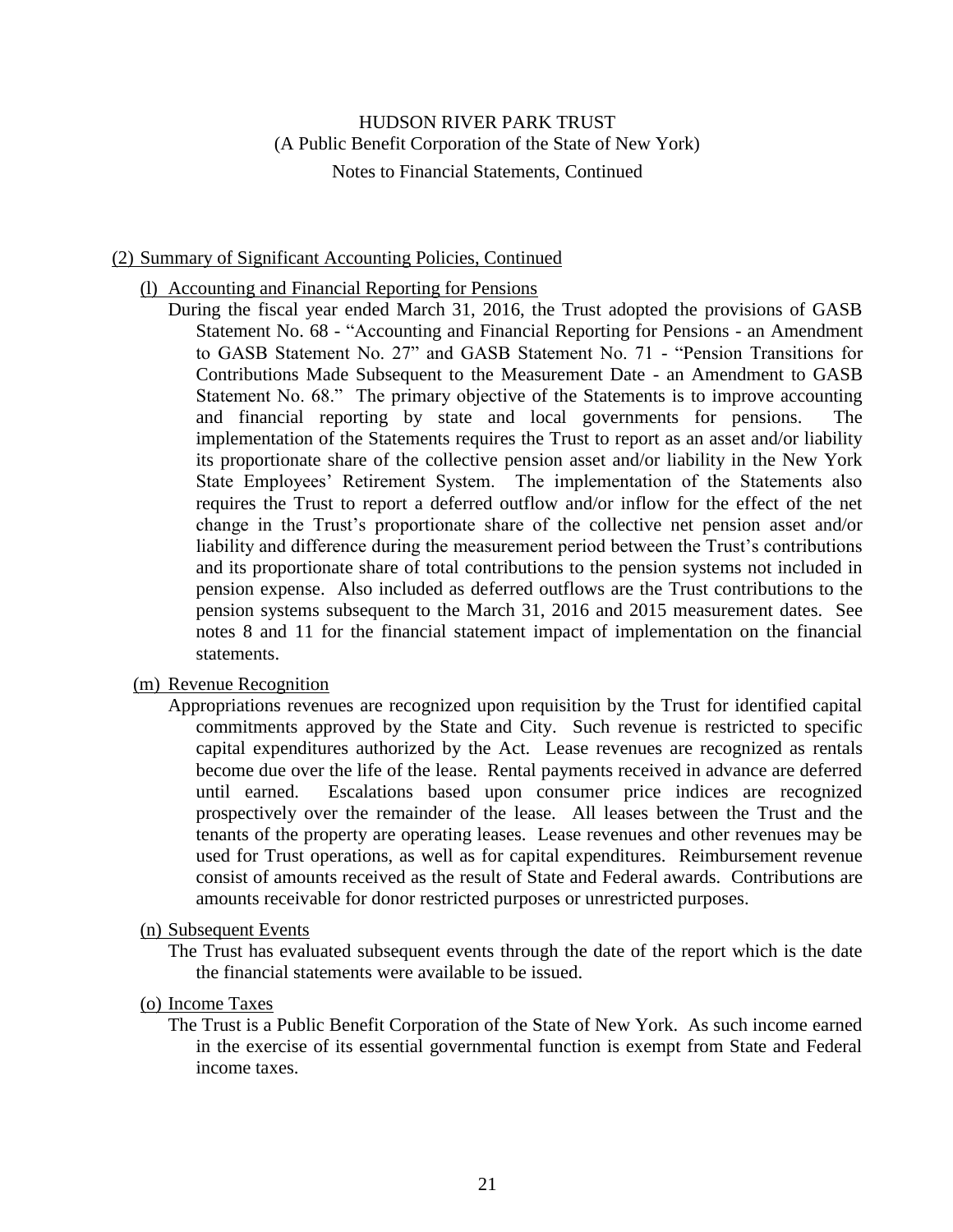### (3) Property and Equipment

Property and equipment at March 31, 2017 and 2016 consist of the following:

|                                                | Lives         | 2017          | 2016           |
|------------------------------------------------|---------------|---------------|----------------|
| Pier improvements                              | $10-50$ years | \$501,686,001 | 500,189,282    |
| Machinery and equipment                        | 7 years       | 2,421,936     | 2,222,672      |
| Computer equipment                             | 5 years       | 1,090,028     | 885,543        |
| Software                                       | 3 years       | 1,481,710     | 1,481,710      |
| Automobiles                                    | 5 years       | 1,246,647     | 1,145,264      |
| <b>Furniture and fixtures</b>                  | 5 years       | 421,173       | 421,173        |
| Office renovation                              | 5 years       | 486,350       | 486,350        |
| Total property and equipment                   |               | 508,833,845   | 506,831,994    |
| Less accumulated depreciation and amortization |               | (84,905,688)  | (74, 438, 749) |
| Net property and equipment                     |               | 423,928,157   | 432,393,245    |

### (4) Other Postemployment Benefits Obligation

- The Trust reports its Other Postemployment Benefits (OPEB) in compliance with GASB Statement No. 45 - "Accounting and Financial Reporting by Employers for Postemployment Benefits Other than Pensions." GASB Statement No. 45 requires governmental entities, including the Trust, to recognize in its financial statements the financial impact of postemployment benefits, principally employer funded health care and death benefits which the Trust provides for retired employees. Substantially all employees may become eligible for these benefits if they reach normal retirement age while working for the Trust.
- The following table summarizes the Trust's valuation of OPEB costs and obligations at March 31, 2017 and 2016:

|                                                     | 2017         | 2016      |
|-----------------------------------------------------|--------------|-----------|
| Unfunded accrued liability                          | \$12,452,120 | 8,175,642 |
| Annual required contribution (30 year amortization) | 1,988,169    | 1,311,052 |
| <b>Annual OPEB cost</b>                             | 1,997,705    | 1,292,099 |
| Covered payroll                                     | 4,423,662    | 4,391,701 |
| Annual OPEB expense (as % of payroll)               | 35.8%        | 25.2%     |

Actuarial valuations, the most recent of which was completed as of March 31, 2017, involve estimates and assumptions about the probability of events far into the future and are subject to continual revisions as actual results are compared to past expectations and new estimates are made about the future. These calculations are designed to reduce short-term volatility in actuarial accrued liabilities. Projected benefits are based on the types of benefits provided at the time of each valuation and on the cost sharing provisions then in effect.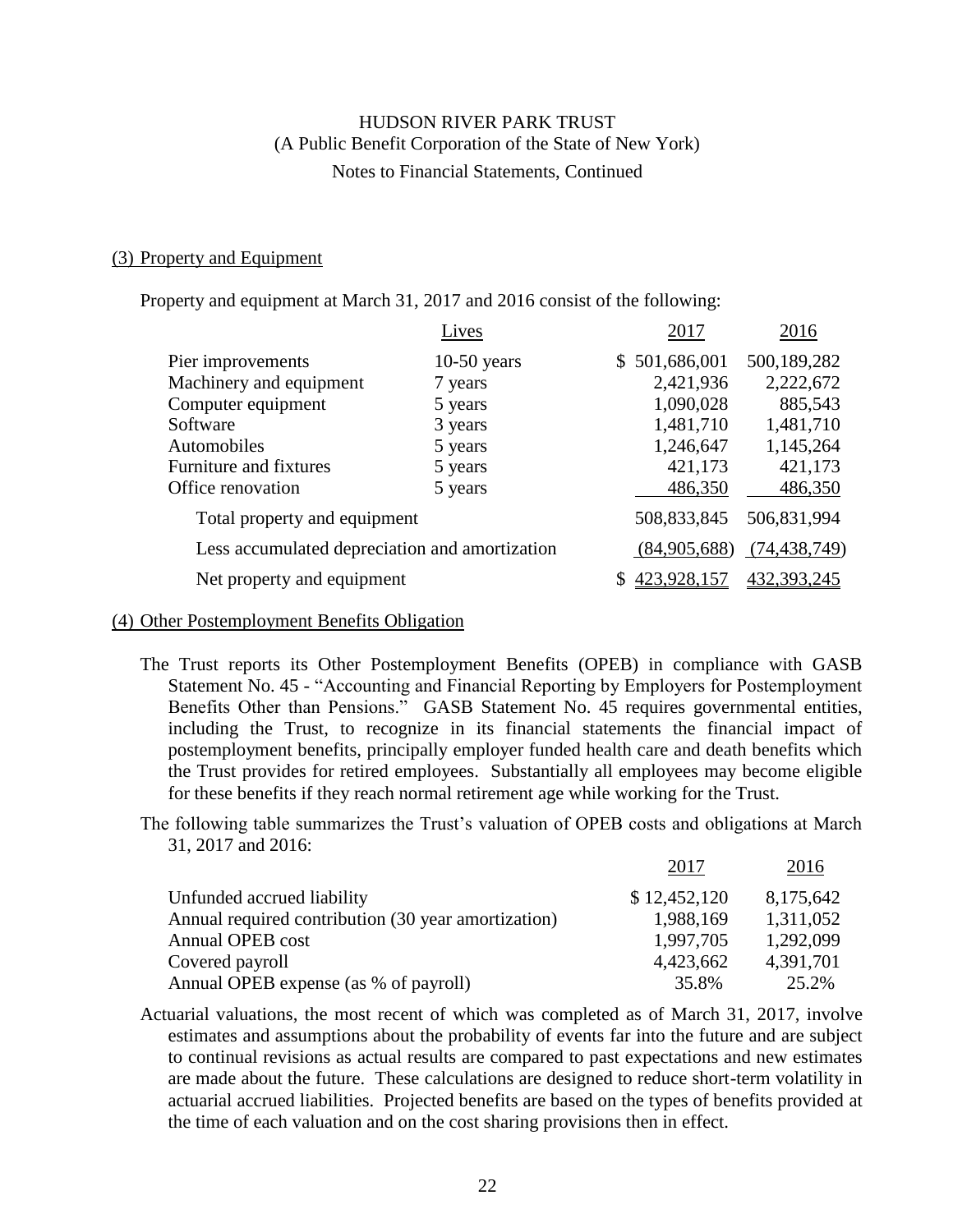### (4) Other Postemployment Benefits Obligation, Continued

- The Trust participates, pursuant to the provisions of Section 163(4) of the New York State Civil Service Law, in the New York State Health Insurance Program (NYSHIP), an Agent Multiple-Employer plan. NYSHIP is administered through the New York State Department of Civil Service and the Trust pays the cost of administration.
- NYSHIP does not currently issue a standalone financial report since there are no assets legally segregated for the sole purpose of paying benefits under the plan. The Trust specific obligation to pay OPEB costs is dependent on the employee's date of hire and labor agreement. Certain retiree costs, described below, are first applied against the value of the retiree's existing sick leave bank balance. A plan summary follows:

### (a) Plan Types

Medical - New York State Health Insurance Program which includes participation in various insurance plans and HMO's and which also includes drug coverage. Details may be found in the Summary Program Description of the New York State Health Insurance Program Booklet.

(b) Eligibility

At least 55 years old with 10 years of service if date of hire is before retiring.

(c) Benefit/Cost Sharing

The Trust contributes 75% - 90% of costs for retirees and 90% for a retiree's spouse.

(d) Spouse Benefit - Yes

### (e) Surviving Spouse Benefit

Coverage continues, provided election to continue contribution 10% of individual medical plan.

(f) Funding Policy

The obligations of the plan members, employers and other entities are established by action of the Trust pursuant to applicable collective bargaining and employment agreements. The required contribution rates of the employer and the members vary depending on the applicable agreement. The Trust currently contributes enough money to the plan to satisfy current obligations on a pay-as-you-go basis.

The following summary schedule presents the Annual OPEB Cost and Net OPEB Obligation for the years ended March 31, 2017 and 2016:

|                                                      | 2017                      | 2016       |
|------------------------------------------------------|---------------------------|------------|
| Normal cost                                          | 1,493,309<br><sup>S</sup> | 923,422    |
| Amortization of unfunded actuarial accrued liability | 494,860                   | 387,630    |
| Annual required contribution (ARC)                   | 1,988,169                 | 1,311,052  |
| Interest on net OPEB obligation                      | 269,281                   | 171,933    |
| Adjustment to ARC                                    | (259,745)                 | (190, 886) |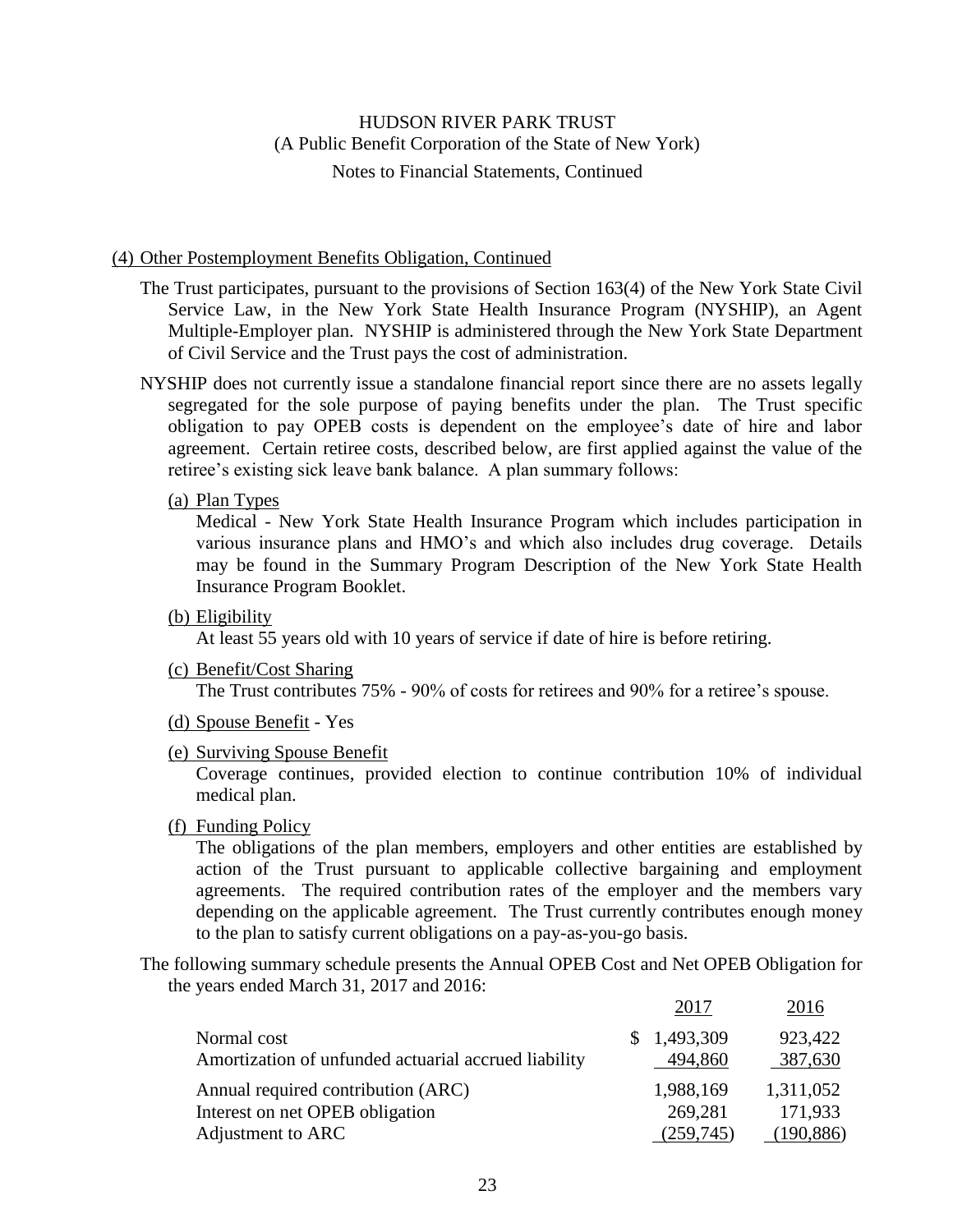### (4) Other Postemployment Benefits Obligation, Continued

|                                          | 2017      | 2016      |
|------------------------------------------|-----------|-----------|
| Annual OPEB cost                         | 1,997,705 | 1,292,099 |
| Contribution/expected benefit payment    | (92, 548) | (92, 548) |
| Increase in net OPEB obligation          | 1,905,157 | 1,199,551 |
| Net OPEB obligation at beginning of year | 6,732,030 | 5,532,479 |
| Net OPEB obligation at end of year       | 8,637,187 | 6.732.030 |

- The annual OPEB costs are recorded in the Trust's 2017 and 2016 statements of revenue, expenses, and changes in net position in the amount of \$1,905,157 and \$1,199,551, respectively. The net OPEB obligation is recorded in the Trust's statements of net position in the amount of \$8,637,187 and \$6,732,030, at March 31, 2017 and 2016, respectively.
- The annual OPEB cost, the percentage of annual OPEB cost contributed to the plan, and the net OPEB obligation for 2017 and 2016 are as follows:

| <u>Year ending</u> | Annual OPEB cost | Cost contributed | Net OPEB obligation |
|--------------------|------------------|------------------|---------------------|
| 3/31/17            | \$ 1,997,705     | 4.6%             | 8,637,187           |
| 3/31/16            | 1,292,099        | 7.2%             | 6,732,030           |

The following are the actuarial methods and assumptions used in calculating the obligations related to the Trust's postemployment benefit plan:

| Funding interest rate                           | 4.0%                                |
|-------------------------------------------------|-------------------------------------|
| $2016$ trend rate (Med/Rx)                      | 8.00%                               |
| Ultimate Medical/Rx cost trend rate             | 8.00%                               |
| Year ultimate trend rate reached                | 2020                                |
| Annual payroll growth rate                      | 3.00%                               |
| Actuarial cost method                           | Attained age                        |
| Remaining amortization period at March 31, 2017 | 24 years                            |
| Amortization period                             | 30 year level percentage of payroll |

#### (5) Related Party Transactions

Related party transactions as of and for the years ended March 31, 2017 and 2016 consist of the following:

- (a) Affiliates of New York State and the City of New York
	- The Trust was due monies related to leases and occupancy agreements which it succeeded from the date of dedication of the Park by the Act to March 31, 2000.
	- At March 31, 2017 and 2016, the Trust had requested \$2,916,783 and \$3,802,707, respectively, of funds appropriated by the State and City in accordance with the Act for the value of construction contracts authorized to date.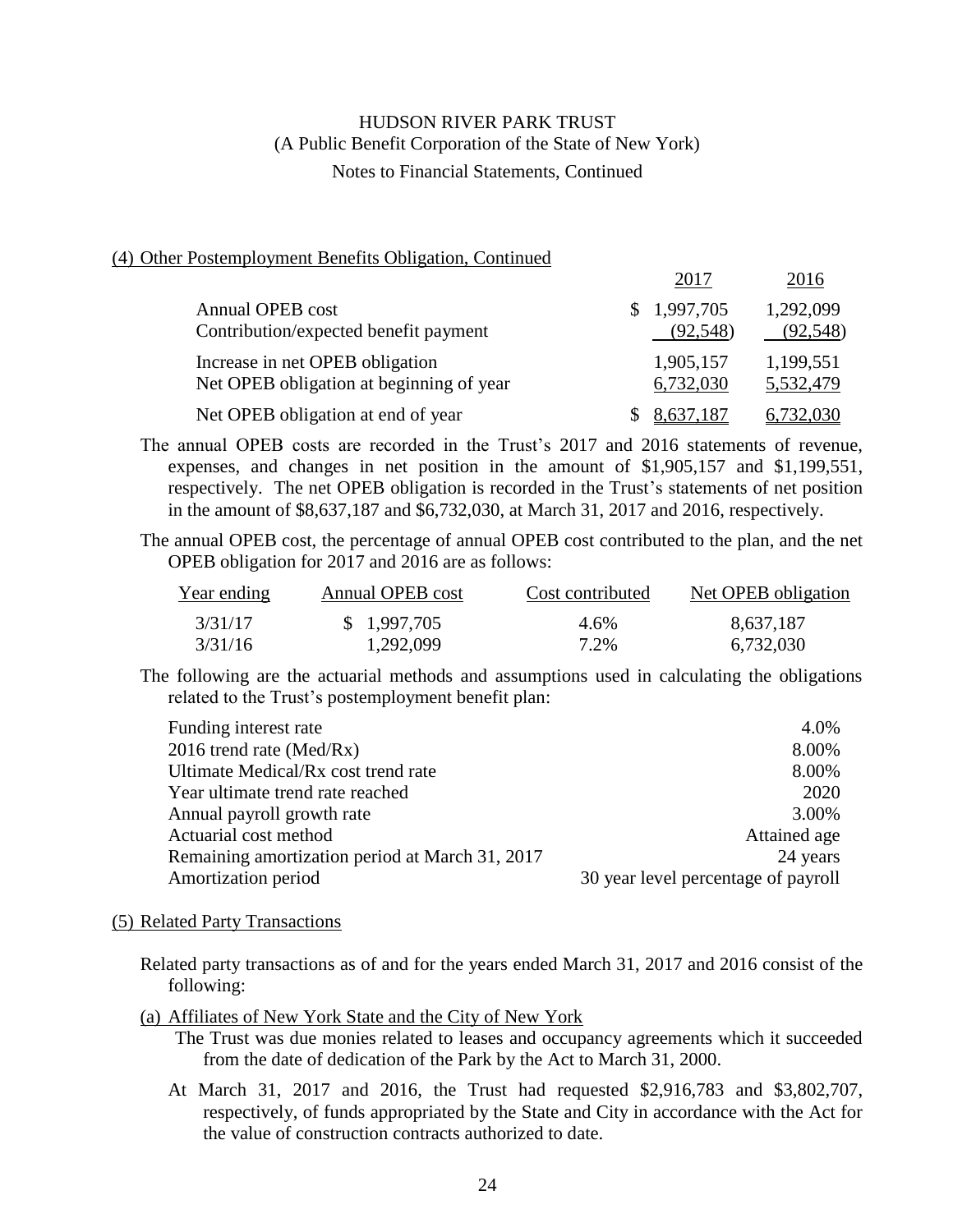### (5) Related Party Transactions, Continued

- (a) Affiliates of New York State and the City of New York, Continued
	- The Trust succeeded the State of New York under an agreement which allows the Port Authority of New York and New Jersey to use certain properties for no monthly rental payments.
	- The Trust entered into a contract beginning July 1, 2015 with New York City Department of Parks and Recreation to provide security services in the park over a three year term in the amount of \$8,294,329. During the years ended March 31, 2017 and 2016, the Trust paid \$2,159,460 and \$2,725,068, respectively, for the services provided.
	- The Trust has an agreement for property maintenance services with the New York State Department of Transportation. At March 31, 2017 and 2016, the amount included in accounts receivable in the accompanying statement of net position amounted to \$237,345 and \$395,016, respectively.
	- New York State Division of Homeland Security and Emergency Services agreed to provide the Trust the local match requirement of the Disaster Grants - Public Assistance (Presidentially Declared Disasters) funds. At March 31, 2017 and 2016, the amount included in accounts receivable in the accompanying statement of net position amounted to \$2,505,854 and \$2,410,181, respectively.
- (b) New York City Related Parties
	- As a result of the Act, the Trust succeeded to several leases held by New York City agencies. Prior to 2002, those agencies collected the rents directly and remitted them to the Trust periodically. As of January 1, 2002, the Trust began billing and collecting from the tenants directly. In addition, the New York City Economic Development Corporation (NYCEDC) collects rents under percentage leases and remits the monies to the Trust semi-annually on behalf of New York City.
	- The Trust entered into a license agreement with The City's Department of Sanitation to provide parking for United Parcel Service employees for \$202,229 quarterly. This agreement concluded on February 29, 2016.
	- The Trust succeeded, as permittor, to a month-to-month operating permit with the New York City Fire Department calling for fee payments of \$5,886 per month.
	- The Trust entered into an agreement, as permittor, to a month-to-month operating permit with the New York City Police Department calling for fee payments of \$7,118 per month. This agreement concluded on July 6, 2015.
	- All lease and permit revenue is considered unrestricted.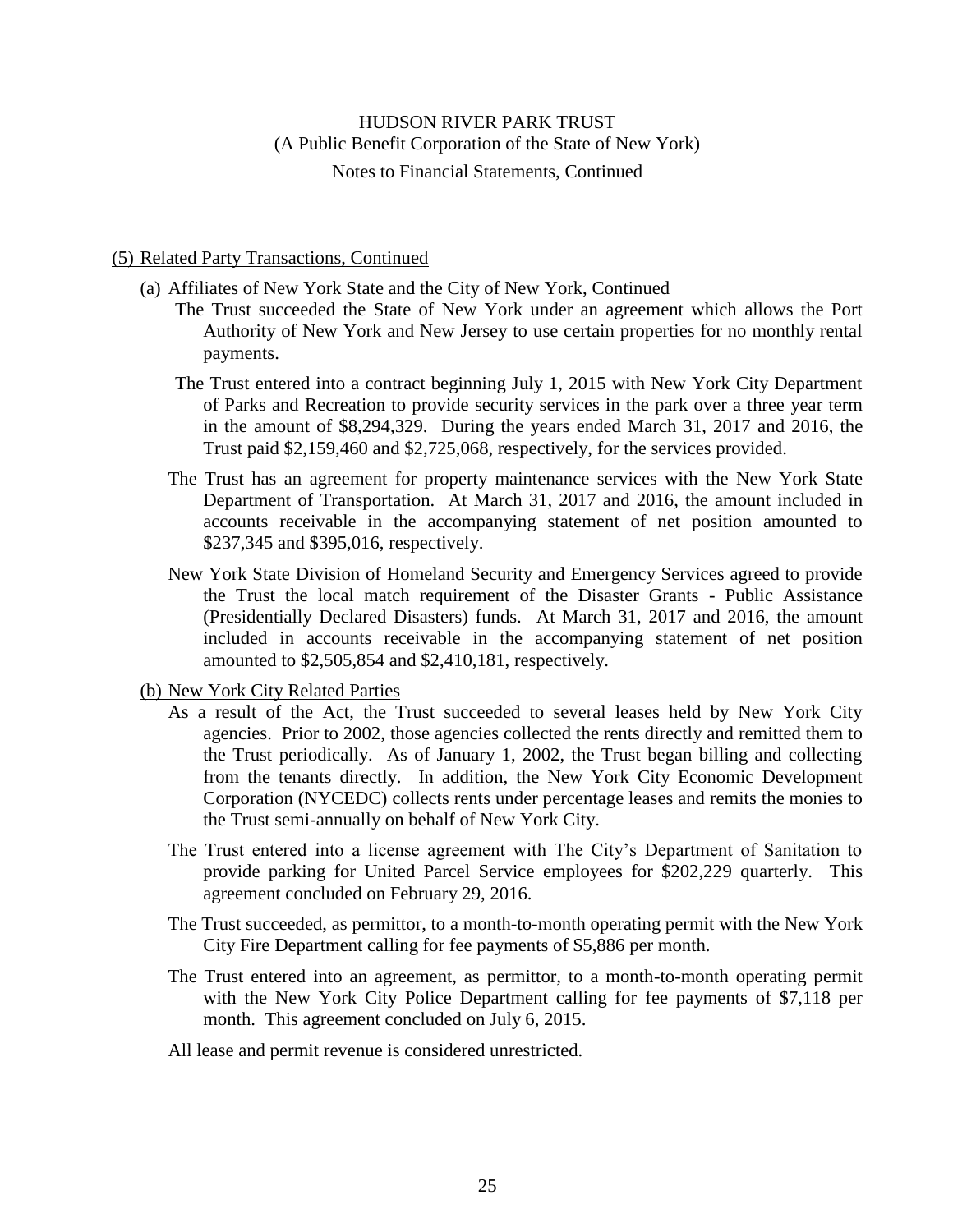#### (6) Commitments

Commitments at March 31, 2017 and 2016 consist of the following:

#### (a) Equipment Leases

- The Trust leases certain equipment under non-cancelable month-to-month and other noncancelable operating leases with remaining terms of 12 months or less. Included in general and administrative expenses for the years ended March 31, 2017 and 2016, was \$107,379 and \$103,286, respectively, for equipment rentals.
- The Trust has also entered into various long-term equipment leases used for operations. Future minimum payments required under the above-mentioned leases are as follows:

| 2018 | \$46,752  |
|------|-----------|
| 2019 | 5,714     |
|      | \$ 52,466 |

#### (b) Tenant Permits and Leases

- The Trust succeeded, as permittor, to several month-to-month and other non-cancelable operating leases with terms of 12 months or less from State and City sources. The revenue under these permits for the years ended March 31, 2017 and 2016 amounted to \$2,255,202 and \$2,350,384, respectively.
- The Trust also succeeded as lessor, to long-term (more than twelve months) non-cancelable leases. The revenue received under these leases for the years ended March 31, 2017 and 2016 amounted to \$16,588,618 and \$12,436,379, respectively. Minimum rental payments to be received under the long-term lease agreements as of March 31, 2017, are as follows:

| 2018 | \$14,595,330 |
|------|--------------|
| 2019 | 20,472,455   |
| 2020 | 12,705,993   |
| 2021 | 12,893,673   |
| 2022 | 12,425,949   |
|      | \$73,093,400 |

#### (7) Restricted for Capital Expenditures

Net position restricted for capital expenditures at March 31, 2017 and 2016 is summarized as follows:

| Source                                    | 2017                       | 2016              |
|-------------------------------------------|----------------------------|-------------------|
| City of New York                          | $$23,586,552$ $23,785,322$ |                   |
| New York State Department of              |                            |                   |
| <b>Environmental Conservation</b>         | 4,057,517                  | 4,047,063         |
| Other                                     | 6,304,209                  | 3,046,330         |
| Total restricted for capital expenditures | \$33,948,278               | <u>30,878,715</u> |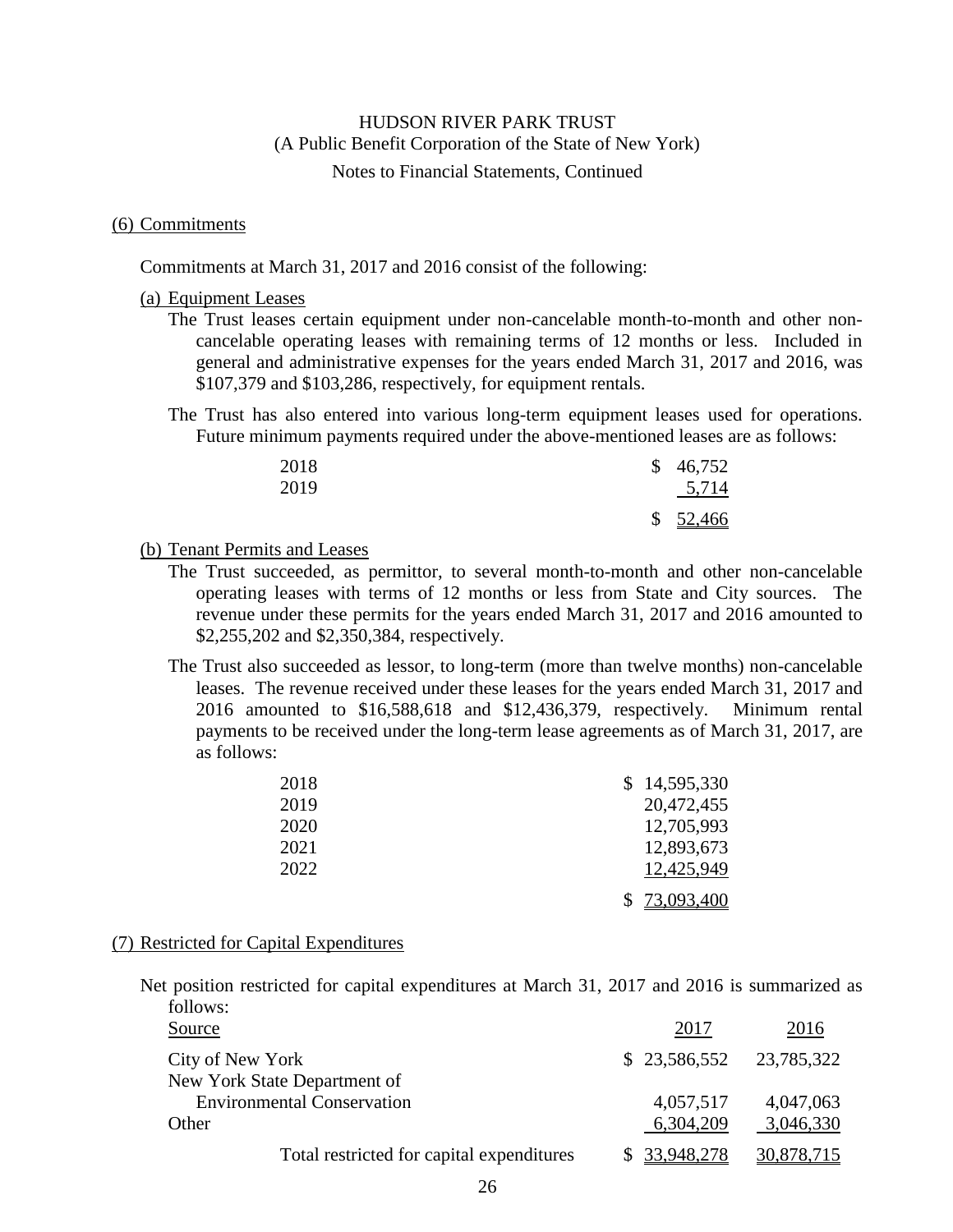#### (8) Retirement Plan

#### (a) Plan Descriptions and Benefits Provided Employees' Retirement System (ERS)

- The Trust participates in the New York State and Local Employees' Retirement System (ERS). This is a cost-sharing multiple-employer retirement system. The System provides retirement benefits as well as death and disability benefits. The net position of the System is held in the New York State Common Retirement Trust (the Trust), which was established to hold all net assets and record changes in plan net position allocated to the System. The Comptroller of the State of New York serves as the trustee of the Trust and is the administrative head of the System. System benefits are established under the provision of the New York State Retirement and Social Security Law (RSSL). Once a public employer elects to participate in the System, the election is irrevocable. The New York State Constitution provides that pension membership is a contractual relationship and plan benefits cannot be diminished or impaired. Benefits can be changed for future members only by enactment of a State statute. The Trust also participates in the Public Employees; Group Life Insurance Plan (GLIP), which provides death benefits in the form of life insurance. The System is included in the State's financial report as a pension trust fund. That report, including information with regard to benefits provided, may be found at [www.osc.state.ny.us/retire/publications/inex.php](http://www.osc.state.ny.us/retire/publications/inex.php) or obtained by writing to the New York State and Local Retirement System, 110 State Street, Albany, New York 12244.
- The System is noncontributory except for employees who joined after July 27, 1976, who contribute 3 percent of their salary for the first ten years of membership, and employees who joined on or after January 1, 2010 and before April 1, 2012 who generally contribute 3.0 percent of their salary for their entire length of service. Those joining on or after April 1, 2012 are required to contribute between 3 and 6 percent, dependent on salary, throughout their working careers. In addition, employee contribution rates under ERS tier VI vary based on a sliding salary scale. The Comptroller annually certifies the actuarially determined rates expressly used in computing the employers' contributions based on salaries paid during the Systems fiscal year ending March 31.
- Contributions for the current year and two preceding years were equal to 100 percent of the contributions required, and were as follows:

|      |              | <b>ERS</b> |
|------|--------------|------------|
| 2017 | $\mathbb{S}$ | 600,181    |
| 2016 |              | 707,967    |
| 2015 |              | 700,867    |
|      |              |            |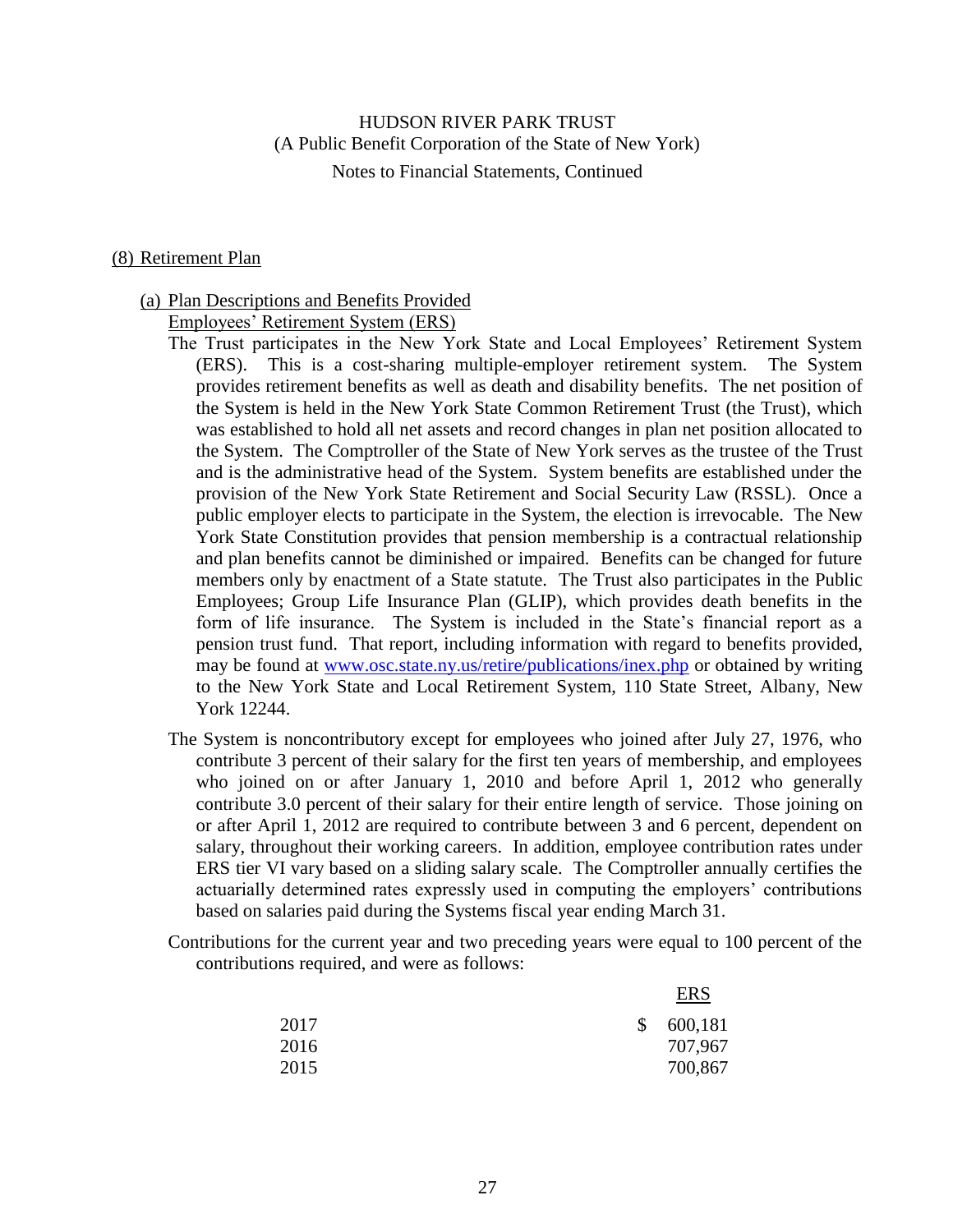#### (8) Retirement Plan, Continued

- (b) Pension Liabilities, Pension Expense, and Deferred Outflows of Resources and Deferred Inflows of Resources Related to Pensions
	- At March 31, 2017 and 2016, the Trust reported the following liability for its proportionate share of the net pension liability for ERS. The net pension liability was measured as of March 31, 2016 and 2015. The total pension liability used to calculate the net pension liability was determined by an actuarial valuation. The Trust's proportionate share of the net pension liability was based on a projection of the Trust's long-term share of contributions to the System relative to the projected contributions of all participating members, actuarially determined. This information was provided by ERS in reports provided to the Trust.

| Measurement date                     | 3/31/2016               | 3/31/2015 |
|--------------------------------------|-------------------------|-----------|
| Net pension liability                | \$3,029,206             | \$629,872 |
| Trust's proportion of the Plan's net |                         |           |
| pension liability                    | 0.0188732\% 0.0186450\% |           |

For the years ended March 31, 2017 and 2016, the Trust recognized pension expense of \$1,018,605 and \$527,760, respectively, for ERS. At March 31, 2017 and 2016 the Trust's reported deferred outflows of resources and deferred inflows of resources related to pensions from the following sources:

|                                                                                                                           | 2017 |                                      | 2016                                       |                                      |                                     |
|---------------------------------------------------------------------------------------------------------------------------|------|--------------------------------------|--------------------------------------------|--------------------------------------|-------------------------------------|
|                                                                                                                           |      | Deferred<br>Outflows of<br>Resources | <b>Deferred</b><br>Inflows of<br>Resources | Deferred<br>Outflows of<br>Resources | Deferred<br>Inflows of<br>Resources |
| Differences between expected and<br>actual experience<br>Changes of assumptions                                           | \$   | 15,307<br>807,798                    | 359,062                                    | 20,163                               |                                     |
| Net difference between projected<br>and actual earnings on pension<br>plan investments                                    |      | 1,797,091                            |                                            | 109,401                              |                                     |
| Changes in proportion and differences<br>between the Trust's contributions<br>and proportionate share of<br>contributions |      | 4,900                                | 216,897                                    |                                      | 169,123                             |
| Trust's contributions subsequent to<br>the measurement date                                                               |      | 600,181                              |                                            | 707,967                              |                                     |
| Total                                                                                                                     |      |                                      |                                            | 837.531                              |                                     |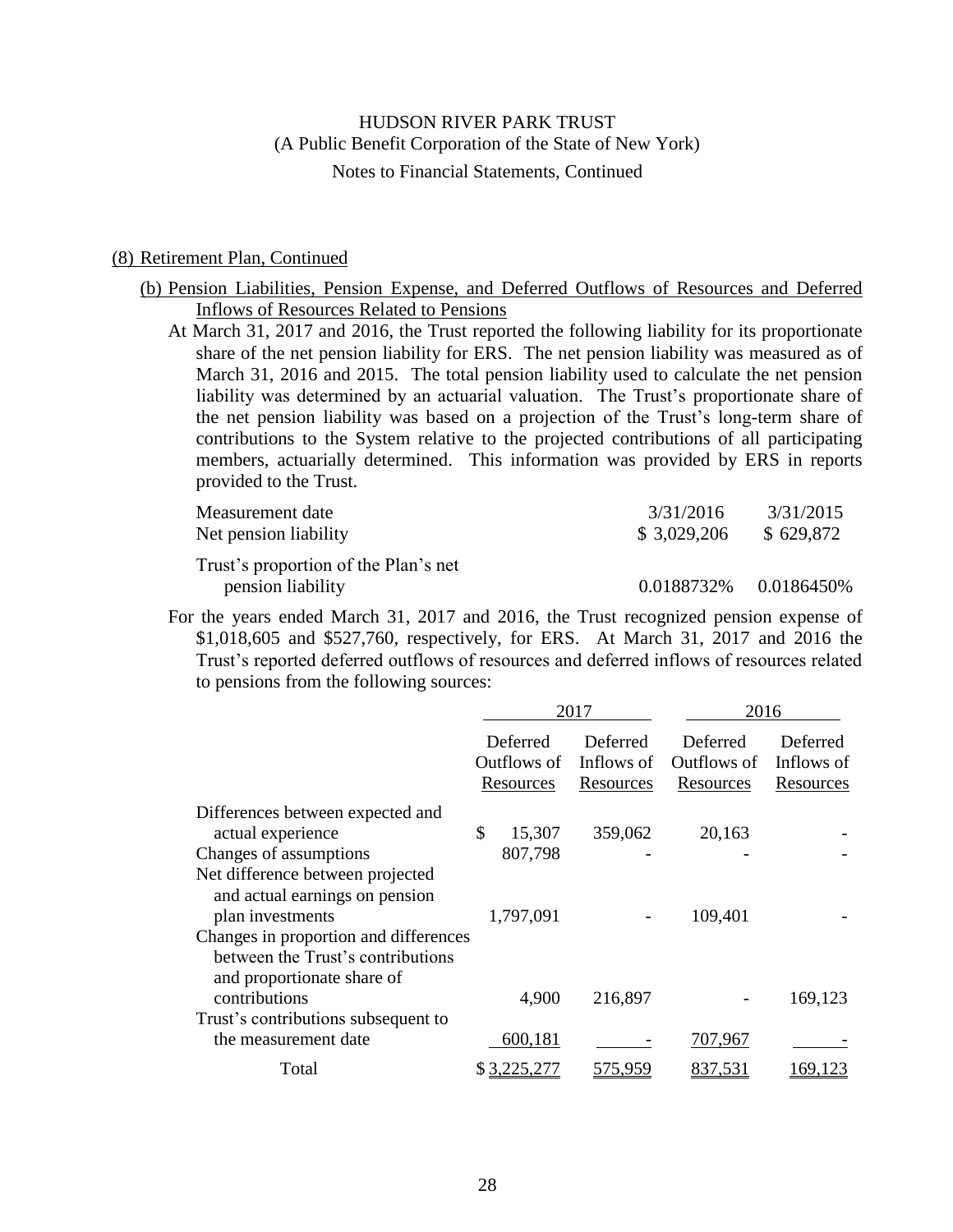#### (8) Retirement Plan, Continued

(b) Pension Liabilities, Pension Expense, and Deferred Outflows of Resources and Deferred Inflows of Resources Related to Pensions, Continued

Trust contributions subsequent to the measurement date will be recognized as a reduction of the net pension liability in the year ending March 31, 2018. Other amounts reported as deferred outflows of resources and deferred inflows of resources related to pensions will be recognized in pension expense as follows:

| Plan ended | <b>ERS</b>    |
|------------|---------------|
| 2017       | 509,911<br>\$ |
| 2018       | 509,911       |
| 2019       | 509,911       |
| 2020       | 519,404       |
| 2021       |               |
| Thereafter |               |

#### (c) Actuarial Assumptions

The total pension liability as of the measurement date was determined by using an actuarial valuation as noted in the table below, with update procedures used to roll forward the total pension liability to the measurement date. The actuarial valuations used the following actuarial assumptions:

Significant actuarial assumptions used in the valuations were as follows:

| Measurement date         | March 31, 2016                                           | March 31, 2015                                           |
|--------------------------|----------------------------------------------------------|----------------------------------------------------------|
| Actuarial valuation date | April 1, 2015                                            | April 1, 2014                                            |
| Interest rate            | 7%                                                       | 7.5%                                                     |
| Salary scale             | 3.8% Average                                             | 4.9% Average                                             |
| Decrement tables         | April 1, 2010 -<br>March 31, 2015<br>System's Experience | April 1, 2005 -<br>March 31, 2010<br>System's Experience |
| Inflation rate           | 2.5%                                                     | 2.7%                                                     |

Annuitant mortality rates are based on April 1, 2010 - March 31, 2015 System's experience with adjustments for mortality improvements based on MP-2014.

The actuarial assumptions used in the April 1, 2015 valuation are based on the results of an actuarial experience study for the period April 1, 2010 - March 31, 2015.

The long term rate of return on pension plan investments was determined using a building block method in which best estimate ranges of expected future real rates of return (expected returns net of investment expense and inflation) are developed for each major asset class. These ranges are combined to produce the long term expected rate of return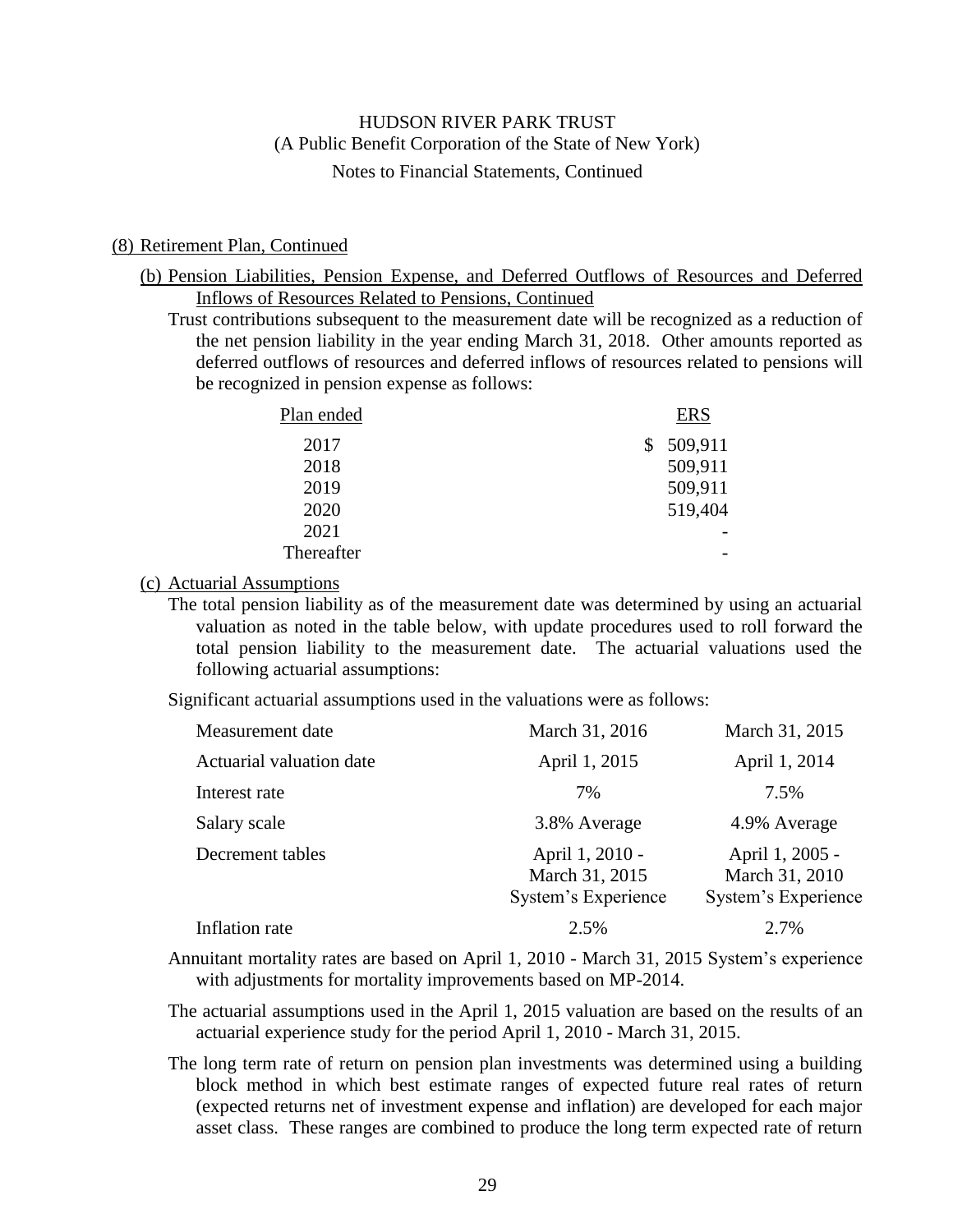### (8) Retirement Plan, Continued

#### (c) Actuarial Assumptions, Continued

by weighting the expected future real rates of return by each the target asset allocation percentage and by adding expected inflation. Best estimates of the arithmetic real rates of return for each major asset class included in the target asset allocation are summarized below:

| Measurement date           | March 31, 2016 |
|----------------------------|----------------|
| Asset type:                |                |
| Domestic equity            | 7.30%          |
| International equity       | 8.55%          |
| Real estate                | 8.25%          |
| Private equity             | 11.00%         |
| Absolute return strategies | 6.75%          |
| Opportunities portfolio    | 8.60%          |
| Real assets                | 8.65%          |
| Bonds and mortgages        | 4.00%          |
| Cash                       | 2.25%          |
| Inflation - indexed bonds  | 4.00%          |
|                            |                |

#### (d) Discount Rate

The actuarial discount rate used to calculate the total pension liability was 7% for March 31, 2017 and 7.5% for March 31, 2016. The projection of cash flows used to determine the discount rate assumes that contributions from plan members will be made at the current contribution rates and that contributions from employers will be made at statutorily required rates, actuarially. Based upon the assumptions, the System's fiduciary net position was projected to be available to make all projected future benefit payments of current plan members. Therefore the long term expected rate of return on pension plan investments was applied to all periods of projected benefit payments to determine the total pension liability.

#### (e) Sensitivity of the Proportionate Share of the Net Pension Liability to the Discount Rate Assumption

The following presents the Trust's proportionate share of the net pension liability at March 31, 2017 calculated using the discount rate of 7%, as well as what the Trust's proportionate share of the net pension liability would be if it were calculated using a discount rate that is 1-percentage point lower (6%) or 1-percentage point higher (8%) than the current rate:

|                                           | $1\%$                  | Current             | $1\%$      |
|-------------------------------------------|------------------------|---------------------|------------|
|                                           |                        | Decrease Assumption | Increase   |
|                                           | $(6\%)$                | $(7\%)$             | $(8\%)$    |
| Employer's proportionate share of the net |                        |                     |            |
| pension (asset) liability                 | $$6,830,639$ 3,029,206 |                     | (182, 843) |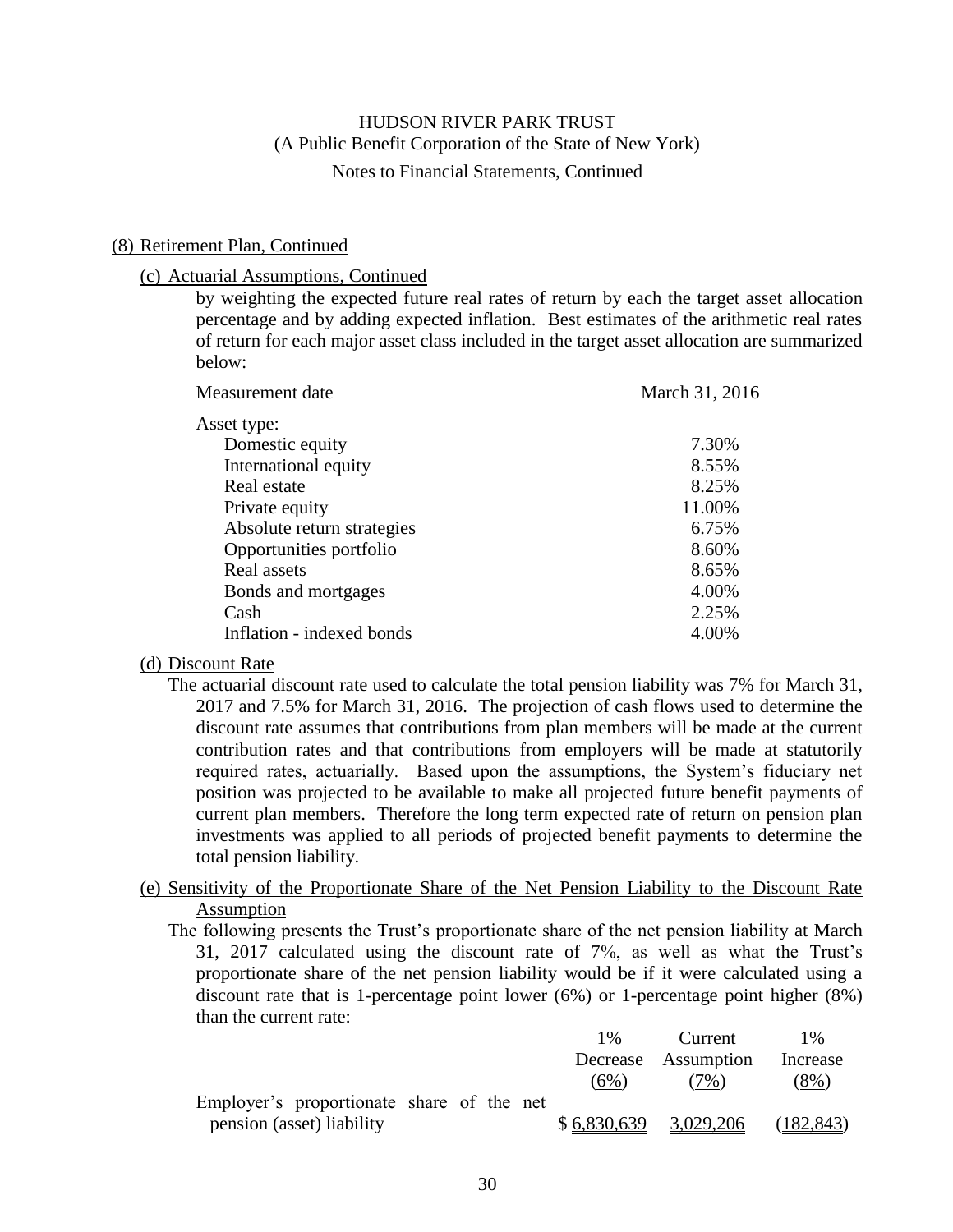### (8) Retirement Plan, Continued

#### (f) Pension Plan Fiduciary Net Position

The components of the current-year net pension asset/(liability) of all participating employers as of the respective valuation dates, were as follows:

|                                                                                 | (Dollars in Millions)   |                       |  |  |  |
|---------------------------------------------------------------------------------|-------------------------|-----------------------|--|--|--|
| Valuation date                                                                  | 3/31/2016               | 3/31/2015             |  |  |  |
| Employers' total pension liability<br>Plan net position                         | \$172,303<br>(156, 253) | 164,592<br>(161, 213) |  |  |  |
| Employers' net pension asset/(liability)                                        | \$16,050                | 3.379                 |  |  |  |
| Ratio of plan net position to the Employers' total<br>pension asset/(liability) | 90.7%                   | 97.5%                 |  |  |  |

## (g) Contributions to the Pension Plan

Employer contributions are paid annually based on the System's fiscal year which ends on March  $31<sup>st</sup>$ . Retirement contributions as of March 31, 2017 and 2016 represent the projected employer contribution for the period of April 1, 2016 through March 31, 2017 and April 1, 2015 through March 31, 2016, respectively based on paid ERS wages multiplied by the employer's contribution rate, by tier. This amount has been recorded as deferred outflows of resources in the accompanying financial statements.

### (9) Contingencies

Contingencies at March 31, 2017 consist of the following:

#### (a) Litigation

The Trust is also involved in various claims and lawsuits, both for and against the Trust, arising in the normal course of business. Management believes that any financial responsibility that may be incurred in settlement of such claims and lawsuits would not be material to the Trust's financial position.

### (b) Other

The Trust generates lease and parking revenue from waterfront properties which are inherently dependent on high levels of capital maintenance. A failure by the Trust or its tenants to address such maintenance could have a material effect on the value of the Trust's assets and its operating revenue. However, it is difficult to estimate the effect, if any, to the Trust's assets or operating revenue.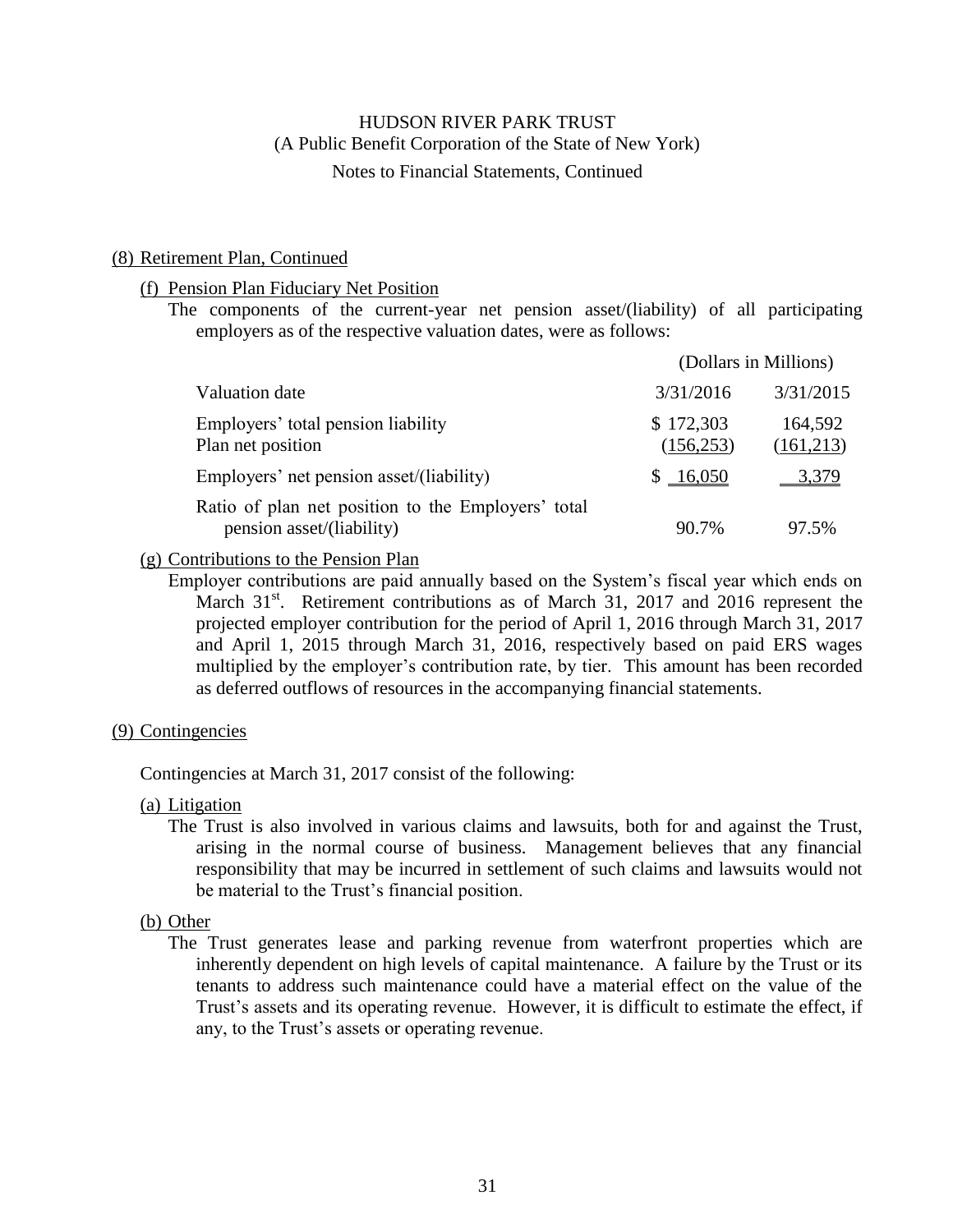### (10) Contributions

Contributions received of March 31, 2017 and 2016 consist of the following:

|                                    | 2017        | 2016      |
|------------------------------------|-------------|-----------|
| Friends of Hudson River Park Trust | \$1,077,500 | 955,000   |
| AP - ISC Leroy, LLC                | 3,250,000   |           |
| Other                              | 1.142       | 63,004    |
|                                    | \$4,328,642 | 1,018,004 |

### (11) Cumulative Effect of Change in Accounting Principle

During the fiscal year ended March 31, 2016, the Trust implemented GASB Statement No. 68 - "Accounting and Financial Reporting for Pensions - an Amendment to GASB Statement No. 27" and GASB Statement No. 71 - "Pension Transition for Contributions Made Subsequent to the Measurement Date - an Amendment to GASB Statement No. 68." The implementation of these Statements resulted in the reporting of deferred outflows of resources and a liability related to the Trust's participation in the New York State Employees' retirement systems. The Trust's net position at April 1, 2015 has been restated as follows:

| Net position at beginning of year, as previously stated | \$572,321,398 |
|---------------------------------------------------------|---------------|
| GASB Statement No. 68 implementation:                   |               |
| Beginning System liability - Employees' Retirement      |               |
| System as of March 31, 2015                             | (842, 540)    |
| Beginning deferred outflow of resources resulting from: |               |
| Differences between expected and actual experience      |               |
| Contributions subsequent to the measurement date        | 700,869       |
| Cumulative effect of implementation                     | (141, 671)    |
| Net position at beginning of year, as restated          |               |

(12) Accounting Standards Issued But Not Yet Implemented

GASB Statement No. 73 - "Accounting and Financial Reporting for Pensions and Related Assets That Are Not Within the Scope of GASB Statement No. 68, and Amendments to Certain Provisions of GASB Statements 67 and 68." This Statement, issued in June 2015, establishes requirements for defined benefit pension plans and defined contribution pension plans that are not within the scope of Statement No. 68, Accounting and Financial Reporting for Pensions, as well as requirements for the assets accumulated for purposes of providing those pensions. The requirements of this Statement for pensions that are not within the scope of Statement 68 are effective for fiscal years beginning after June 15, 2016.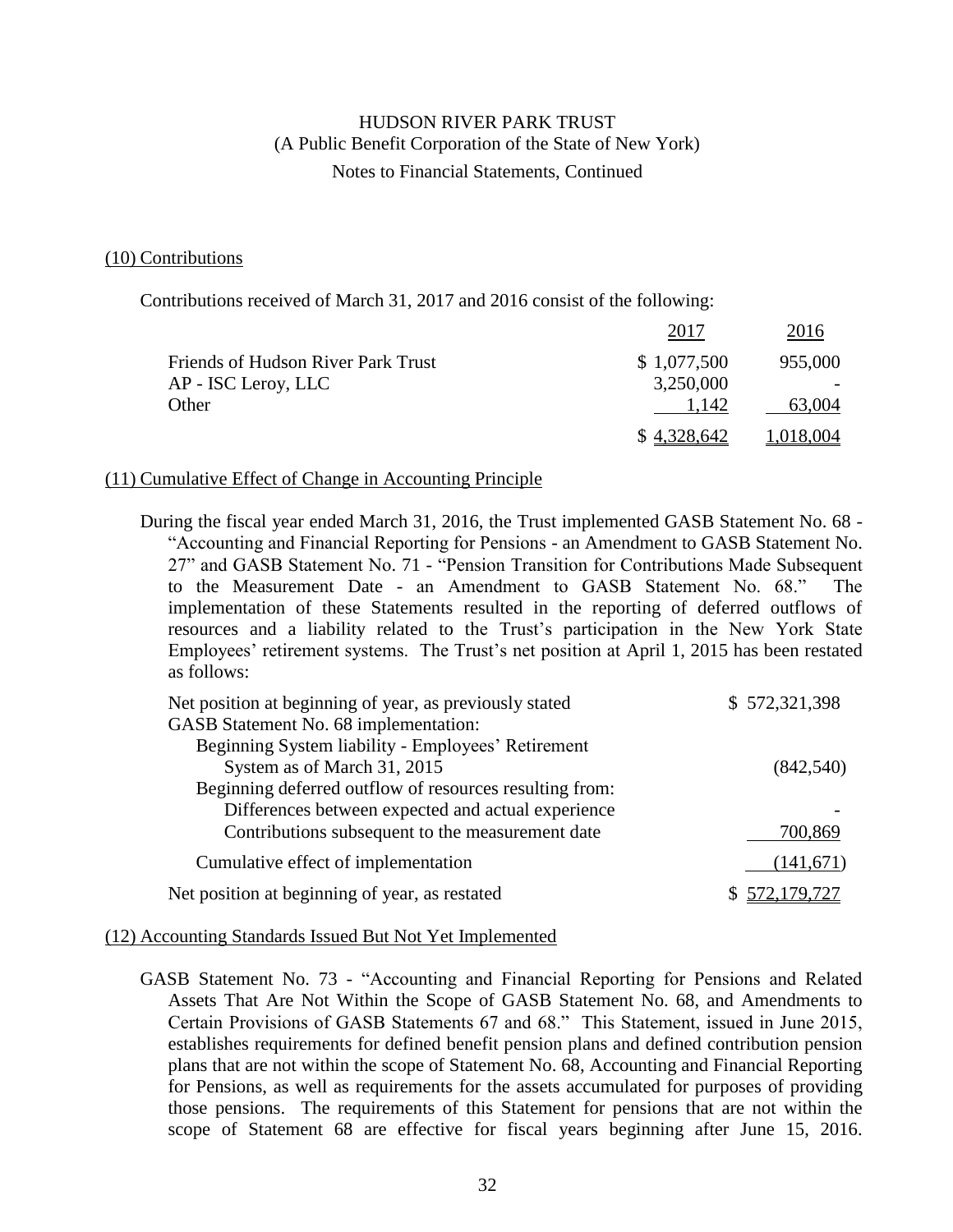### (12) Accounting Standards Issued But Not Yet Implemented, Continued

Requirements of this Statement that address financial reporting for assets accumulated for purposes of providing those pensions as well as the requirements for pension plans within the scope of Statements 67 and 68 are effective for fiscal years beginning after June 15, 2016, which is the fiscal year beginning April 1, 2017. This statement is not expected to have a material effect on the financial statements of the Trust.

- GASB Statement No. 74 "Financial Reporting for Postemployment Benefit Plans Other Than Pension Plans." This Statement, issued in June 2015, replaces existing standards of accounting and financial reporting for postemployment benefit plans other than pension plans and also replaces existing requirements for defined contribution OPEB plans. The provisions of this Statement are effective for financial statements for fiscal years beginning after June 15, 2016, which is the fiscal year beginning April 1, 2017 for the Trust. This Statement is not expected to have a material effect on the financial statements of the Trust.
- GASB Statement No. 75 "Accounting and Financial Reporting for Postemployment Benefits Other Than Pensions." This Statement, issued in June 2015, establishes new accounting and financial reporting requirements for governments whose employees are provided with OPEB, as well as for certain non-employer governments that have a legal obligation to provide financial support for OPEB provided to the employees of other entities. This Statement is effective for fiscal years beginning after June 15, 2017, which is the fiscal year beginning April 1, 2018 for the Trust. Management is in the process of evaluating the potential impact due to the implementation of this Statement on the financial statements of the Trust.
- GASB Statement No. 80 "Blending Requirements for Certain Component Units an Amendment of GASB Statement No. 14." This Statement, issued in January 2016, amends the blending requirements for the financial statement presentation of component units of all state and local governments. It requires blending of a component unit incorporated as a notfor-profit corporation in which the primary government is the sole corporate member. The provisions of this Statement are effective for financial statements for years beginning after June 15, 2016, which is the fiscal year beginning April 1, 2017 for the Trust. This Statement is not expected to have a material effect on the financial statements of the Trust.
- GASB Statement No. 81 "Irrevocable Split-Interest Agreements." This Statement, issued in March 2016, establishes accounting and reporting standards for irrevocable split-interest agreements with characteristics that are equivalent to irrevocable split-interest agreements in which a donor irrevocably transfers resources to an intermediary who administers these resources for the unconditional benefit of a government and at least one other beneficiary. The provisions of this Statement are effective for financial statements for years beginning after December 15, 2016. For the Trust, this statement becomes effective for the fiscal year beginning April 1, 2017. This statement is not expected to have a material effect on the financial statements of the Trust.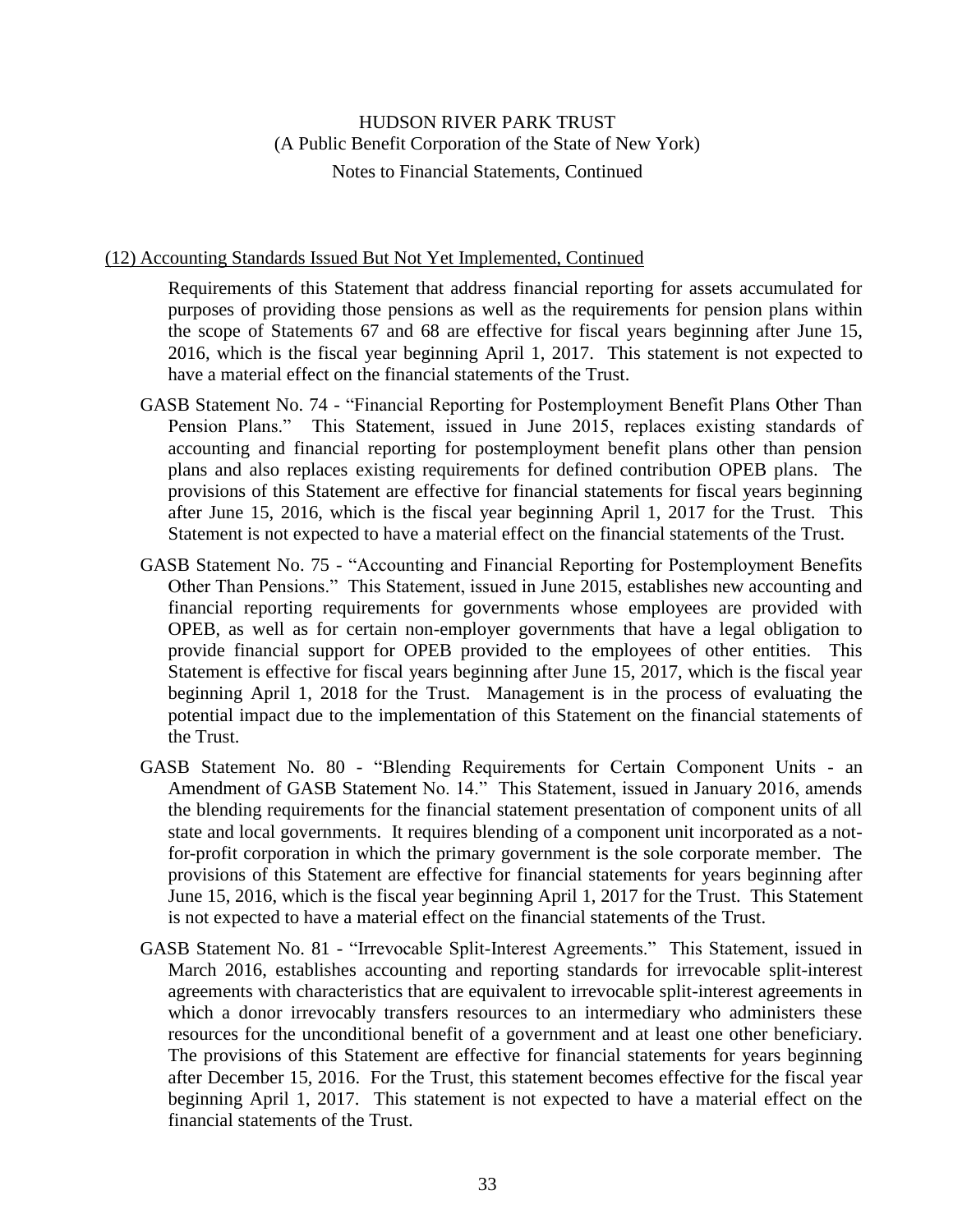### (12) Accounting Standards Issued But Not Yet Implemented, Continued

- GASB Statement No. 82 "Pension Issues an Amendment of GASB Statements No. 67, No. 68, and No. 73." This Statement, issued in March 2016, addresses issues regarding (1) the presentation of payroll-related measures in required supplementary information, (2) the selection of assumptions and the treatment of deviations from the guidance in an Actuarial Standard of Practice for financial reporting purposes, and (3) the classification of payments made by employers to satisfy employee (plan member) contribution requirements. The requirements of this Statement are effective for reporting periods beginning after June 15, 2016, which is the fiscal year beginning January 1, 2017 for the Trust, except for the requirements of this Statement for the selection of assumptions in a circumstance in which an employer's pension liability is measured as of a date other than the employer's most recent fiscal year-end. In that circumstance, the requirements for the selection of assumptions are effective for that employer in the first reporting period in which the measurement date of the pension liability is on or after June 15, 2017, which is the fiscal year beginning April 1, 2018 for the Trust. Management is in the process of evaluating the potential impact due to the implementation of this Statement on the financial statements of the Trust.
- GASB Statement No. 83 "Certain Asset Retirement Obligations." This Statement, issued in November 2016, addresses accounting and financial reporting for certain asset retirement obligations (AROs). Governments that have legal obligations to perform certain future asset retirement activities related to its tangible capital assets should recognize a liability based on the guidance in this Statement. The requirements of this Statement are effective for reporting periods beginning after June 15, 2018, which is the fiscal year beginning April 1, 2019 for the Trust. Management is in the process of evaluating the potential impact due to the implementation of this Statement on the financial statements of the Trust.
- GASB Statement No. 84 "Fiduciary Activities." This Statement, issued in January 2017, established criteria for identifying fiduciary activities of all state and local governments. The focus of the criteria generally is on (1) whether a government is controlling assets of the fiduciary activity and (2) the beneficiaries with whom a fiduciary relationship exists. This Statement is effective for reporting periods beginning after December 15, 2018, which is the fiscal year beginning April 1, 2019 for the Trust. Management is in the process of evaluating the potential impact due to the implementation of this Statement on the financial statements of the Trust.
- GASB Statement No. 85 Omnibus 2017." This Statement, issued in March 2017, addresses issues that have been identified during implementation and application of certain GASB Statements. The requirements of this Statement are effective for reporting periods beginning after June 15, 2017, which is the fiscal year beginning April 1, 2018 for the Trust. Management is in the process of evaluating the potential impact due to the implementation of this Statement on the financial statements of the Trust.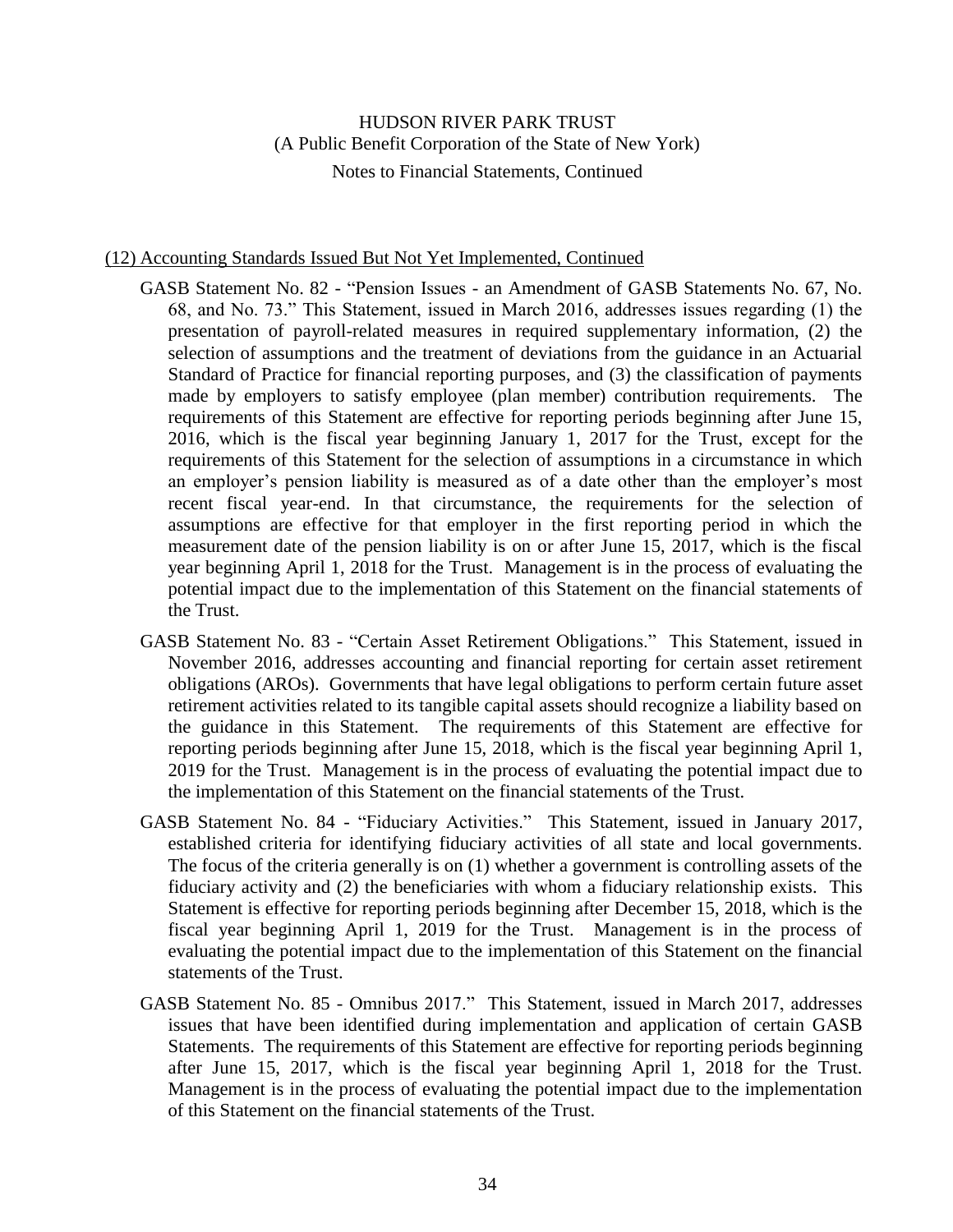### (12) Accounting Standards Issued But Not Yet Implemented, Continued

GASB Statement No. 86 - "Certain Debt Extinguishment Issues." This Statement, issued in May 2017, addresses issues related to in-substance defeasances occurring through repayment of debt from existing sources. The requirements of this Statement are effective for reporting periods beginning after June 15, 2017, which is the fiscal year beginning April 1, 2018 for the Trust. This Statement is not expected to have a material effect on the financial statements of the Trust.

### (13) Subsequent Events - Sale of Air Rights

The Trust entered into a Purchase and Sale Agreement with SJC 33 Owner 2015 on December 14, 2016 for the purpose of air rights above Pier 40. The funds for the agreement were placed into escrow and were released at closing on April 28, 2017.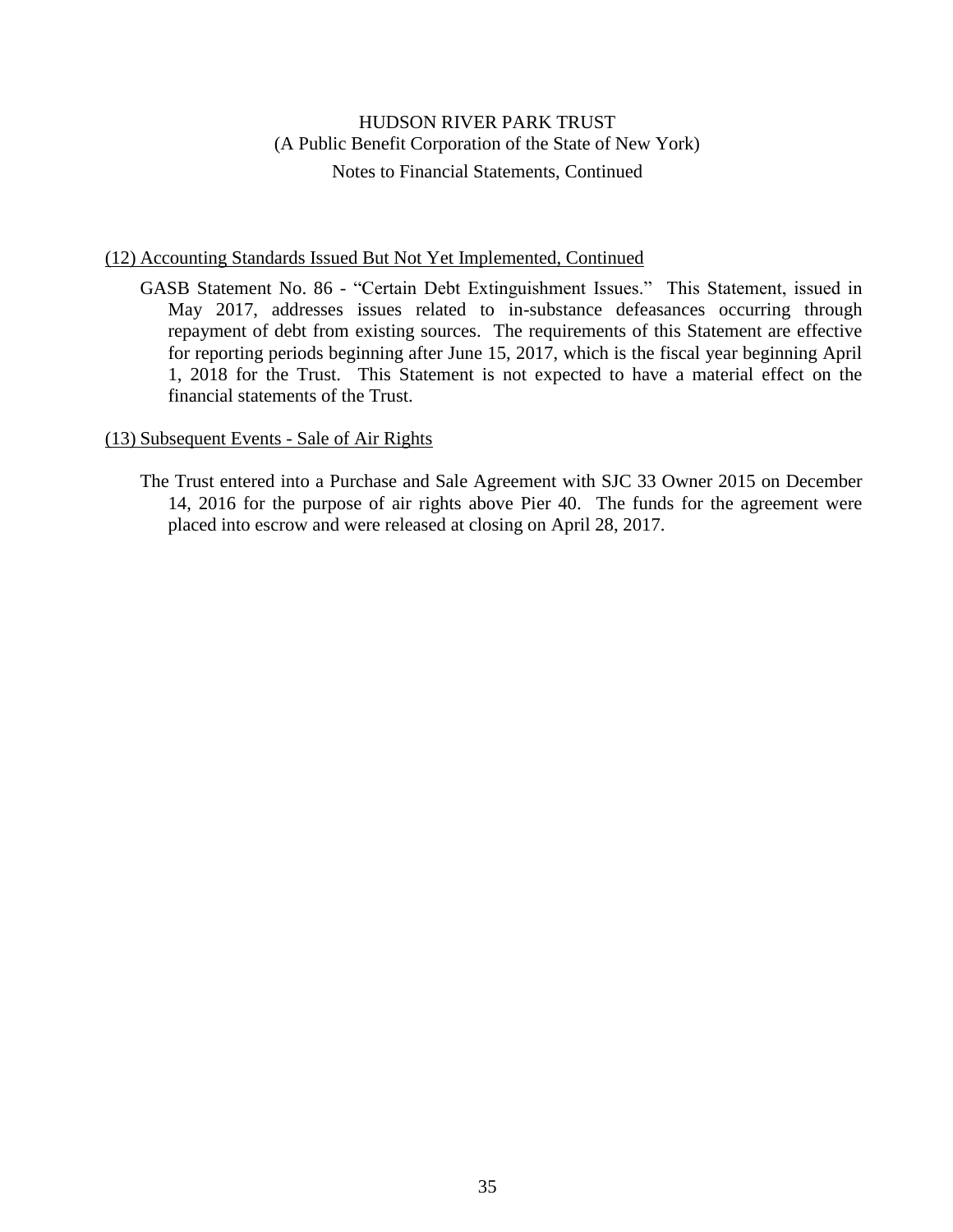# HUDSON RIVER PARK TRUST Required Supplementary Information - Schedule of Funding Progress - Other Postemployment Benefits Last Three Fiscal Years

|           |                  |            |         |           | Unfunded       |
|-----------|------------------|------------|---------|-----------|----------------|
|           |                  | Unfunded   |         |           | liability as a |
| Actuarial |                  | actuarial  |         |           | percentage     |
| Value of  | Accrued          | accrued    | Funded  | Covered   | of covered     |
| assets    | liability        | liability  | ratio   | payroll   | payroll        |
|           | 12,452,120       | 12,452,120 | $0.0\%$ | 4,423,662 | 281.5%         |
| -         | 8,175,642        | 8,175,642  | $0.0\%$ | 4,391,701 | 186.2%         |
|           | 8,175,642        | 8,175,642  | $0.0\%$ | 4,483,394 | 182.4%         |
|           | April 1, 2017 \$ |            |         |           |                |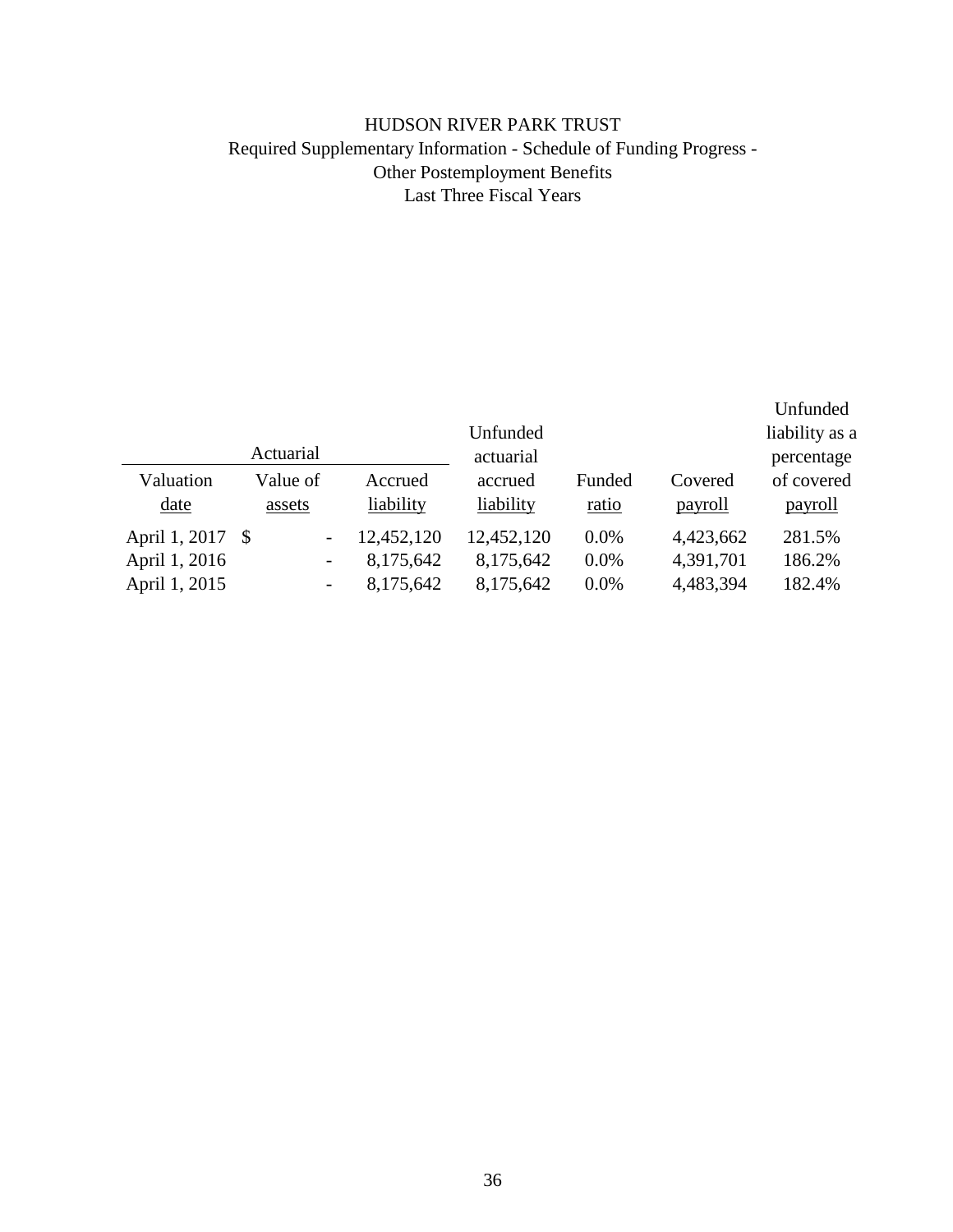## HUDSON RIVER PARK TRUST Required Supplementary Information Schedule of Proportionate Share of the Net Pension Liability For the years ended March 31, 2017 and 2016

## NYSERS Pension Plan

|                                                                                                                       |     | 2017       |     | 2016        |
|-----------------------------------------------------------------------------------------------------------------------|-----|------------|-----|-------------|
| Trust's proportion of the net pension liability                                                                       |     | 0.0188732% |     | 0.0186450%  |
| Trust's proportionate share of the net pension liability                                                              | S   | 3,029,206  | \$. | 629,872     |
| Trust's covered payroll                                                                                               | \$. | 4,423,662  |     | \$4,391,701 |
| Trust's proportionate share of the net pension liability (asset)<br>as a percentage of its covered - employee payroll |     | 68.48%     |     | 14.34%      |
| Plan fiduciary net position as a percentage of the total pension<br>liability                                         |     | 90.70%     |     | 97.50%      |

(1) The amounts presented for each fiscal year were determined as of the March 31, 2016 and 2015 measurement dates of the plans.

(2) Data not available prior to fiscal year 2015 implementation of Government Accounting Standards Board Statement No. 68 - "Accounting and Financial Reporting for Pensions."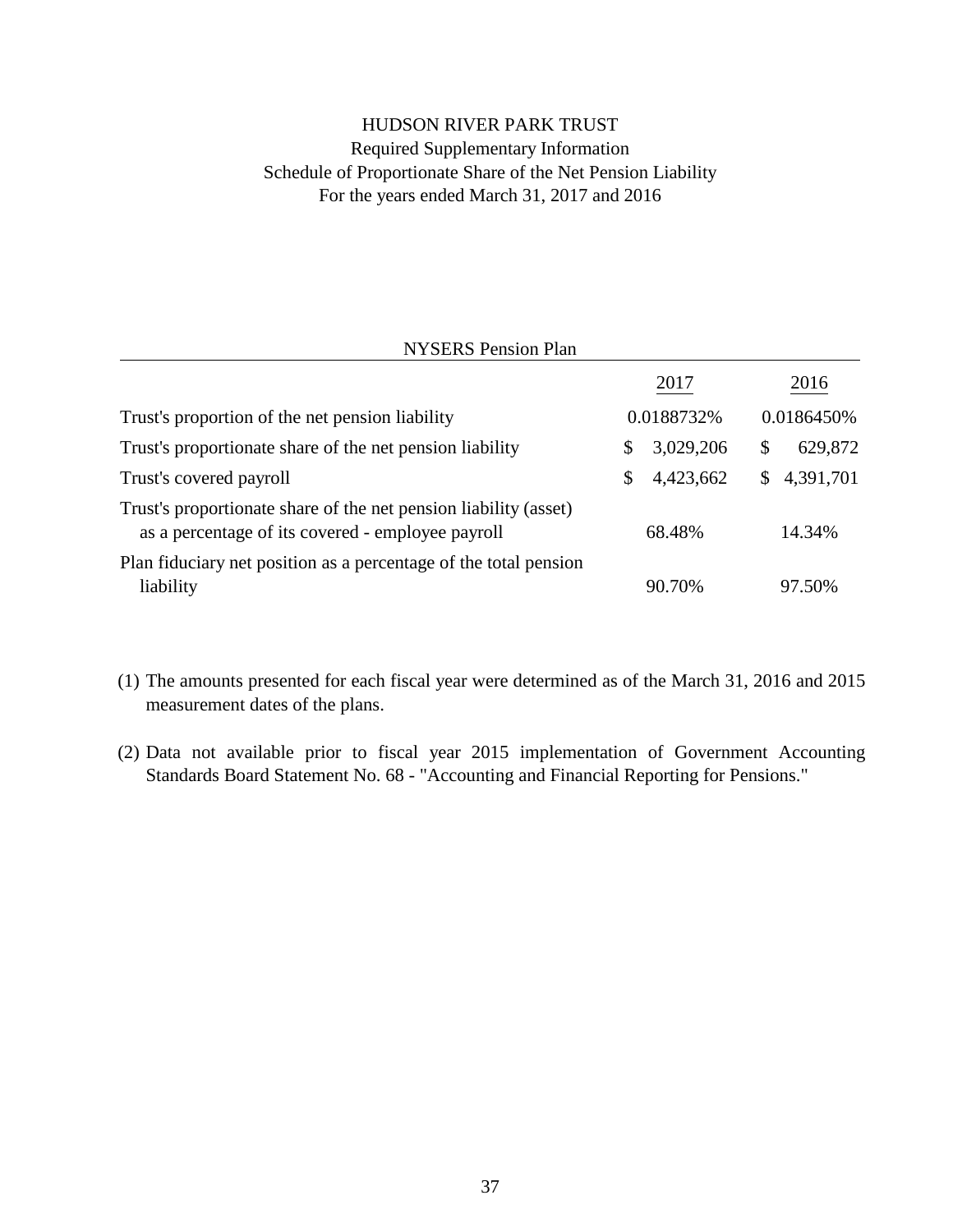## HUDSON RIVER PARK TRUST Required Supplementary Information Schedule of Employer Pension Contributions For the year ended March 31, 2017

| <b>NYSERS</b> Pension Plan                                              |    |             |           |  |  |           |  |           |           |           |
|-------------------------------------------------------------------------|----|-------------|-----------|--|--|-----------|--|-----------|-----------|-----------|
|                                                                         |    | 2017        | 2016      |  |  | 2015      |  | 2014      | 2013      | 2012      |
| Contractually required contribution                                     | S  | 600.181     | 707,967   |  |  | 700,867   |  | 778,956   | 681,115   | 657,910   |
| Contributions in relation to the<br>contractually required contribution |    | 600,181     | 707,967   |  |  | 700,867   |  | 778,956   | 681,115   | 657,910   |
| Contribution deficiency (excess)                                        | \$ |             |           |  |  |           |  |           |           |           |
| Trust's covered employee payroll                                        |    | \$4,423,662 | 4,391,701 |  |  | 4,692,545 |  | 4,312,067 | 3.991.706 | 3,741,465 |
| Contributions as a percentage of<br>covered employee payroll            |    | 13.57%      | 16.12%    |  |  | 14.94%    |  | 18.06%    | 17.06%    | 17.58%    |

(1) Data not available prior to fiscal year 2012.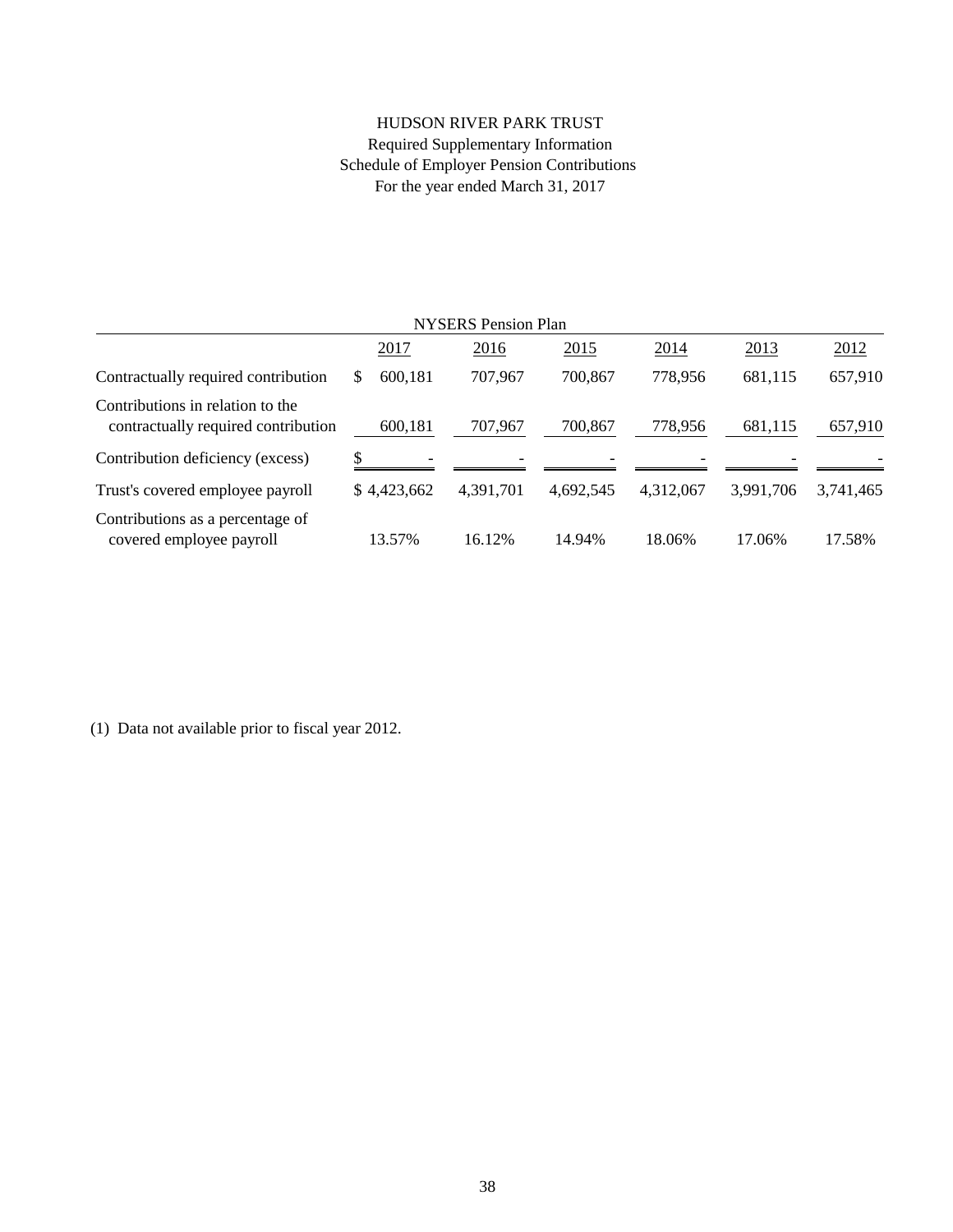## HUDSON RIVER PARK TRUST (A Public Benefit Corporation of the State of New York) Combining Statement of Net Position March 31, 2017 Supplementary Information

|                                                   |                 | Administration, |             |  |  |  |
|---------------------------------------------------|-----------------|-----------------|-------------|--|--|--|
|                                                   | Planning        | operations      |             |  |  |  |
|                                                   | design and      | and             |             |  |  |  |
|                                                   | construction    | maintenance     | Total       |  |  |  |
| Assets:                                           |                 |                 |             |  |  |  |
| Cash and equivalents                              | \$<br>4,860,927 | 60,678,781      | 65,539,708  |  |  |  |
| Accounts receivable                               | 942,249         | 17,813,071      | 18,755,320  |  |  |  |
| Prepaid expenses                                  |                 | 129,083         | 129,083     |  |  |  |
| Construction in progress                          | 119,724,951     |                 | 119,724,951 |  |  |  |
| Property and equipment, net                       |                 | 423,928,157     | 423,928,157 |  |  |  |
| <b>Total assets</b>                               | 125,528,127     | 502,549,092     | 628,077,219 |  |  |  |
| Deferred outflows of resources - pensions - ERS   |                 | 3,225,277       | 3,225,277   |  |  |  |
| Liabilities:                                      |                 |                 |             |  |  |  |
| Accounts payable                                  | 757,575         | 1,485,464       | 2,243,039   |  |  |  |
| Accrued expenses                                  | 1,934,360       | 2,671,087       | 4,605,447   |  |  |  |
| Net pension liability - proportionate share - ERS |                 | 3,029,206       | 3,029,206   |  |  |  |
| Other postemployment benefits obligation          |                 | 8,637,187       | 8,637,187   |  |  |  |
| <b>Total liabilities</b>                          | 2,691,935       | 15,822,944      | 18,514,879  |  |  |  |
| Deferred inflows of resources:                    |                 |                 |             |  |  |  |
| Pensions - ERS                                    |                 | 575,959         | 575,959     |  |  |  |
| Lease rents                                       |                 | 5,511,097       | 5,511,097   |  |  |  |
| Total deferred inflows of resources               |                 | 6,087,056       | 6,087,056   |  |  |  |
| Net position:                                     |                 |                 |             |  |  |  |
| Net investment in capital assets                  | 119,724,951     | 423,928,157     | 543,653,108 |  |  |  |
| Restricted for capital expenditures               | 33,948,278      |                 | 33,948,278  |  |  |  |
| Unrestricted                                      | (30, 837, 037)  | 59,936,212      | 29,099,175  |  |  |  |
| Total net position                                | \$122,836,192   | 483,864,369     | 606,700,561 |  |  |  |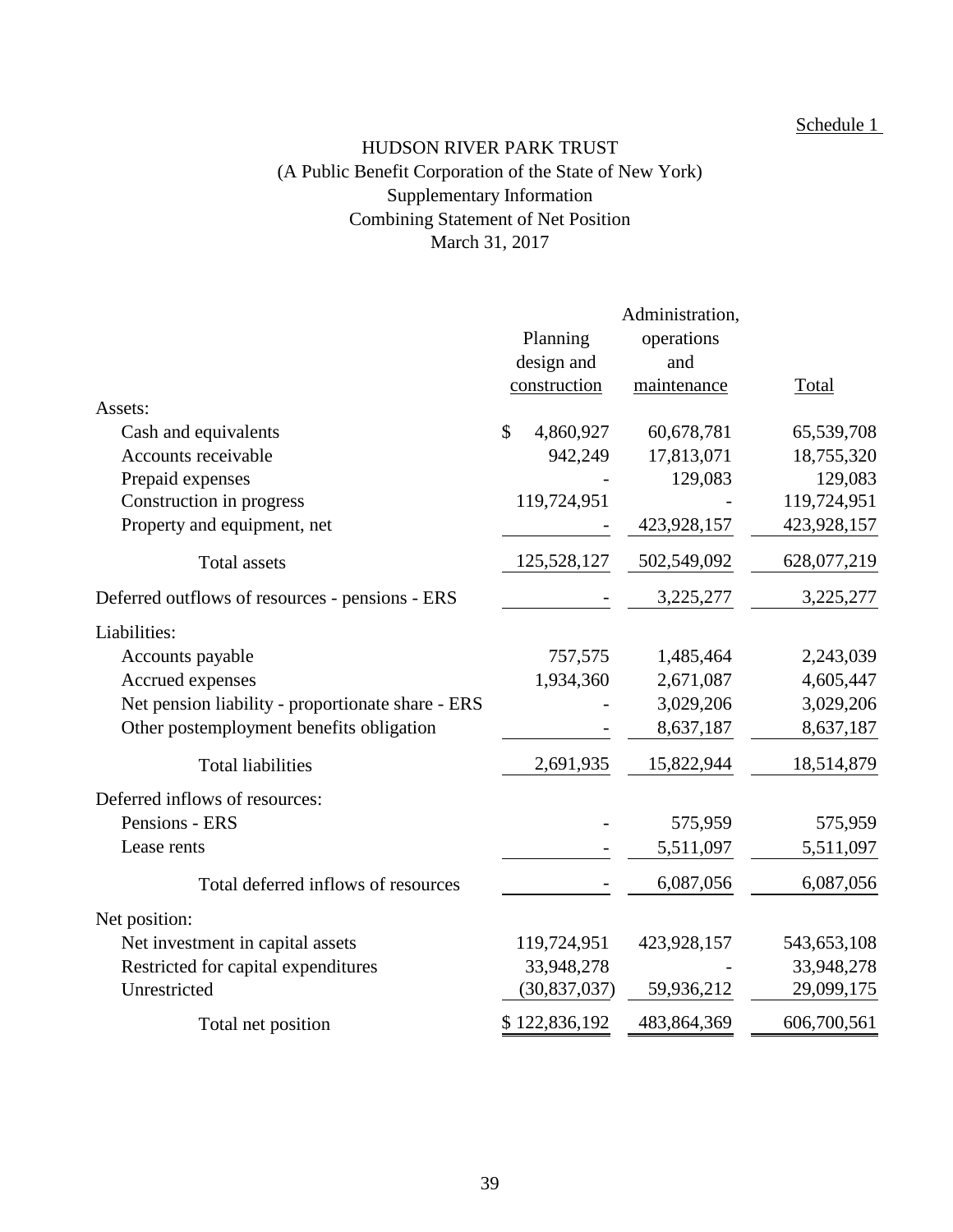## (A Public Benefit Corporation of the State of New York) Combining Statement of Net Position March 31, 2016 HUDSON RIVER PARK TRUST Supplementary Information

|                                                   | Administration,  |             |             |  |  |  |
|---------------------------------------------------|------------------|-------------|-------------|--|--|--|
|                                                   | Planning         | operations  |             |  |  |  |
|                                                   | design and       | and         |             |  |  |  |
|                                                   | construction     | maintenance | Total       |  |  |  |
| Assets:                                           |                  |             |             |  |  |  |
| Cash and equivalents                              | \$<br>12,024,892 | 42,782,489  | 54,807,381  |  |  |  |
| Accounts receivable                               | 681,246          | 28,005,918  | 28,687,164  |  |  |  |
| Prepaid expenses                                  |                  | 244,074     | 244,074     |  |  |  |
| Construction in progress                          | 106,514,358      |             | 106,514,358 |  |  |  |
| Property and equipment, net                       |                  | 432,393,245 | 432,393,245 |  |  |  |
| <b>Total assets</b>                               | 119,220,496      | 503,425,726 | 622,646,222 |  |  |  |
| Deferred outflows of resources - pensions - ERS   |                  | 837,531     | 837,531     |  |  |  |
| Liabilities:                                      |                  |             |             |  |  |  |
| Accounts payable                                  | 1,065,117        | 5,027,648   | 6,092,765   |  |  |  |
| Accrued expenses                                  | 4,164,544        | 2,040,760   | 6,205,304   |  |  |  |
| Net pension liability - proportionate share - ERS |                  | 629,872     | 629,872     |  |  |  |
| Other postemployment benefits obligation          |                  | 6,732,030   | 6,732,030   |  |  |  |
| <b>Total liabilities</b>                          | 5,229,661        | 14,430,310  | 19,659,971  |  |  |  |
| Deferred inflows of resources:                    |                  |             |             |  |  |  |
| Pensions - ERS                                    |                  | 169,123     | 169,123     |  |  |  |
| Lease rents                                       |                  | 8,566,761   | 8,566,761   |  |  |  |
| Total deferred inflows of resources               |                  | 8,735,884   | 8,735,884   |  |  |  |
| Net position:                                     |                  |             |             |  |  |  |
| Net investment in capital assets                  | 106,514,358      | 432,393,245 | 538,907,603 |  |  |  |
| Restricted for capital expenditures               | 30,878,715       |             | 30,878,715  |  |  |  |
| Unrestricted                                      | (23, 402, 238)   | 48,703,818  | 25,301,580  |  |  |  |
| Total net position                                | \$113,990,835    | 481,097,063 | 595,087,898 |  |  |  |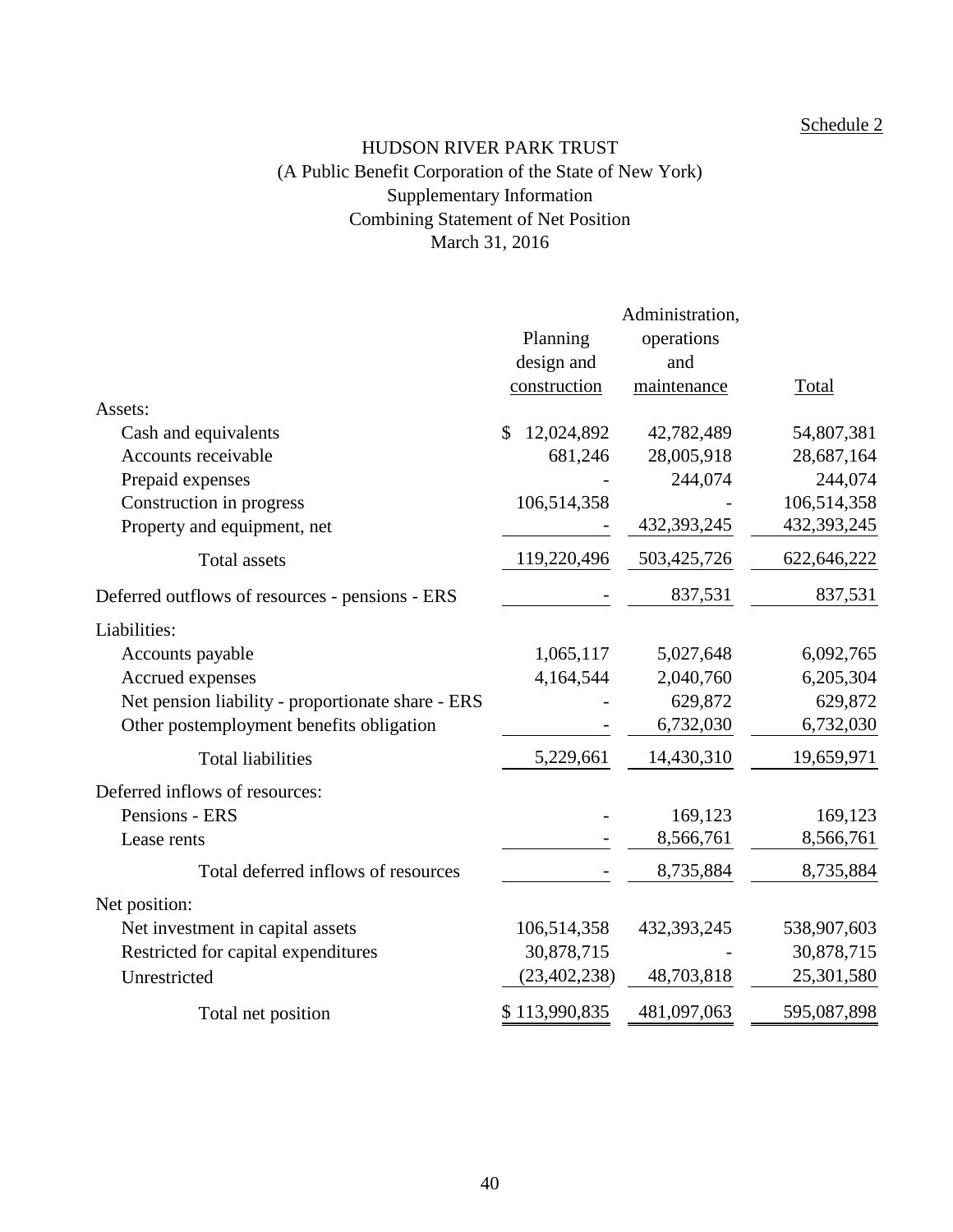# HUDSON RIVER PARK TRUST Combining Statement of Revenue, Expenses and Changes in Net Position Year ended March 31, 2017 (A Public Benefit Corporation of the State of New York) Supplementary Information

|                                                 | Planning<br>design and<br>construction |             | Administration,<br>operations<br>and<br>maintenance |             |
|-------------------------------------------------|----------------------------------------|-------------|-----------------------------------------------------|-------------|
| Operating revenue:                              |                                        |             |                                                     |             |
| Appropriations revenue                          | \$                                     | 2,916,783   |                                                     | 2,916,783   |
| Reimbursement                                   |                                        | 5,834,421   | 1,016,493                                           | 6,850,914   |
| Lease revenue                                   |                                        |             | 18,843,820                                          | 18,843,820  |
| Parking revenue                                 |                                        |             | 7,217,908                                           | 7,217,908   |
| Settlements and grants                          |                                        |             | 50,500                                              | 50,500      |
| Fees and other revenue                          |                                        |             | 2,630,129                                           | 2,630,129   |
| Contributions                                   |                                        |             | 4,328,642                                           | 4,328,642   |
| Total operating revenue                         |                                        | 8,751,204   | 34,087,492                                          | 42,838,696  |
| Operating expenses:                             |                                        |             |                                                     |             |
| Employee compensation and benefits              |                                        |             | 9,892,381                                           | 9,892,381   |
| Park programs and maintenance                   |                                        |             | 8,377,959                                           | 8,377,959   |
| General and administrative                      |                                        |             | 2,645,676                                           | 2,645,676   |
| Depreciation and amortization                   |                                        |             | 10,466,939                                          | 10,466,939  |
| Total operating expenses                        |                                        |             | 31,382,955                                          | 31,382,955  |
| Operating income                                |                                        | 8,751,204   | 2,704,537                                           | 11,455,741  |
| Non-operating revenue - earnings on investments |                                        | 94,153      | 62,769                                              | 156,922     |
| Change in net position                          |                                        | 8,845,357   | 2,767,306                                           | 11,612,663  |
| Net position at beginning of year               |                                        | 113,990,835 | 481,097,063                                         | 595,087,898 |
| Net position at end of year                     |                                        | 122,836,192 | 483,864,369                                         | 606,700,561 |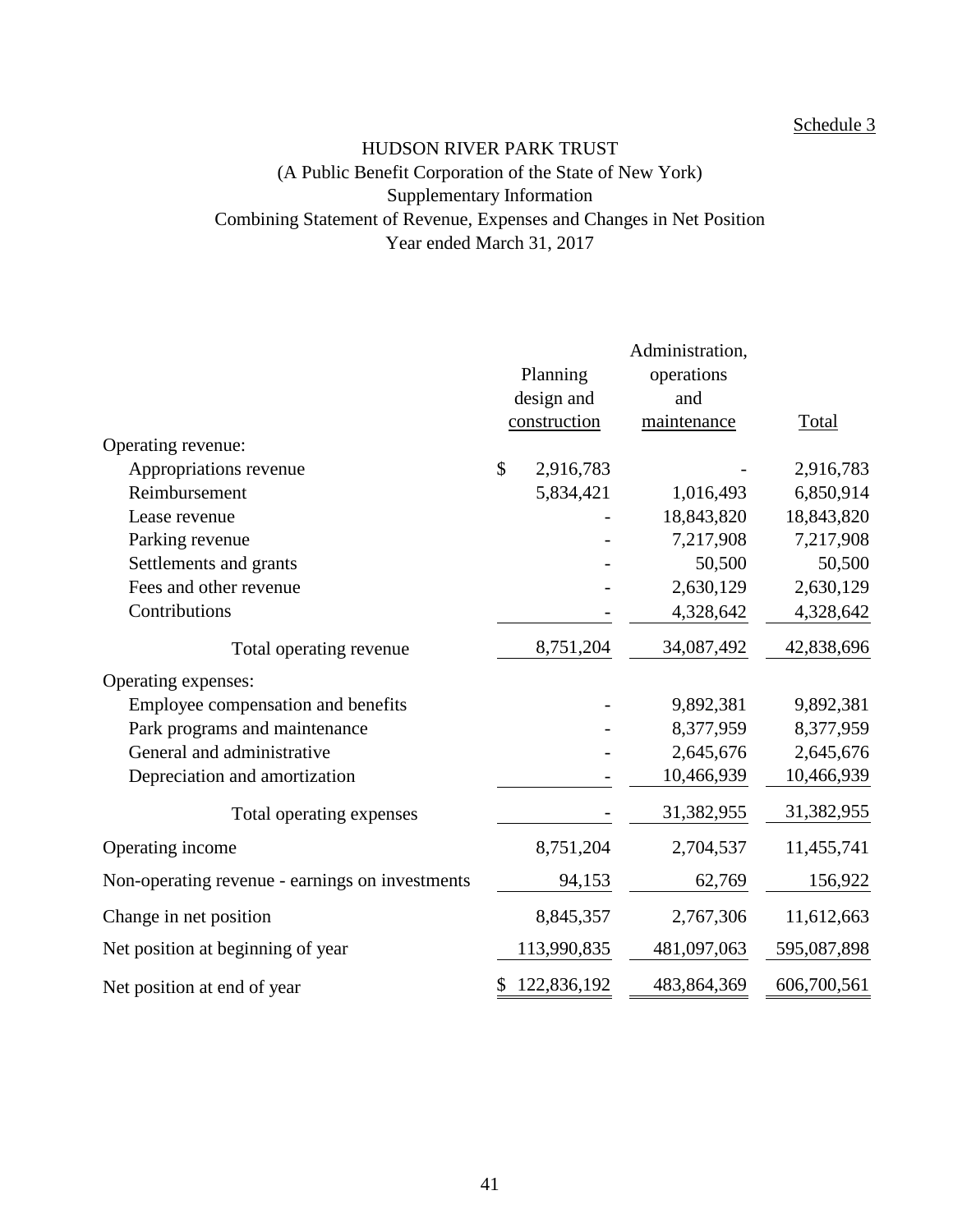# HUDSON RIVER PARK TRUST (A Public Benefit Corporation of the State of New York) Supplementary Information Combining Statement of Revenue, Expenses and Changes in Net Position Year ended March 31, 2016

|                                                            | Planning<br>design and<br>construction | Administration,<br>operations<br>and<br>maintenance | Total       |
|------------------------------------------------------------|----------------------------------------|-----------------------------------------------------|-------------|
| Operating revenue:                                         |                                        |                                                     |             |
| Appropriations revenue                                     | \$<br>3,802,707                        |                                                     | 3,802,707   |
| Reimbursement                                              | 10,425,866                             | 10,858,315                                          | 21,284,181  |
| Lease revenue                                              |                                        | 14,786,763                                          | 14,786,763  |
| Parking revenue                                            |                                        | 7,278,388                                           | 7,278,388   |
| Settlements and grants                                     | 1,962,000                              | 12,200                                              | 1,974,200   |
| Fees and other revenue                                     |                                        | 3,947,387                                           | 3,947,387   |
| Contributions                                              |                                        | 1,018,004                                           | 1,018,004   |
| Total operating revenue                                    | 16,190,573                             | 37,901,057                                          | 54,091,630  |
| Operating expenses:                                        |                                        |                                                     |             |
| Employee compensation and benefits                         |                                        | 8,420,778                                           | 8,420,778   |
| Park programs and maintenance                              |                                        | 9,029,989                                           | 9,029,989   |
| General and administrative                                 |                                        | 3,352,787                                           | 3,352,787   |
| Depreciation and amortization                              |                                        | 10,500,466                                          | 10,500,466  |
| Total operating expenses                                   |                                        | 31,304,020                                          | 31,304,020  |
| Operating income                                           | 16,190,573                             | 6,597,037                                           | 22,787,610  |
| Non-operating revenue - earnings on investments            | 72,337                                 | 48,224                                              | 120,561     |
| Change in net position                                     | 16,262,910                             | 6,645,261                                           | 22,908,171  |
| Net position at beginning of year, as<br>previously stated | 97,727,925                             | 474,593,473                                         | 572,321,398 |
| Change in accounting principle                             |                                        | (141, 671)                                          | (141, 671)  |
| Net position at end of year, as restated                   | \$<br>113,990,835                      | 481,097,063                                         | 595,087,898 |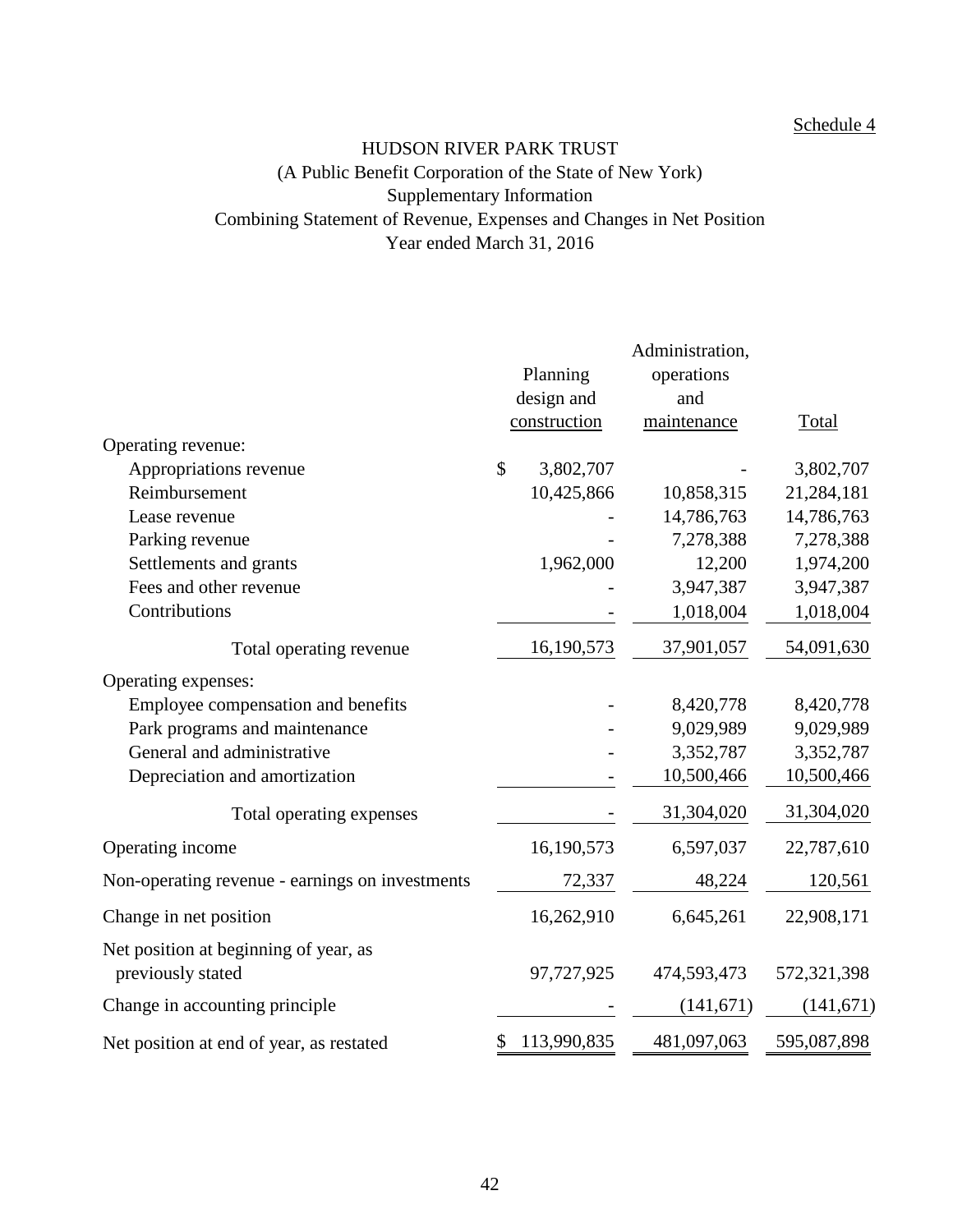# HUDSON RIVER PARK TRUST (A Public Benefit Corporation of the State of New York) Supplementary Information Year ended March 31, 2017 Combining Statement of Cash Flows

|                                                 |                        |               | Administration,   |               |
|-------------------------------------------------|------------------------|---------------|-------------------|---------------|
|                                                 | Planning<br>design and |               | operations<br>and |               |
|                                                 |                        |               |                   |               |
|                                                 |                        | construction  | maintenance       | Total         |
| Cash flows from operating activities:           |                        |               |                   |               |
| Cash receipts from:                             |                        |               |                   |               |
| Appropriations revenue                          | \$                     | 2,655,780     |                   | 2,655,780     |
| Reimbursement                                   |                        | 5,834,421     | 11,285,009        | 17,119,430    |
| Lease revenue                                   |                        |               | 15,712,487        | 15,712,487    |
| Parking revenue                                 |                        |               | 7,217,908         | 7,217,908     |
| Settlements and grants                          |                        |               | 50,500            | 50,500        |
| Fees and other revenue                          |                        |               | 2,630,129         | 2,630,129     |
| Contributions                                   |                        |               | 4,328,642         | 4,328,642     |
| Cash payments to:                               |                        |               |                   |               |
| Personnel service                               |                        |               | (5,368,494)       | (5,368,494)   |
| Fringe benefits                                 |                        |               | (2, 131, 815)     | (2, 131, 815) |
| Vendors                                         |                        |               | (13,888,992)      | (13,888,992)  |
| Net cash provided by operating activities       |                        | 8,490,201     | 19,835,374        | 28,325,575    |
| Cash flows from capital financing activities:   |                        |               |                   |               |
| Expenditures for construction in progress       |                        | (15,748,319)  |                   | (15,748,319)  |
| Other additions to property and equipment       |                        |               | (2,001,851)       | (2,001,851)   |
| Net cash used in capital financing activities   |                        | (15,748,319)  | (2,001,851)       | (17,750,170)  |
| Cash flows from investing activities - earnings |                        |               |                   |               |
| on investments                                  |                        | 94,153        | 62,769            | 156,922       |
| Net increase (decrease) in cash and equivalents |                        | (7, 163, 965) | 17,896,292        | 10,732,327    |
| Cash and equivalents at beginning of year       |                        | 12,024,892    | 42,782,489        | 54,807,381    |
| Cash and equivalents at end of year             | \$                     | 4,860,927     | 60,678,781        | 65,539,708    |
|                                                 |                        |               |                   | (Continued)   |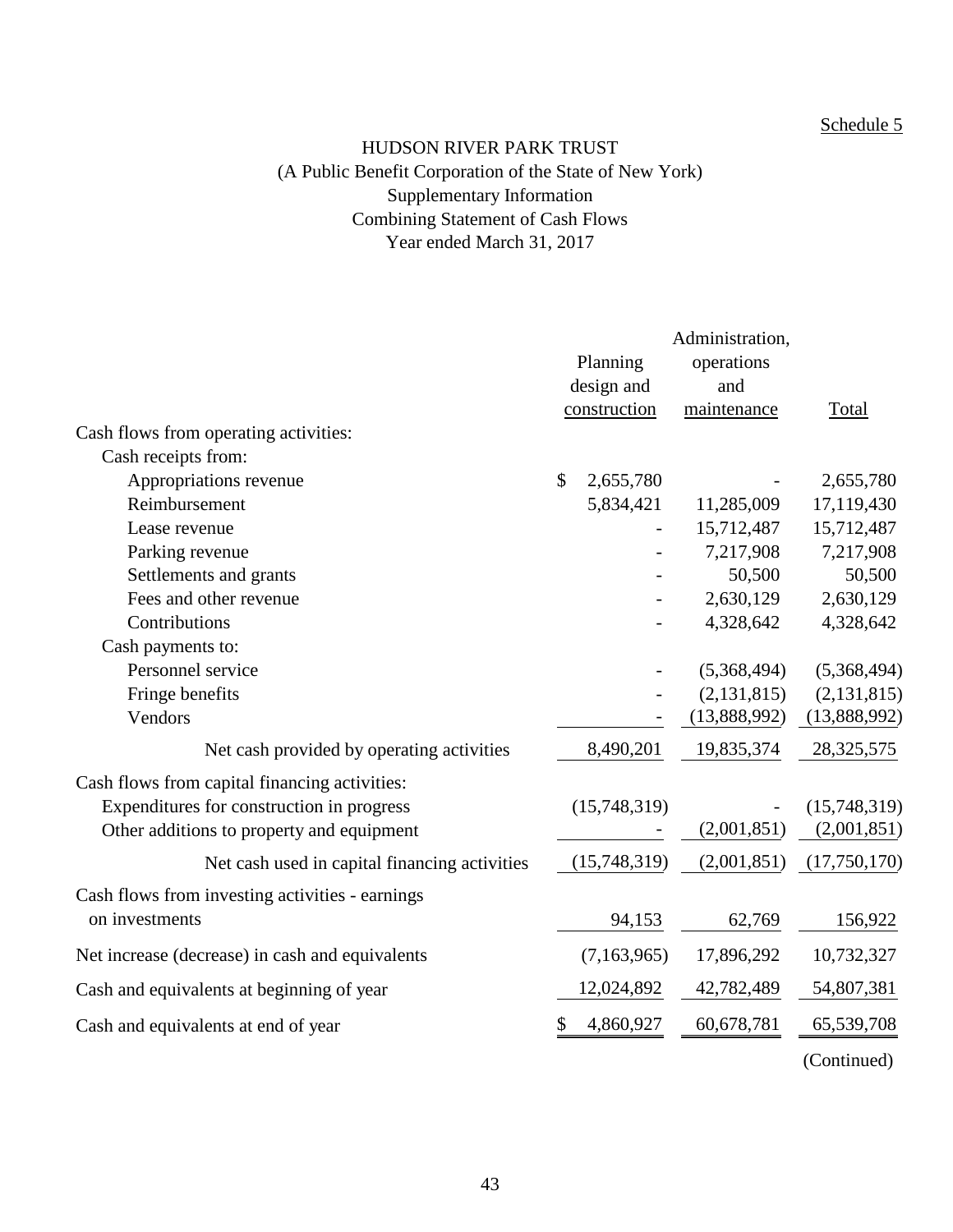## Schedule 5, Cont.

# HUDSON RIVER PARK TRUST (A Public Benefit Corporation of the State of New York) Combining Statement of Cash Flows, Continued Supplementary Information

|                                                   | Administration,        |              |                   |              |
|---------------------------------------------------|------------------------|--------------|-------------------|--------------|
|                                                   | Planning<br>design and |              | operations<br>and |              |
|                                                   |                        |              |                   |              |
|                                                   |                        | construction | maintenance       | <b>Total</b> |
| Reconciliation of operating income to net cash    |                        |              |                   |              |
| provided by operating activities:                 |                        |              |                   |              |
| Operating income                                  | \$                     | 8,751,204    | 2,704,537         | 11,455,741   |
| Adjustments to reconcile operating income to net  |                        |              |                   |              |
| cash provided by operating activities:            |                        |              |                   |              |
| Depreciation and amortization                     |                        |              | 10,466,939        | 10,466,939   |
| Changes in:                                       |                        |              |                   |              |
| Accounts receivable                               |                        | (261,003)    | 10,192,847        | 9,931,844    |
| Prepaid expenses                                  |                        |              | 114,991           | 114,991      |
| Deferred outflows of resources - pensions - ERS   |                        |              | (2,387,746)       | (2,387,746)  |
| Accounts payable                                  |                        |              | (3,542,184)       | (3,542,184)  |
| Accrued expenses                                  |                        |              | 630,327           | 630,327      |
| Net pension liability - proportionate share - ERS |                        |              | 2,399,334         | 2,399,334    |
| Other postemployment benefits obligation          |                        |              | 1,905,157         | 1,905,157    |
| Deferred inflows of resources - pensions - ERS    |                        |              | 406,836           | 406,836      |
| Deferred inflows of resources - lease rents       |                        |              | (3,055,664)       | (3,055,664)  |
| Net cash provided by operating activities         |                        | 8,490,201    | 19,835,374        | 28, 325, 575 |
|                                                   |                        |              |                   |              |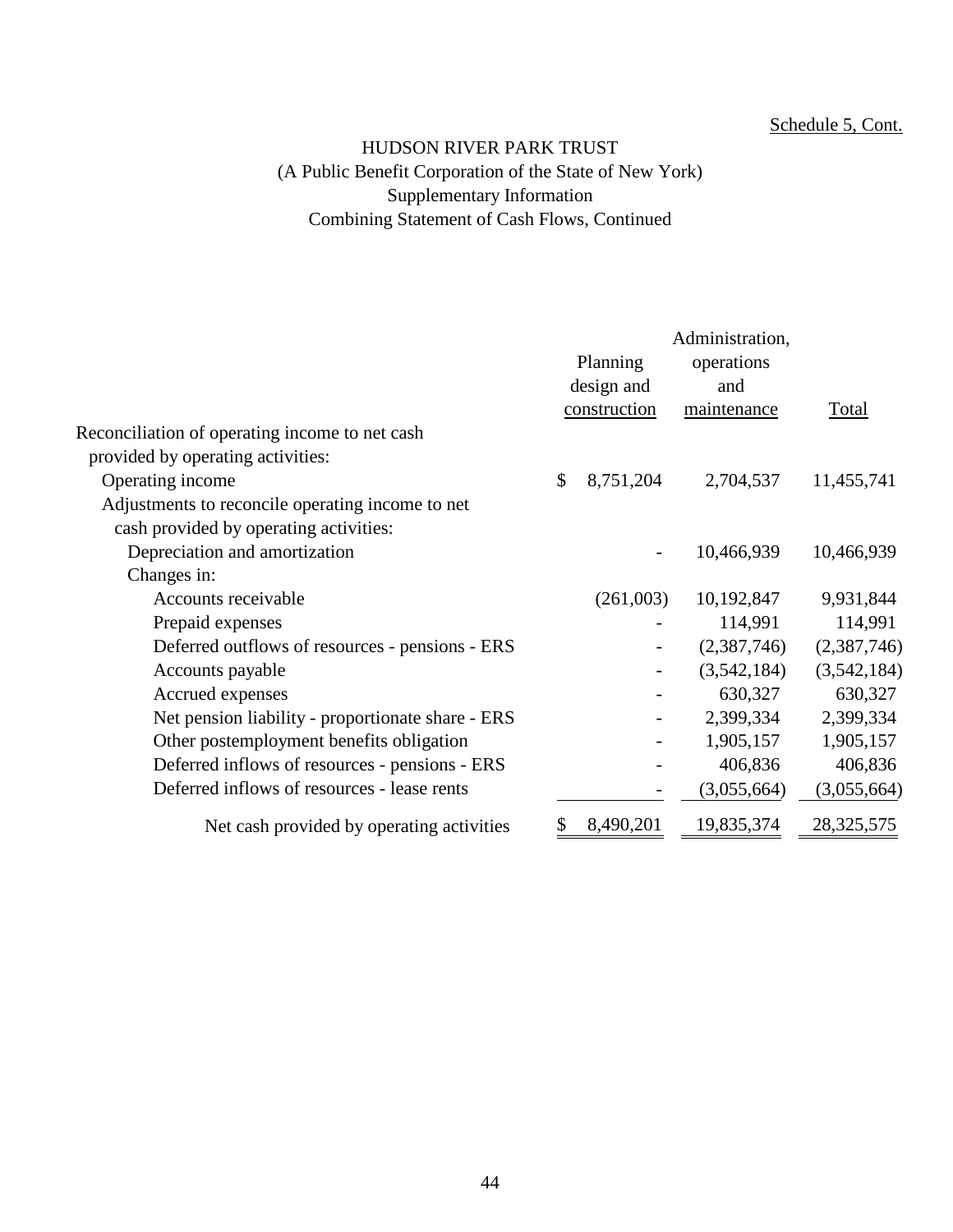# HUDSON RIVER PARK TRUST (A Public Benefit Corporation of the State of New York) Supplementary Information Combining Statement of Cash Flows Year ended March 31, 2016

|                                                 |                 | Administration, |                |
|-------------------------------------------------|-----------------|-----------------|----------------|
|                                                 | Planning        | operations      |                |
|                                                 | design and      | and             |                |
|                                                 | construction    | maintenance     | Total          |
| Cash flows from operating activities:           |                 |                 |                |
| Cash receipts from:                             |                 |                 |                |
| Appropriations revenue                          | \$<br>9,125,933 |                 | 9,125,933      |
| Reimbursement                                   | 10,425,866      | (3,239,759)     | 7,186,107      |
| Lease revenue                                   |                 | 21,140,854      | 21,140,854     |
| Parking revenue                                 |                 | 7,278,388       | 7,278,388      |
| Settlements and grants                          | 1,962,000       | (1,142,276)     | 819,724        |
| Fees and other revenue                          |                 | 3,947,387       | 3,947,387      |
| Contributions                                   |                 | 1,274,459       | 1,274,459      |
| Cash payments to:                               |                 |                 |                |
| Personnel service                               |                 | (4,989,137)     | (4,989,137)    |
| Fringe benefits                                 |                 | (2,365,877)     | (2,365,877)    |
| Vendors                                         |                 | (10, 494, 700)  | (10, 494, 700) |
| Net cash provided by operating activities       | 21,513,799      | 11,409,339      | 32,923,138     |
| Cash flows from capital financing activities:   |                 |                 |                |
| Expenditures for construction in progress       | (24, 284, 182)  | (1,669,781)     | (25,953,963)   |
| Other additions to property and equipment       |                 | (200,099)       | (200,099)      |
| Net cash used in capital financing activities   | (24, 284, 182)  | (1,869,880)     | (26, 154, 062) |
| Cash flows from investing activities - earnings |                 |                 |                |
| on investments                                  | 72,337          | 48,224          | 120,561        |
| Net increase (decrease) in cash and equivalents | (2,698,046)     | 9,587,683       | 6,889,637      |
| Cash and equivalents at beginning of year       | 14,722,938      | 33,194,806      | 47,917,744     |
| Cash and equivalents at end of year             | 12,024,892      | 42,782,489      | 54,807,381     |
|                                                 |                 |                 | (Continued)    |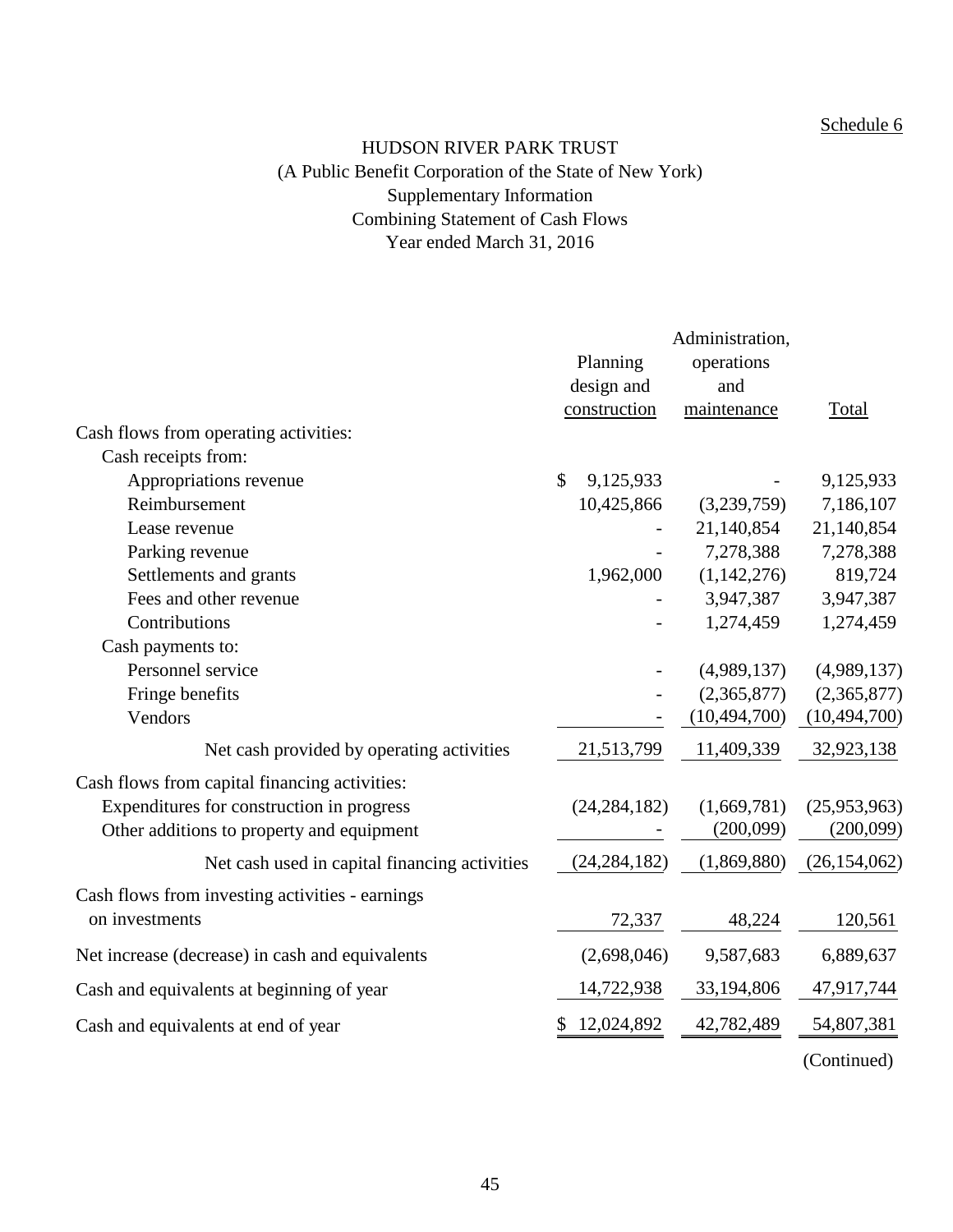## Schedule 6, Cont.

# HUDSON RIVER PARK TRUST (A Public Benefit Corporation of the State of New York) Supplementary Information Combining Statement of Cash Flows, Continued

|                                                     |                              | Administration, |              |
|-----------------------------------------------------|------------------------------|-----------------|--------------|
|                                                     | Planning                     | operations      |              |
|                                                     | design and                   | and             |              |
|                                                     | construction                 | maintenance     | <b>Total</b> |
| Reconciliation of operating income to net cash      |                              |                 |              |
| provided by operating activities:                   |                              |                 |              |
| Operating income                                    | 16,190,573<br>$\mathbb{S}^-$ | 6,597,037       | 22,787,610   |
| Adjustments to reconcile operating income to net    |                              |                 |              |
| cash provided by operating activities:              |                              |                 |              |
| Depreciation and amortization                       |                              | 10,500,466      | 10,500,466   |
| Cumulative effect of change in accounting principle |                              | (141,671)       | (141, 671)   |
| Changes in:                                         |                              |                 |              |
| Accounts receivable                                 | 5,323,226                    | (14,509,833)    | (9,186,607)  |
| Prepaid expenses                                    |                              | (168, 384)      | (168, 384)   |
| Deferred outflows of resources - pensions - ERS     |                              | (837,531)       | (837, 531)   |
| Accounts payable                                    |                              | 1,672,851       | 1,672,851    |
| Accrued expenses                                    |                              | 430,029         | 430,029      |
| Net pension liability - proportionate share - ERS   |                              | 629,872         | 629,872      |
| Other postemployment benefits obligation            |                              | 1,199,551       | 1,199,551    |
| Deferred inflows of resources - pensions - ERS      |                              | 169,123         | 169,123      |
| Deferred inflows of resources - lease rents         |                              | 5,867,829       | 5,867,829    |
| Net cash provided by operating activities           | 21,513,799                   | 11,409,339      | 32,923,138   |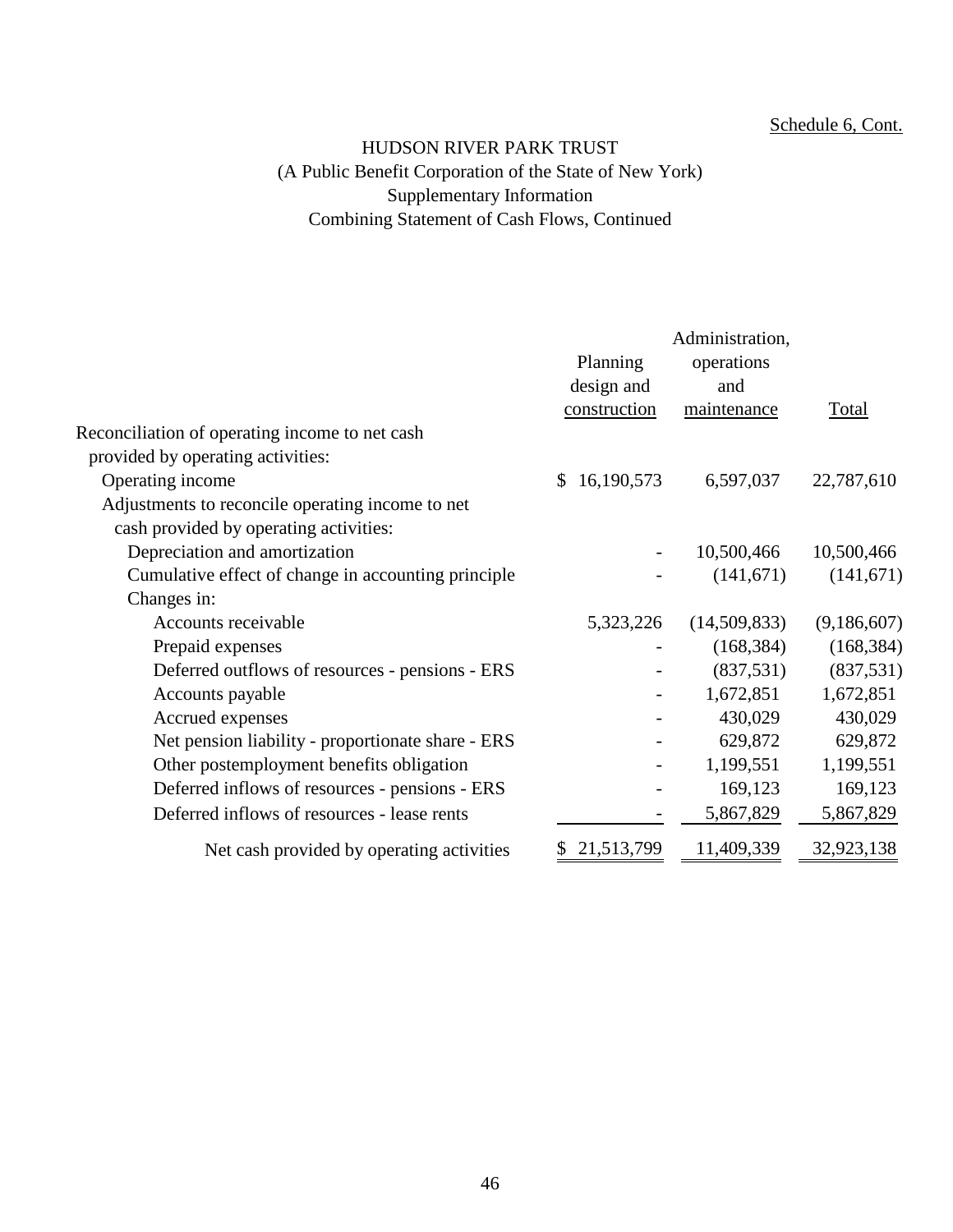

6390 Main Street, Suite 200 Williamsville, NY 14221

P 716.634.0700 TF 800.546.7556 F 716.634.0764 W EFPRgroup.com

## INDEPENDENT AUDITORS' REPORT ON INTERNAL CONTROL OVER FINANCIAL REPORTING AND ON COMPLIANCE AND OTHER MATTERS BASED ON AN AUDIT OF FINANCIAL STATEMENTS PERFORMED IN ACCORDANCE WITH GOVERNMENT AUDITING STANDARDS

The Board of Directors Hudson River Park Trust:

We have audited, in accordance with the auditing standards generally accepted in the United States of America and the standards applicable to financial audits contained in Government Auditing Standards issued by the Comptroller General of the United States, the basic financial statements of Hudson River Park Trust (the Trust) as of and for the year ended March 31, 2017, and the related notes to financial statements, which collectively comprise the Trust's basic financial statements, and have issued our report thereon dated June 29, 2017.

### Internal Control Over Financial Reporting

In planning and performing our audit of the financial statements, we considered the Trust's internal control over financial reporting (internal control) to determine the audit procedures that are appropriate in the circumstances for the purpose of expressing our opinion on the financial statements, but not for the purpose of expressing an opinion on the effectiveness of the Trust's internal control. Accordingly, we do not express an opinion on the effectiveness of the Trust's internal control over financial reporting.

A deficiency in internal control exists when the design or operation of a control does not allow management or employees, in the normal course of performing their assigned functions, to prevent, or detect and correct, misstatements on a timely basis. A material weakness is a deficiency, or a combination of deficiencies, in internal control, such that there is a reasonable possibility that a material misstatement of the Trust's financial statements will not be prevented, or detected and corrected on a timely basis. A significant deficiency is a deficiency, or a combination of deficiencies, in internal control that is less severe than a material weakness, yet important enough to merit attention by those charged with governance.

Our consideration of internal control was for the limited purpose described in the first paragraph of this section and was not designed to identify all deficiencies in internal control that might be material weaknesses or significant deficiencies. Given these limitations, during our audit we did not identify any deficiencies in internal control that we consider to be material weaknesses. However, material weaknesses may exist that have not been identified.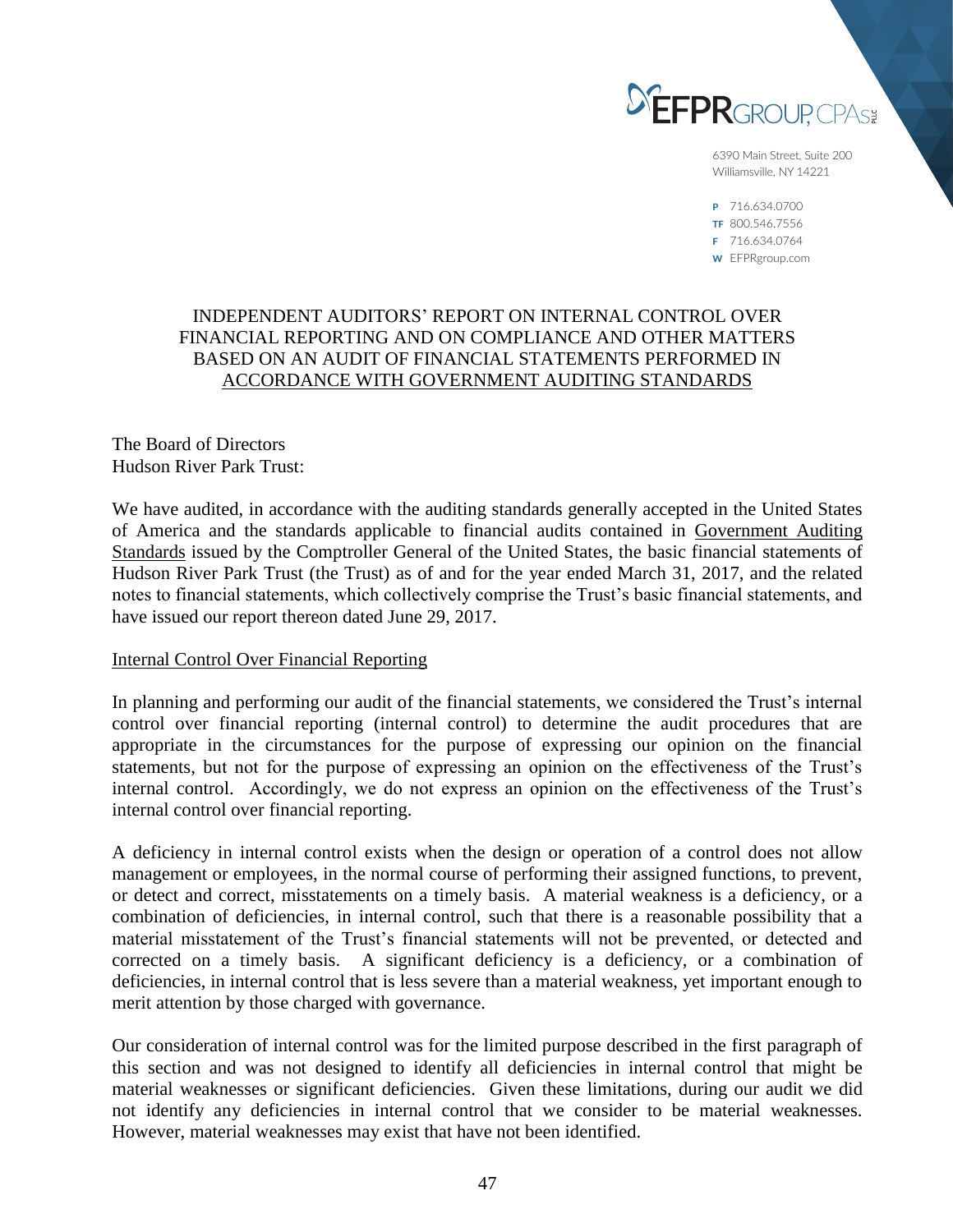### Compliance and Other Matters

As part of obtaining reasonable assurance about whether the Trust's financial statements are free from material misstatement, we performed tests of its compliance with certain provisions of laws, regulations, contracts, and grants agreements, noncompliance with which could have a direct and material effect on the determination of financial statement amounts. However, providing an opinion on compliance with those provisions was not an objective of our audit, and accordingly, we do not express such an opinion. The results of our tests disclosed no instances of noncompliance or other matters that are required to be reported under Government Auditing Standards.

### Purpose of this Report

The purpose of this report is solely to describe the scope of our testing of internal control and compliance and the results of that testing, and not to provide an opinion on the effectiveness of the Trust's internal control or on compliance. This report is an integral part of an audit performed in accordance with Government Auditing Standards in considering the Trust's internal control and compliance. Accordingly, this communication is not suitable for any other purpose.

EFPR Group, CPAS, PLLC

Williamsville, New York June 29, 2017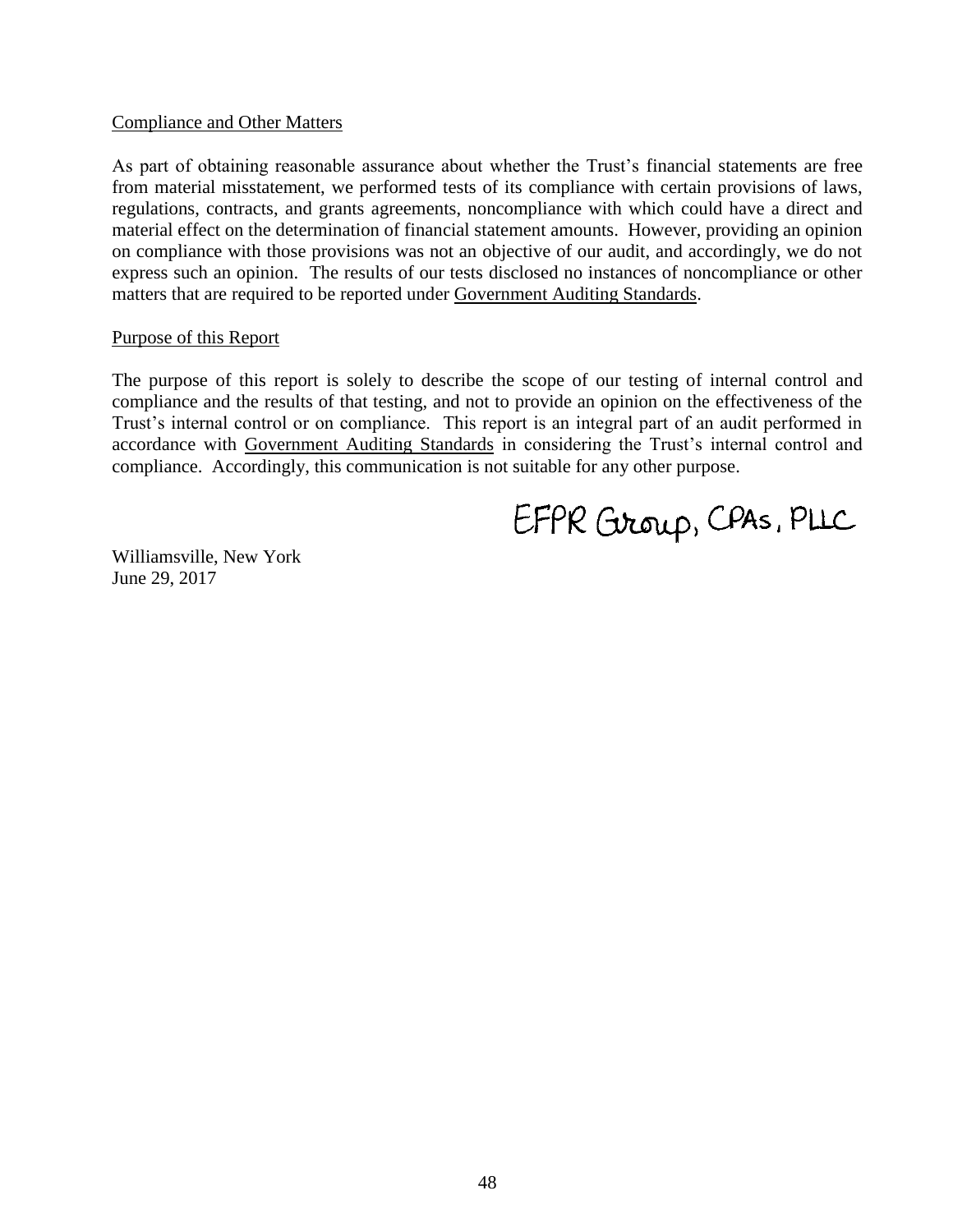

6390 Main Street, Suite 200 Williamsville, NY 14221

P 716.634.0700 TF 800.546.7556 F 716.634.0764 W EFPRgroup.com

## INDEPENDENT AUDITORS' REPORT ON COMPLIANCE FOR EACH MAJOR FEDERAL PROGRAM AND ON INTERNAL CONTROL OVER COMPLIANCE REQUIRED BY UNIFORM GUIDANCE

The Board of Directors Hudson River Park Trust:

### Report on Compliance for Each Major Federal Program

We have audited Hudson River Park Trust's (the Trust) compliance with the types of compliance requirements described in the OMB Compliance Supplement that could have a direct and material effect on each of the Trust's major federal programs for the year ended March 31, 2017. The Trust's major federal program is identified in the summary of auditor's results section of the accompanying schedule of findings and questioned costs.

#### Management's Responsibility

Management is responsible for compliance with the federal statutes, regulations, and the terms and conditions of its federal awards applicable to its federal programs.

### Auditor's Responsibility

Our responsibility is to express an opinion on compliance for the Trust's major federal program based on our audit of the types of compliance requirements referred to above. We conducted our audit of compliance in accordance with auditing standards generally accepted in the United States of America; the standards applicable to financial audits contained in Government Auditing Standards, issued by the Comptroller General of the United States, and the audit requirements of Title 2 U.S. Code of Federal Regulations (CFR) Part 200, Uniform Administrative Requirements, Cost Principles, and Audit Requirements for Federal Awards (Uniform Guidance). Those standards and the Uniform Guidance require that we plan and perform the audit to obtain reasonable assurance about whether noncompliance with the types of compliance requirements referred to above that could have a direct and material effect on a major federal program occurred. An audit includes examining, on a test basis, evidence about the Trust's compliance with those requirements and performing such other procedures as we considered necessary in the circumstances.

We believe that our audit provides a reasonable basis for our opinion on compliance for the major federal program. However, our audit does not provide a legal determination of the Trust's compliance.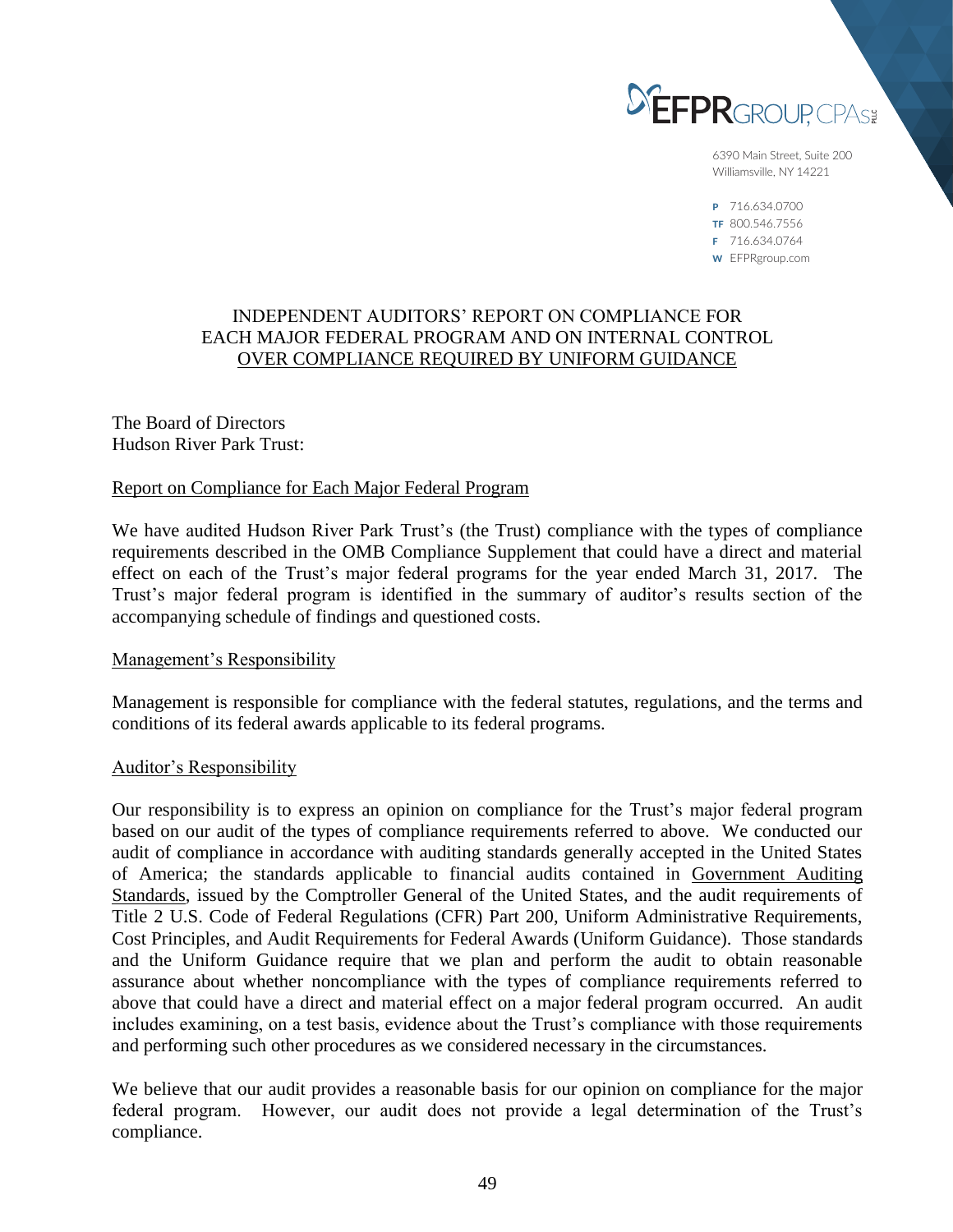### Opinion on Each Major Federal Program

In our opinion, Hudson River Park Trust complied, in all material respects, with the types of compliance requirements referred to above that could have a direct and material effect on its major federal program for the year ended March 31, 2017.

### Report on Internal Control Over Compliance

Management of Hudson River Park Trust is responsible for establishing and maintaining effective internal control over compliance with the types of compliance requirements referred to above. In planning and performing our audit of compliance, we considered the Trust's internal control over compliance with the types of requirements that could have a direct and material effect on the major federal program to determine the auditing procedures that are appropriate in the circumstances for the purpose of expressing an opinion on compliance for the major federal program and to test and report on internal control over compliance in accordance with the Uniform Guidance, but not for the purpose of expressing an opinion on the effectiveness of internal control over compliance. Accordingly, we do not express an opinion on the effectiveness of the Trust's internal control over compliance.

A deficiency in internal control over compliance exists when the design or operation of a control over compliance does not allow management or employees, in the normal course of performing their assigned functions, to prevent, or detect and correct, noncompliance with a type of compliance requirement of a federal program on a timely basis. A material weakness in internal control over compliance is a deficiency, or combination of deficiencies, in internal control over compliance, such that there is a reasonable possibility that material noncompliance with a type of compliance requirement of a federal program will not be prevented, or detected and corrected, on a timely basis. A significant deficiency in internal control over compliance is a deficiency, or a combination of deficiencies, in internal control over compliance with a type of compliance requirement of a federal program that is less severe than a material weakness in internal control over compliance, yet important enough to merit attention by those charged with governance.

Our consideration of internal control over compliance was for the limited purpose described in the first paragraph of this section and was not designed to identify all deficiencies in internal control over compliance that might be material weaknesses or significant deficiencies. We did not identify any deficiencies in internal control over compliance that we consider to be material weaknesses. However, material weaknesses may exist that have not been identified.

### Purpose of this Report

The purpose of this report on internal control over compliance is solely to describe the scope of our testing of internal control over compliance and the results of that testing based on the requirements of the Uniform Guidance. Accordingly, this report is not suitable for any other purpose.

EFPR Group, CPAS, PLLC

Williamsville, New York June 29, 2017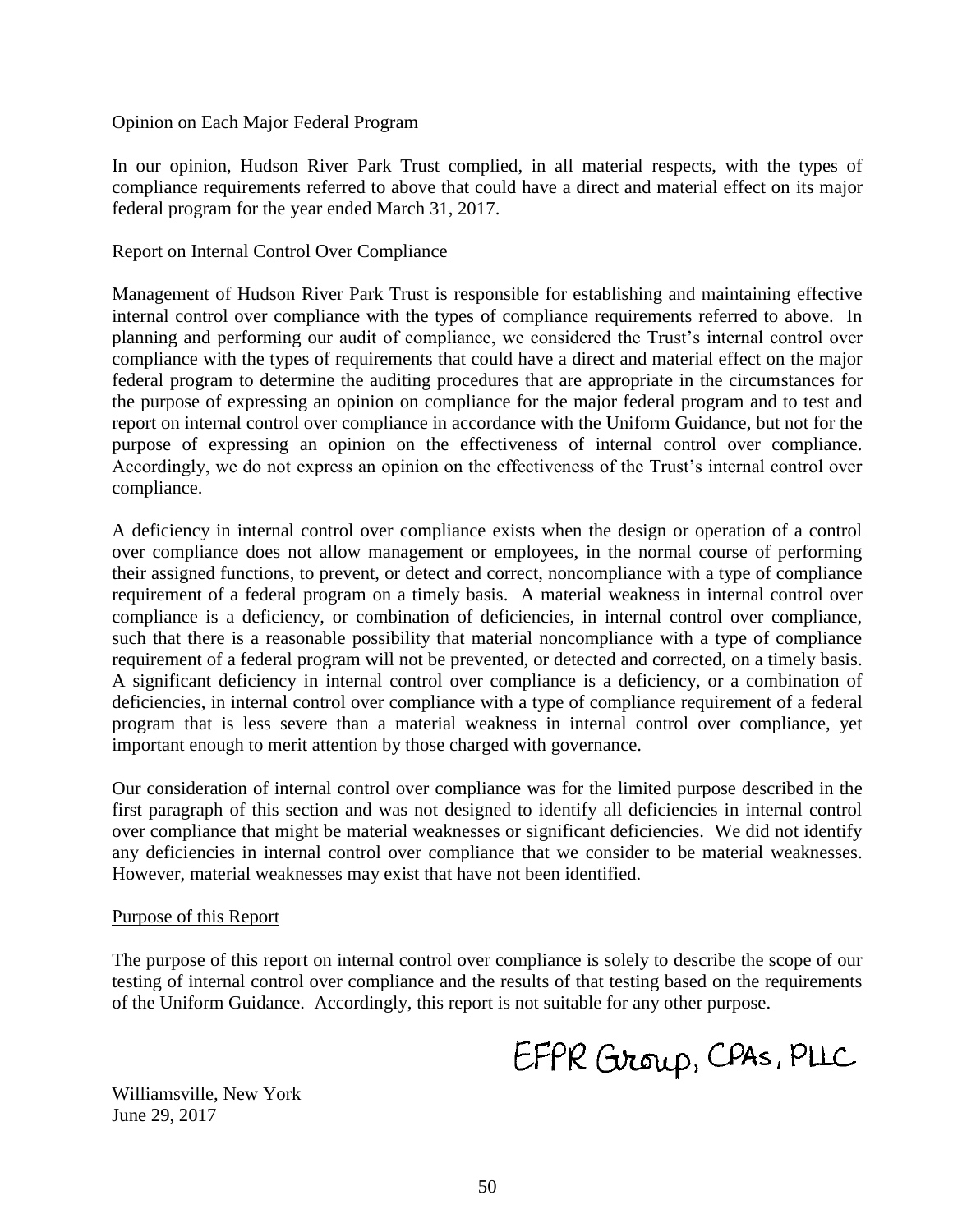

6390 Main Street, Suite 200 Williamsville, NY 14221

P 716.634.0700 TF 800.546.7556 F 716.634.0764 W EFPRgroup.com

## REPORT ON INVESTMENT COMPLIANCE WITH SECTION 201.3 OF TITLE TWO OF THE OFFICIAL COMPILATION OF CODES, RULES AND REGULATIONS OF THE STATE OF NEW YORK

The Board of Directors Hudson River Park Trust:

We have examined the Hudson River Park Trust's (the Trust), a component unit of the State of New York, compliance with Section 201.3 of Title Two of the Official Compilation of Codes, Rules and Regulations of the State of New York during the year ended March 31, 2017. Management is responsible for the Trust's compliance with those requirements. Our responsibility is to express an opinion on the Trust's compliance based on our examination.

Our examination was conducted in accordance with attestation standards established by the American Institute of Certified Public Accountants and standards applicable to attestation engagements contained in Government Auditing Standards issued by the Comptroller General of the United States and, accordingly, included examining, on a test basis, evidence supporting the Trust's compliance with those requirements and performing such other procedures as we considered necessary in the circumstances. We believe our examination provides a reasonable basis for our opinion.

In our opinion, Hudson River Park Trust complied in all material respects with the aforementioned requirements during the year ended March 31, 2017.

In accordance with Government Auditing Standards, we are required to report significant deficiencies in internal control, violations of contracts, or grant agreements, and abuse that are material to the Trust's compliance with Section 201.3 of Title Two of the Official Compilation of Codes, Rules and Regulations of the State of New York and any fraud or illegal acts that are more than inconsequential that come to our attention during our examination. We are also required to obtain views of management on those matters. We performed our examination to express an opinion on whether the Trust complied with the aforementioned requirements and not for the purpose of expressing an opinion on internal control over compliance with those requirements or other matters; accordingly, we express no such opinion. The results of our tests disclosed no matters that are required to be reported under Government Auditing Standards.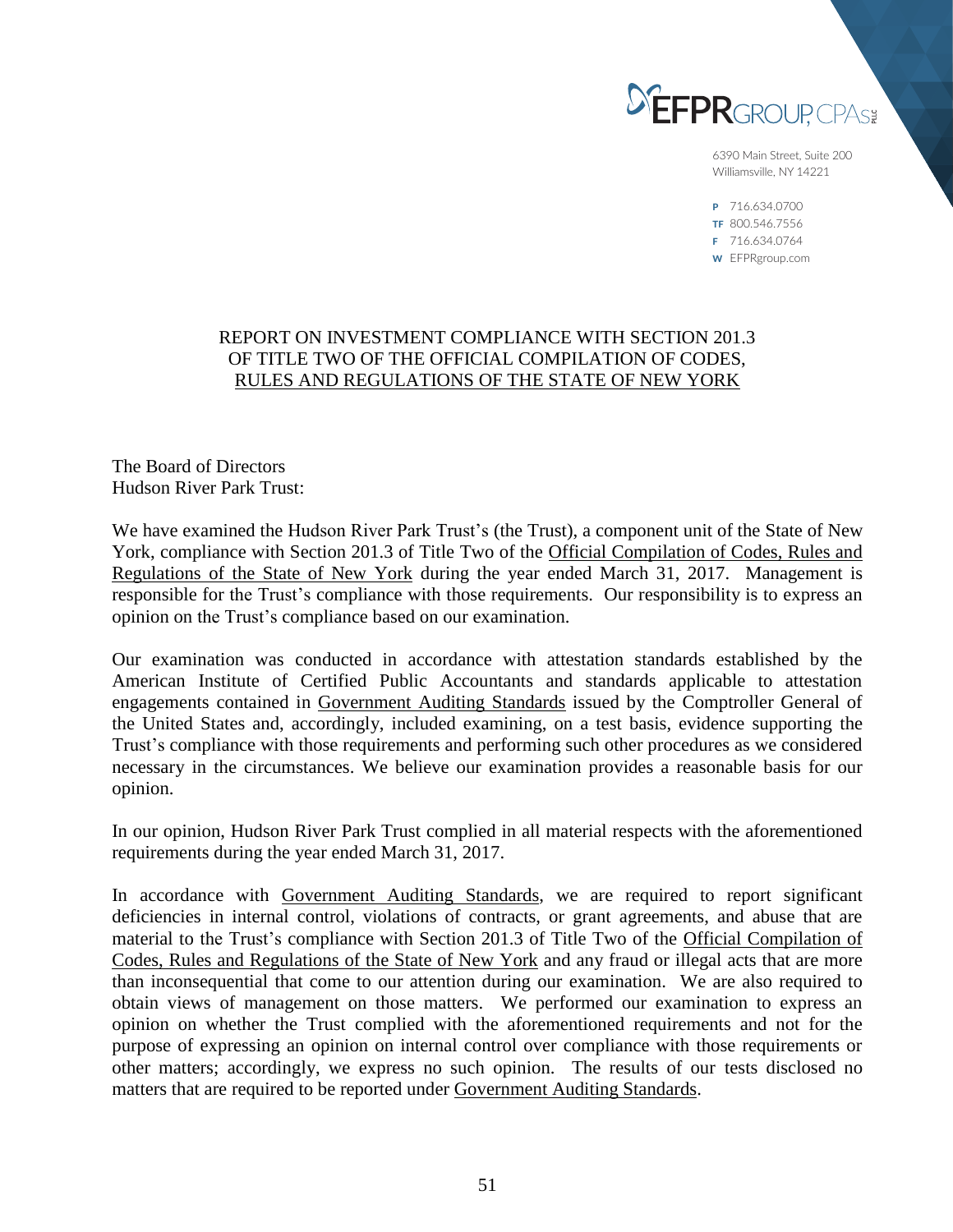This report is intended solely for the information and use of the Trust's management, the Board of Directors, the New York State Office of the State Comptroller, and the New York State Authority Budget Office and is not intended and should not be used by anyone other than those specified parties.

EFPR Group, CPAS, PLLC

Williamsville, New York June 29, 2017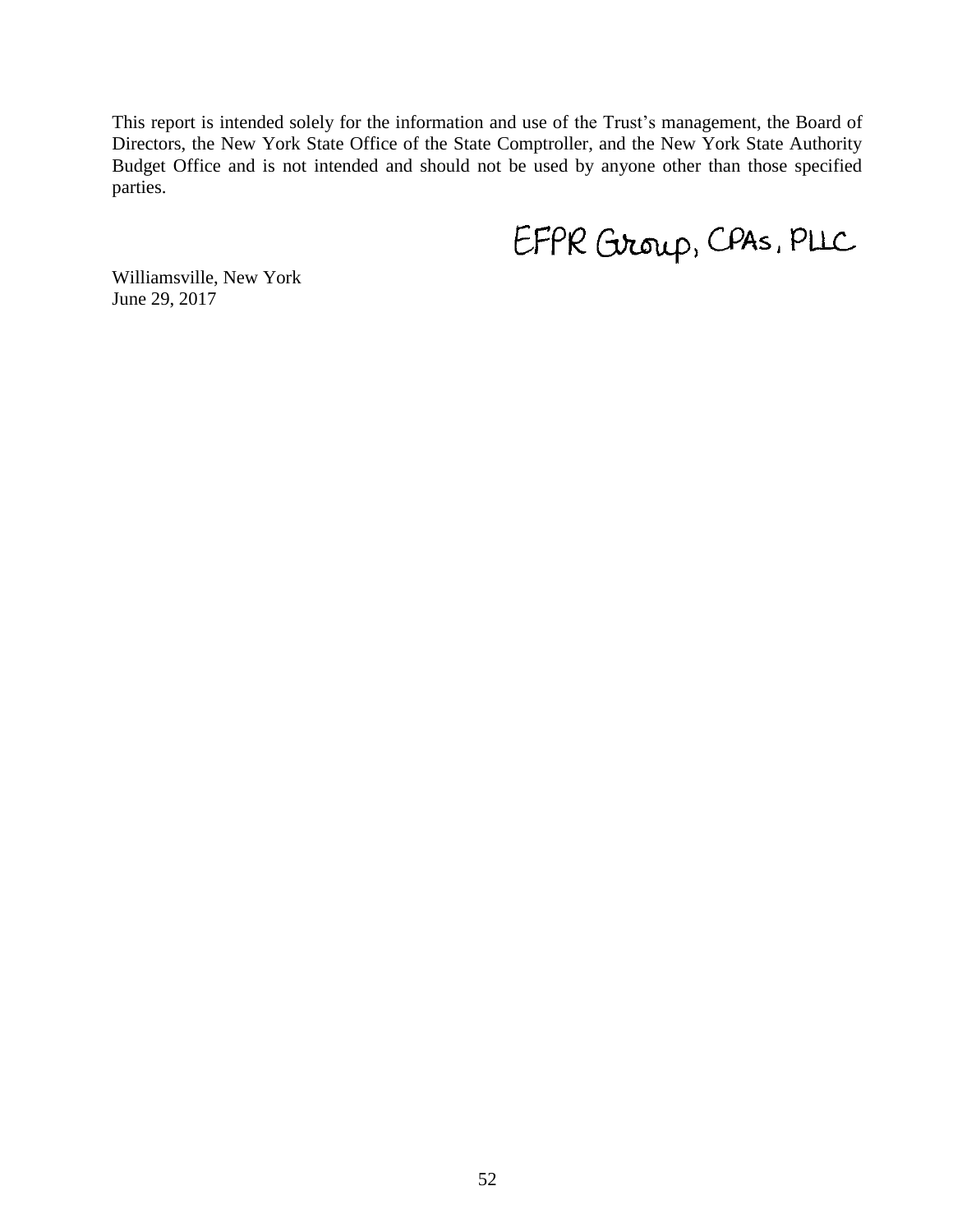# HUDSON RIVER PARK TRUST (A Public Benefit Corporation of the State of New York) Schedule of Expenditures of Federal Awards March 31, 2017

|                                                                                                                                                            |             | Federal Pass-through |                  | Expenditures |
|------------------------------------------------------------------------------------------------------------------------------------------------------------|-------------|----------------------|------------------|--------------|
|                                                                                                                                                            | <b>CFDA</b> | Grantor's            | Federal          | to           |
| Federal Grantor/Pass-Through Grantor/Program Title                                                                                                         | Number      | Number               | Expenditures     | Recipients   |
| U.S. Department of Transportation - passed through<br>New York State - Department of Transportation -<br><b>Highway Planning and Construction</b>          | 20.205      | D034634              | 5,364,780<br>SS. |              |
| U.S. Department of Homeland Security - passed through<br>New York State Division of Homeland Security and<br>Emergency Services - Disaster Grants - Public |             |                      |                  |              |
| <b>Assistance (Presidentially Declared Disasters)</b>                                                                                                      | 97.036      | 4085                 | 884,343          |              |
| <b>Total Expenditures of Federal Awards</b>                                                                                                                |             |                      | 6,249,123        |              |

See accompanying notes to schedule of expenditures of federal awards.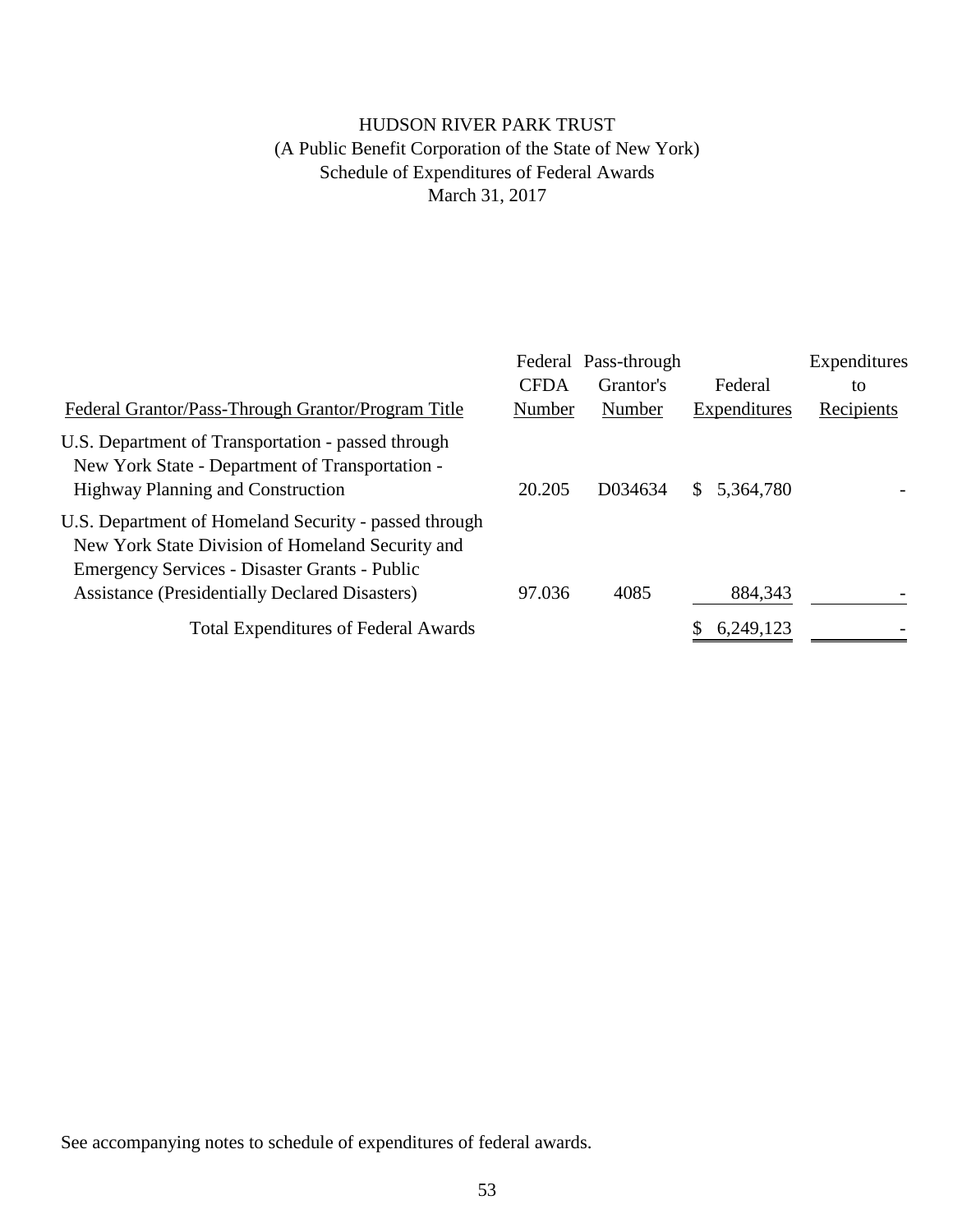# HUDSON RIVER PARK TRUST (A Public Benefit Corporation of the State of New York) Notes to Schedule of Expenditures of Federal Awards March 31, 2017

### (1) Reporting Entity

The accompanying schedule of expenditures of federal awards (the Schedule) presents the activity of federal financial assistance programs administered by the Hudson River Park Trust (the Trust), an entity as defined in the basic financial statements.

#### (2) Basis of Accounting

The Schedule is presented on the accrual basis of accounting and the amounts presented are derived from the Trust's general ledger. For programs with funding ceilings and caps, federal expenditures are only recorded and presented in the Schedule up to such amounts.

#### (3) Indirect Costs

Indirect costs are included in the reported expenditures to the extent such costs are included in the Federal financial reports used as the source for the data presented. The Trust does use the 10% de minimis rule.

#### (4) Matching Costs

Matching costs such as, the Trust's share of certain program costs, are not included in the Schedule.

#### (5) Subrecipients

The Trust did not provide any funding to subrecipients during the year ended March 31, 2017.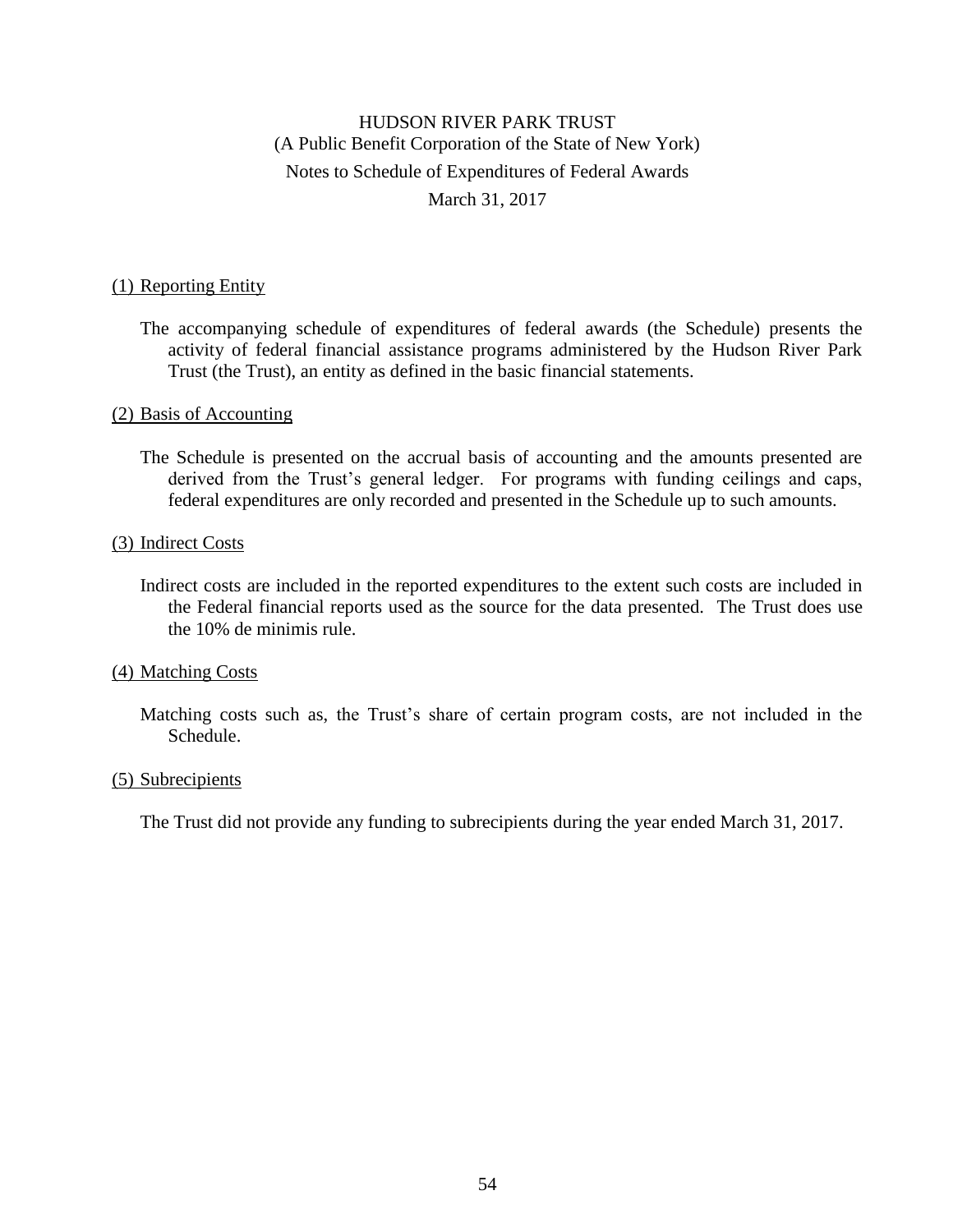# HUDSON RIVER PARK TRUST (A Public Benefit Corporation of the State of New York) Schedule of Findings and Questioned Costs Year ended March 31, 2017

## Part I - SUMMARY OF AUDITORS' RESULTS

Financial Statements:

| Type of auditors' report issued on whether the financial<br>statements audited were prepared in accordance with<br>GAAP:               | Unmodified                  |
|----------------------------------------------------------------------------------------------------------------------------------------|-----------------------------|
| Internal control over financial reporting:                                                                                             |                             |
| 1. Material weakness(es) identified?                                                                                                   | $Yes \tX No$                |
| Significant deficiency (ies) identified not considered to<br>2.<br>be material weakness(es)?                                           | $Yes$ $X$ None<br>reported  |
| 3. Noncompliance material to financial statements noted?                                                                               | $Yes$ $X$ No                |
| Federal Awards:                                                                                                                        |                             |
| Internal control over major programs:                                                                                                  |                             |
| 4. Material weakness(es) identified?                                                                                                   | $Yes \; X \; No$            |
| Significant deficiency (ies) identified not considered to<br>5.<br>be material weakness(es)?                                           | $Yes \; X$ None<br>reported |
| Type of auditors' report issued on compliance for major programs:                                                                      | Unmodified                  |
| 6. Any audit findings disclosed that are required to be reported<br>in accordance with 2 CFR Section 200.516(a) (Uniform<br>Guidance)? | Yes X No                    |
| 7. The Trust's major program audited was Highway Planning<br>and Construction, CFDA No. 20.205                                         |                             |
| 8. Dollar threshold used to distinguish between Type A and<br>Type B programs?                                                         | \$750,000                   |
| 9. Auditee qualified as low-risk auditee?                                                                                              | $X$ Yes $\_\_$ No           |
| Part II - FINANCIAL STATEMENT FINDINGS                                                                                                 |                             |
| No reportable findings.                                                                                                                |                             |

## Part III - FEDERAL AWARD FINDINGS AND QUESTIONED COSTS

No reportable findings or questioned costs.